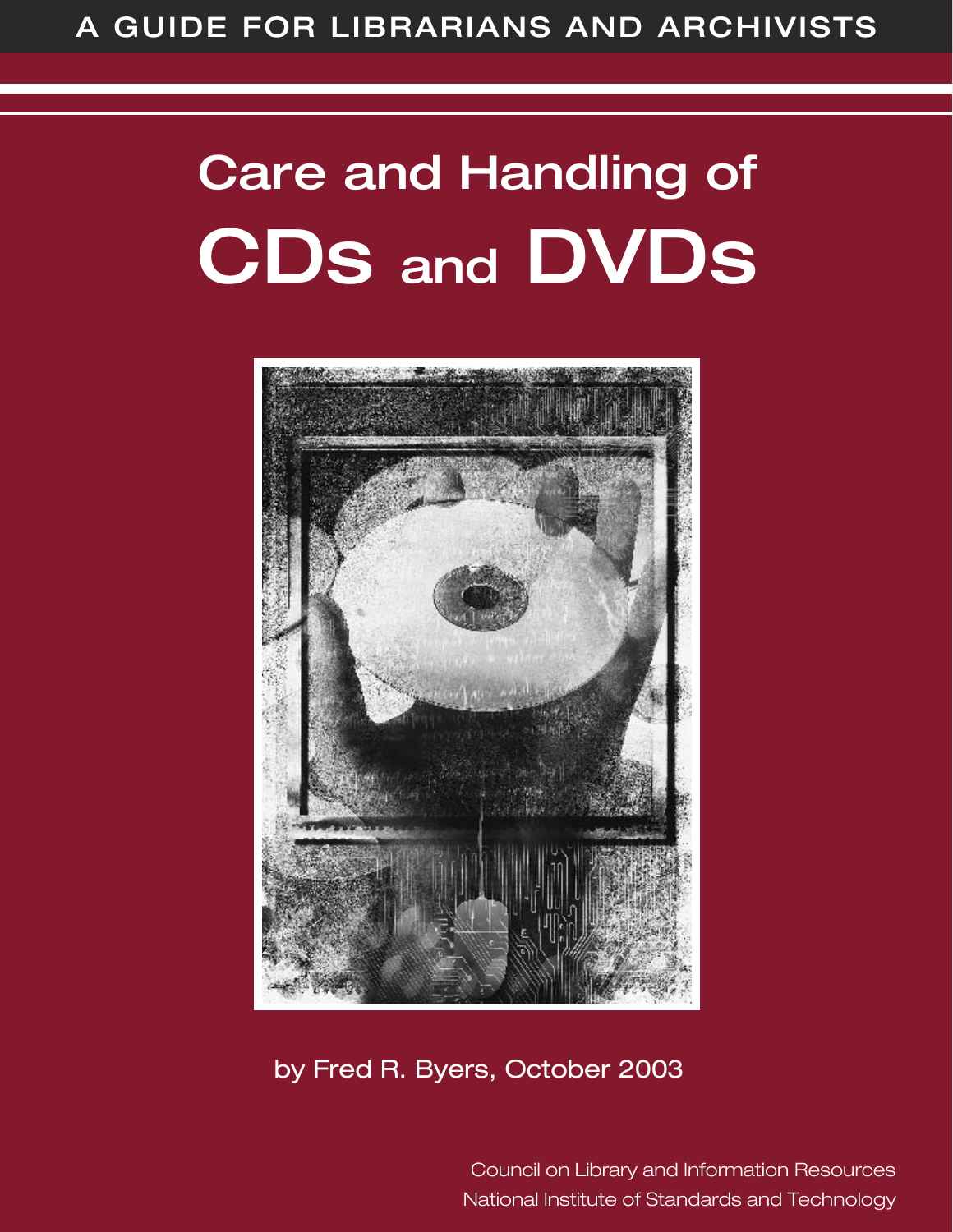## Care and Handling of CDs and DVDs

A Guide for Librarians and Archivists

by Fred R. Byers October 2003



Council on Library and Information Resources Washington, DC



**National Institute of Standards and Technology** Technology Administration, U.S. Department of Commerce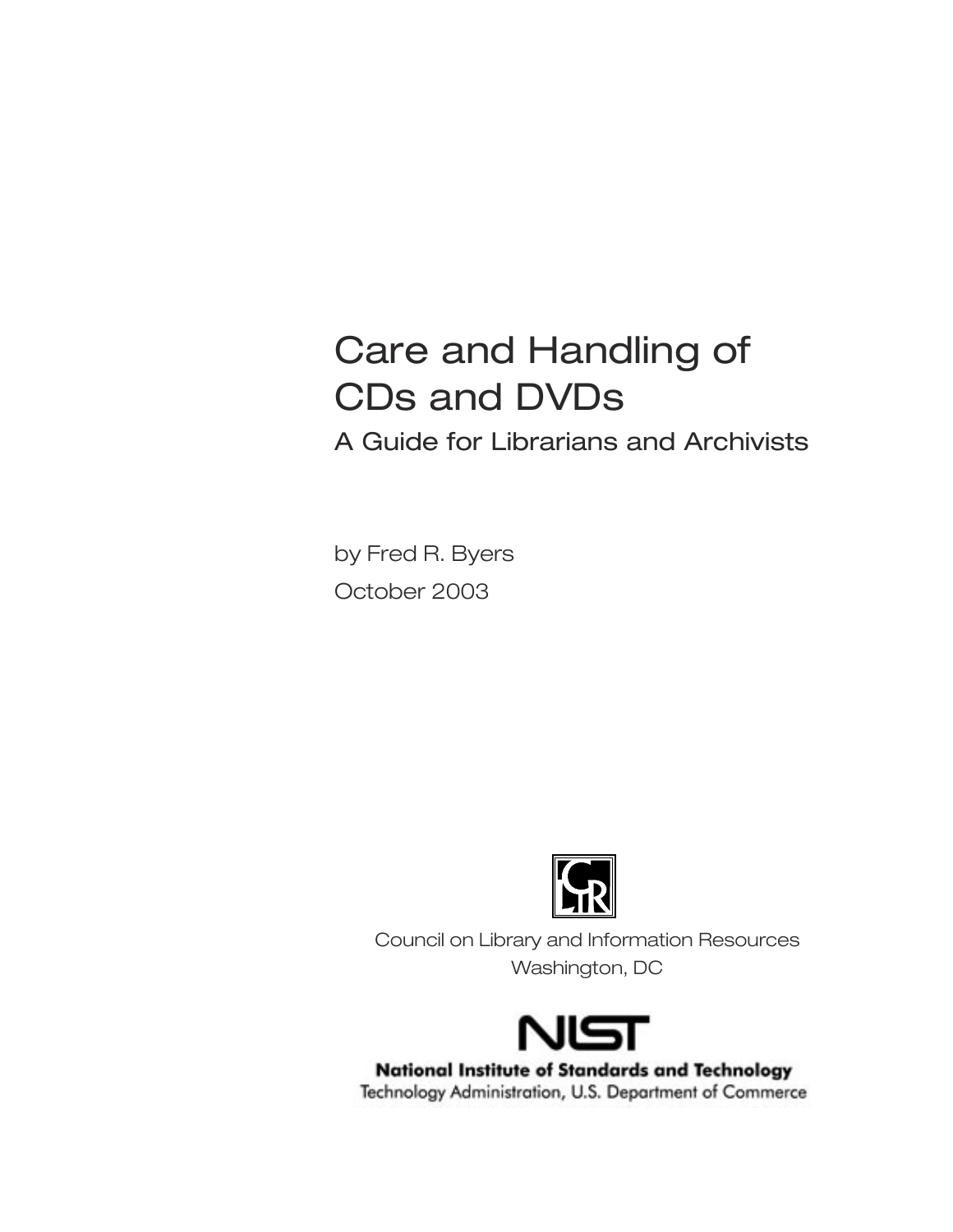#### About the Author

Fred R. Byers has been a member of the technical staff in the Convergent Information Systems Division of the Information Technology Laboratory at the National Institute of Standards and Technology (NIST) for more than six years. He works with the Data Preservation Group on optical disc reliability studies; previously, he worked on the localization of defects in optical discs. Mr. Byers' background includes training in electronics, chemical engineering, and computer science. His latest interest is in the management of technology: he is currently attending the University of Pennsylvania and expects to receive his Executive Master's in Technology Management (EMTM) degree in 2005.

#### Council on Library and Information Resources

The Council on Library and Information Resources is an independent, nonprofit organization dedicated to improving the management of information for research, teaching, and learning. CLIR works to expand access to information, however recorded and preserved, as a public good.

#### National Institute of Standards and Technology

Founded in 1901, the National Institute of Standards and Technology is a nonregulatory federal agency within the Technology Administration of the U.S. Department of Commerce. Its mission is to develop and promote measurement, standards, and technology to enhance productivity, facilitate trade, and improve the quality of life.

The Information Technology Laboratory within the National Institute of Standards and Technology works with industry, research, and government organizations to make information technology more usable, secure, scalable, and interoperable than it is today. It develops the tests and test methods that developers and users of such technology need to objectively measure, compare, and improve their systems.

The Convergent Information Systems Division develops and promotes the exchange, storage, and manifestation of digital content via information technology standards, measurements, and technology that support the economy, welfare, and defense of the United States.

ISBN 1-932326-04-9

Copublished by:

**Council on Library and Information Resources 1755 Massachusetts Avenue, NW, Suite 500 Washington, DC 20036** Web site at http://www.clir.org

and

**National Institute of Standards and Technology 100 Bureau Drive Gaithersburg, MD 20899** Web site at http://www.itl.nist.gov

Additional copies are available for \$15 per copy. Orders must be placed through CLIR's Web site.

The paper in this publication meets the minimum requirements of the American National Standard for Information Sciences—Permanence of Paper for Printed Library Materials ANSI Z39.48-1984.  $\infty$ 

Copyright 2003 by the Council on Library and Information Resources and National Institute of Standards and Technology. No part of this publication may be reproduced or transcribed in any form without permission of the publishers. Requests for reproduction should be submitted to the Director of Communications at the Council on Library and Information Resources.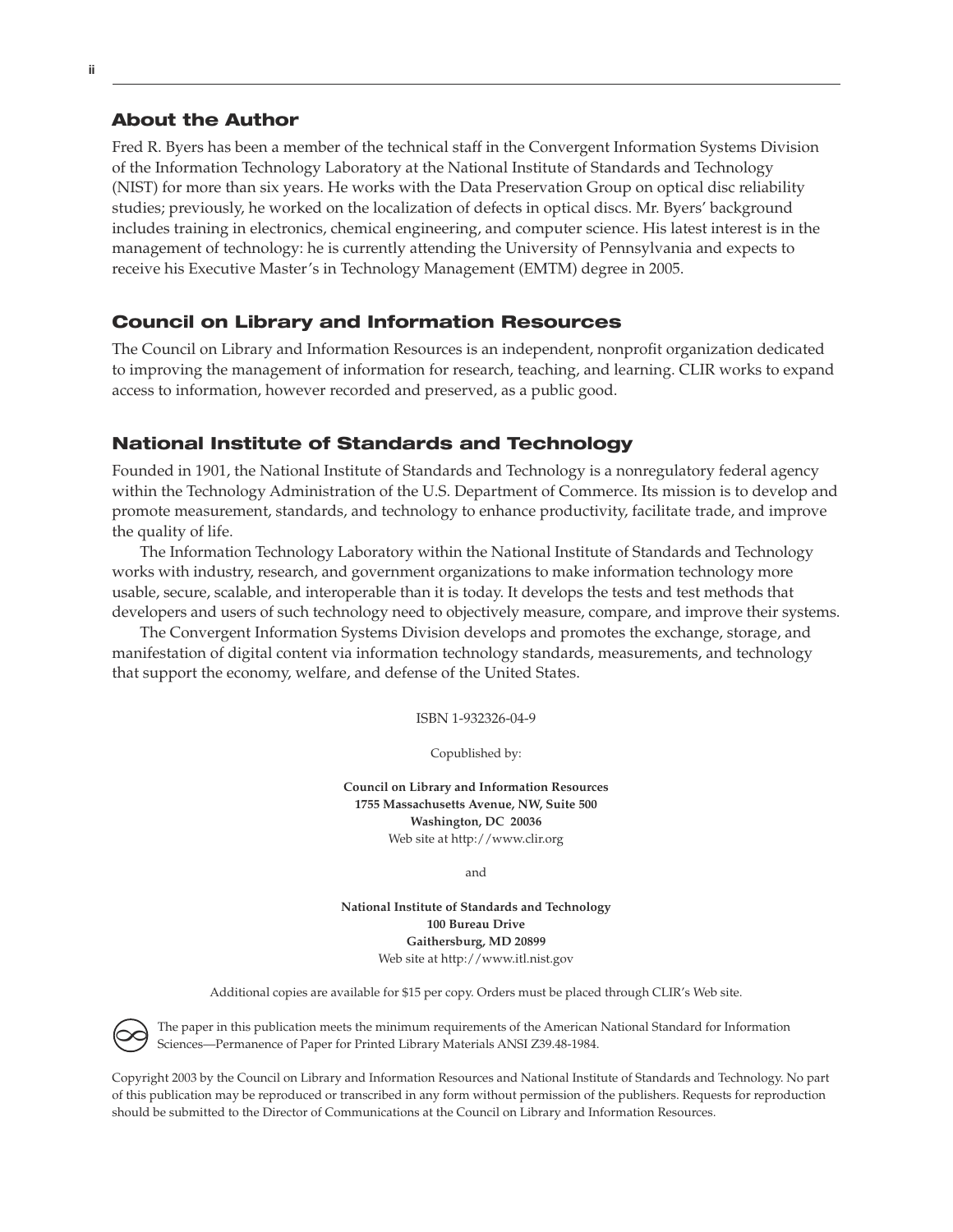## **Contents**

| 3.3.3 Metal Layers in Double-Layer DVD-ROM Discs  10          |  |
|---------------------------------------------------------------|--|
|                                                               |  |
|                                                               |  |
|                                                               |  |
| 4. How Long Can You Store CDs and DVDs and Use Them Again? 12 |  |
|                                                               |  |
|                                                               |  |
|                                                               |  |
|                                                               |  |
|                                                               |  |
|                                                               |  |
|                                                               |  |
|                                                               |  |
|                                                               |  |
| 5.1.5 Magnetism, X-rays, Microwaves, and Radiation  18        |  |
|                                                               |  |
|                                                               |  |
| 5.2.1 Scratches on the Laser-Reading Side of CDs and DVDs  20 |  |
|                                                               |  |
| 5.2.3 Scratches on the Label Side of Single-Sided DVDs  21    |  |
|                                                               |  |
|                                                               |  |
|                                                               |  |
|                                                               |  |
|                                                               |  |
|                                                               |  |
|                                                               |  |
|                                                               |  |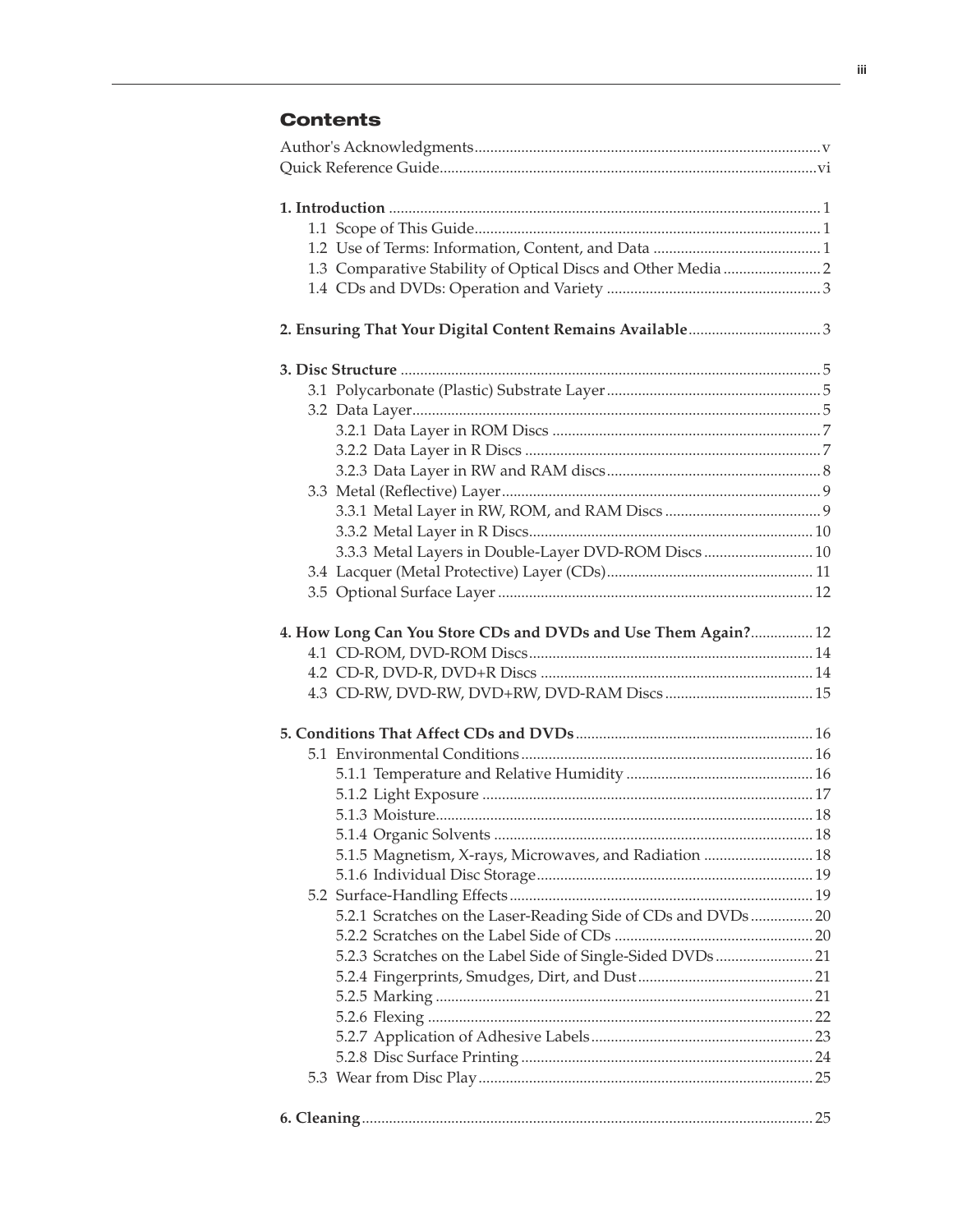| Appendix 1: Commercially Available CD/DVD Disc Types  27         |  |
|------------------------------------------------------------------|--|
| <b>Appendix 2: Optical Media Drive Types and How They Handle</b> |  |
|                                                                  |  |
|                                                                  |  |

#### **Tables**

| Table 1: Disc type, read/record type, data layer, and metal layer       |  |
|-------------------------------------------------------------------------|--|
| Table 2: Dye type and color appearance—CD-R discs (recordable discs)  8 |  |
| Table 3: Recommended storage parameters from different sources 16       |  |

### **Figures**

| Figures 8, 9: Two types of double-layer, single-sided DVD-ROM construction  10 |  |
|--------------------------------------------------------------------------------|--|
| Figures 10, 11: Two types of double-sided DVD-ROM construction 11              |  |
|                                                                                |  |
|                                                                                |  |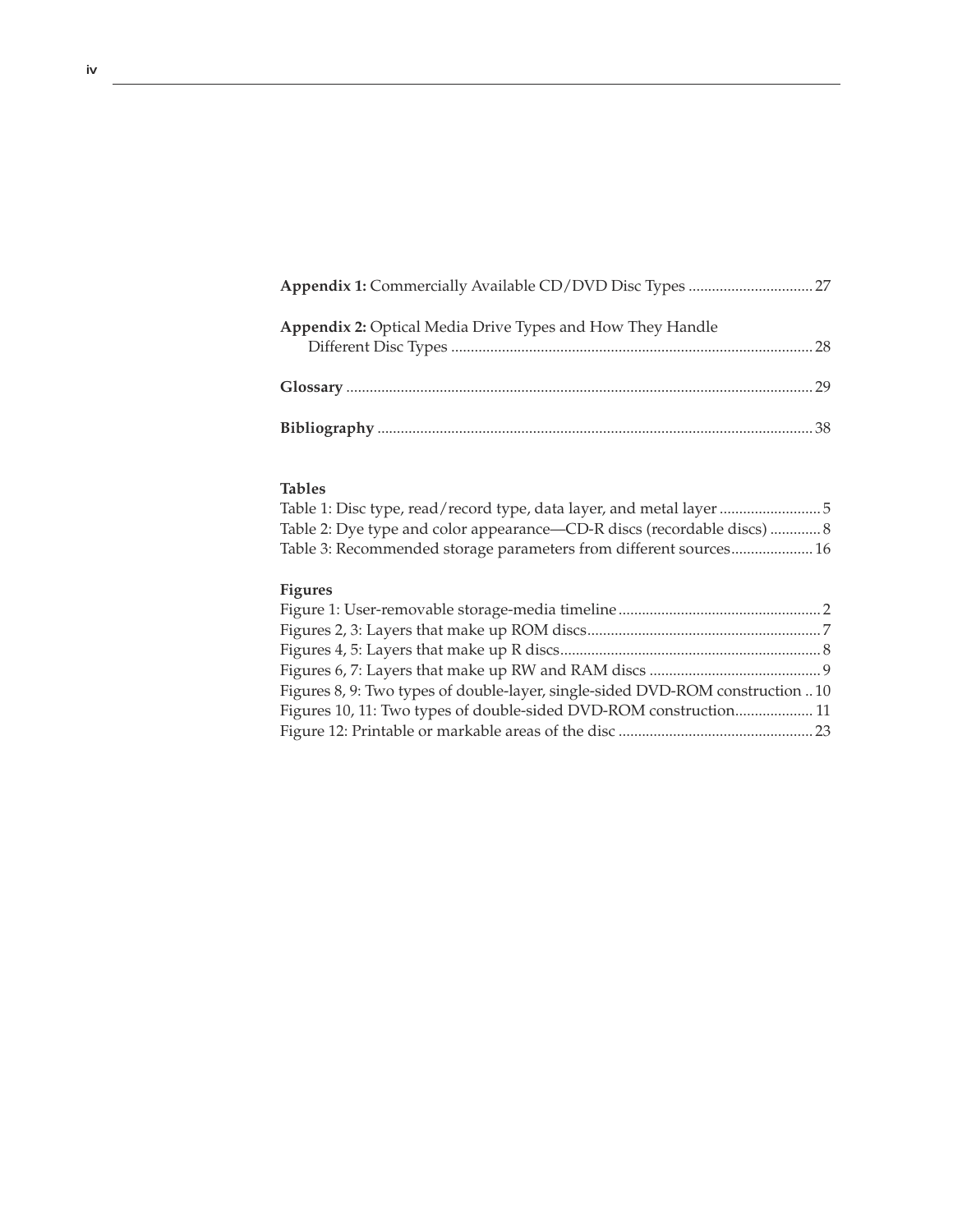#### Author's Acknowledgments

I would like to acknowledge the people who helped make this document possible. Contributions came from within the Convergent Information Systems Division at NIST, most notably and with major input from Jian Zheng and Richang Lu.

I would like to acknowledge, in particular, Jian Zheng, for his technical advice and unending enthusiasm in support of this effort. With his extensive background in optical disc manufacturing and research, he provided invaluable insight into the complexities of these discs and issues related to their usage.

Other major input from the Division came from Oliver Slattery, Gordon Lyon, Joe Navarro, and Dr. Victor McCrary. I would like to give a special thanks to Dr. Xiao Tang for suggesting this work and for providing the opportunity to assemble the information in this document, and to Paul Vassallo for his wisdom and guidance.

Others to whom I am deeply indebted for their excellent suggestions are: Janet Gertz, director for preservation, Columbia University Libraries; Christie Stephenson, director, Digital Conversion Services, University of Michigan Library; Melinda Baumann, director, Digital Library Production Services, University of Virginia Library; Catherine Murray-Rust, associate university librarian, Oregon State University; Samuel S. Brylawski, head, Recorded Sound Section, Motion Picture, Broadcasting and Recorded Sound Division, Library of Congress; Linda Tadic, director of operations, ArtSTOR, The Andrew W. Mellon Foundation; William T. Murphy, president, AVArchives Services; Ed H. Zwaneveld, innovation strategist/coach and archival system architect, INNOVAID-E; and Jim Wheeler, Tape Restoration & Archival Services.

Finally, NIST thanks the Council on Library and Information Resources, particularly Deanna Marcum, Kathlin Smith, and Amy Friedlander, for their patience and constant support from the inception of this project to the final distribution of this document. They provided much insight and cooperation on this team effort.

 *Fred Byers*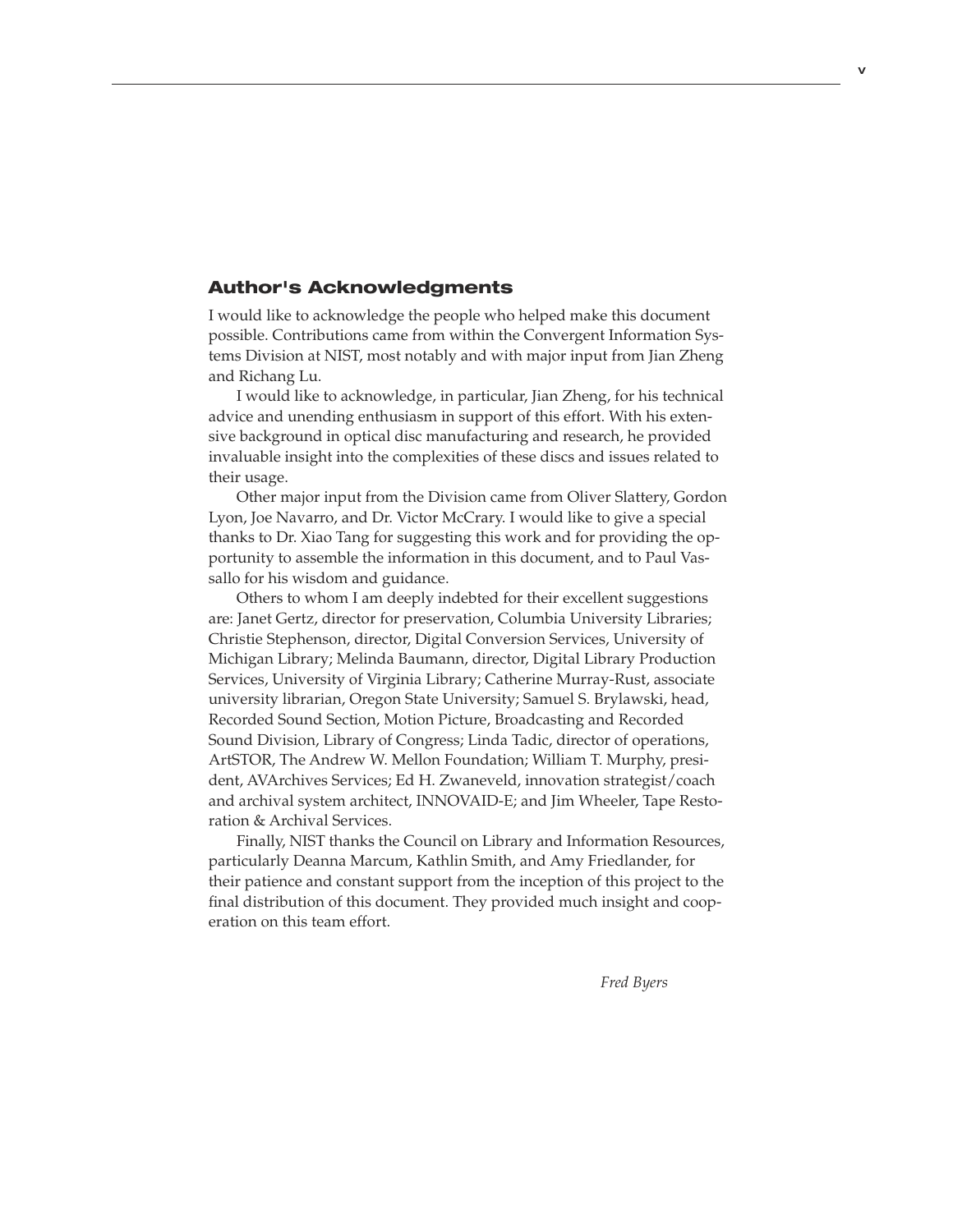## **Quick Reference Guide for Care and Handling**

#### **Do:**

- 1. Handle discs by the outer edge or the center hole.
- 2. Use a non-solvent-based felt-tip permanent marker to mark the label side of the disc.
- 3. Keep dirt or other foreign matter from the disc.
- 4. Store discs upright (book style) in plastic cases specified for CDs and DVDs.
- 5. Return discs to storage cases immediately after use.
- 6. Leave discs in their packaging (or cases) to minimize the effects of environmental changes.
- 7. Open a recordable disc package only when you are ready to record data on that disc.
- 8. Store discs in a cool, dry, dark environment in which the air is clean.
- 9. Remove dirt, foreign material, fingerprints, smudges, and liquids by wiping with a clean cotton fabric in a straight line from the center of the disc toward the outer edge.
- 10. Use CD/DVD-cleaning detergent, isopropyl alcohol, or methanol to remove stubborn dirt or material.
- 11. Check the disc surface before recording.

## **Do not:**

- 1. Touch the surface of the disc.
- 2. Bend the disc.
- 3. Use adhesive labels.
- 4. Store discs horizontally for a long time (years).
- 5. Open a recordable optical disc package if you are not ready to record.
- 6. Expose discs to extreme heat or high humidity.
- 7. Expose discs to extremely rapid temperature or humidity changes.
- 8. Expose recordable discs to prolonged sunlight or other sources of ultraviolet light.
- 9. Write or mark in the data area of the disc (the area the laser "reads").
- 10. Clean by wiping in a direction going around the disc.

## **For CDs especially do not:**

- 1. Scratch the label side of the disc.
- 2. Use a pen, pencil, or fine-tip marker to write on the disc.
- 3. Write on the disc with markers that contain solvents.
- 4. Try to peel off or reposition a label.

## **General recommendations for long-term storage conditions:**

For archiving recordable (R) discs, it is recommended to use discs that have a gold metal reflective layer.

|       | Archival Storage Facility—Recommendation for storing CDs and DVDs together |                               |
|-------|----------------------------------------------------------------------------|-------------------------------|
| Media | Temperature                                                                | <b>Relative Humidity (RH)</b> |

CD, DVD Less than 20°C (68°F) 20% to 50% RH Greater than 4°C (39°F)

A temperature of 18°C and 40% RH would be considered suitable for long-term storage. A lower temperature and RH is recommended for extended-term storage.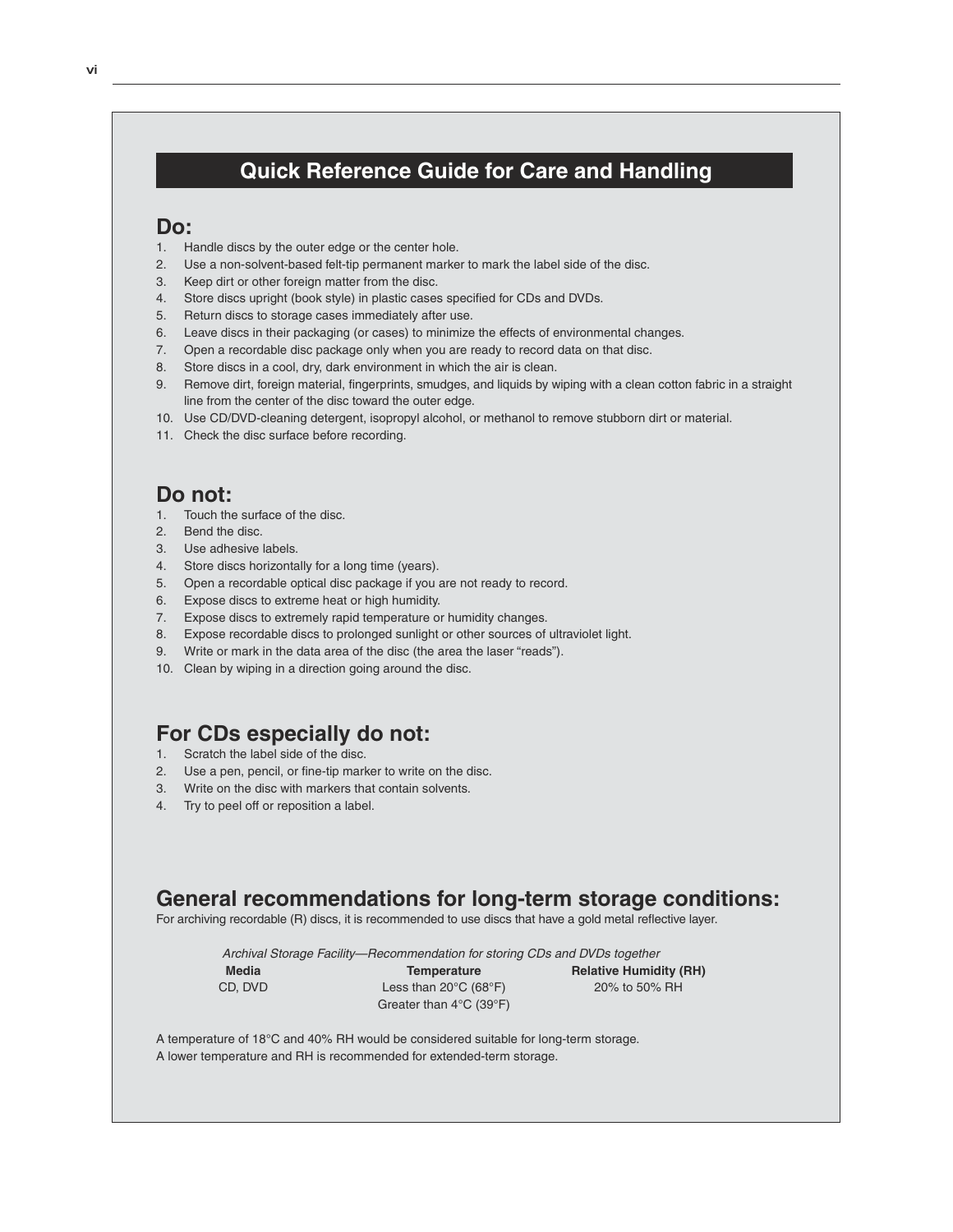#### **I. Introduction**

#### 1.1 Scope of This Guide

This document describes methods for the care and handling of optical discs and is intended for use by librarians and archivists in government, academia, and industry. It draws on accumulated in hartman property and the mon optical discs and is intended for use by librarians and archivists in government, academia, and industry. It draws on accumulated industry knowledge and the results of specific studies by the National Institute of Standards and Technology (NIST).

The document provides guidance on how to maximize the lifetime and usefulness of optical discs, specifically CD and DVD media, by minimizing chances of information loss caused by environmental influences or physical handling. Discrete topic areas include prevention of premature degradation, prevention of information loss, CD and DVD structure, disc life expectancy, and conditions that affect optical discs. Other issues relevant to the management or maintenance of optical systems are beyond the scope of this document. Excluded, for example, are such topics as care and maintenance of the disc drive device and associated hardware and software; digital rights and related legal questions; and methods of making, sending, and receiving digital copies, including analog-digital conversion procedures.

This document is intended neither to represent nor imply a standard. It is merely a consensus of several reliable sources on the prudent care of CDs and DVDs.

#### 1.2 Use of Terms: Information, Content, and Data

*Information* and *content* as used throughout this document refer to audio, video, photographic images, graphics, animations, interactive games, computer applications, documents, files or data, and any other digital objects. *Data* refers to the small pieces of information from which "understandable information" is derived. The term is used extensively in this guide to refer to the bits recorded in the disc. Such bits, or data, are interpreted as ones and zeros by the optical disc drive. Eventually, through a series of manipulations by the hardware and software of a computer or playback system, these bits become "information," in any of its fully interpreted forms, for the user.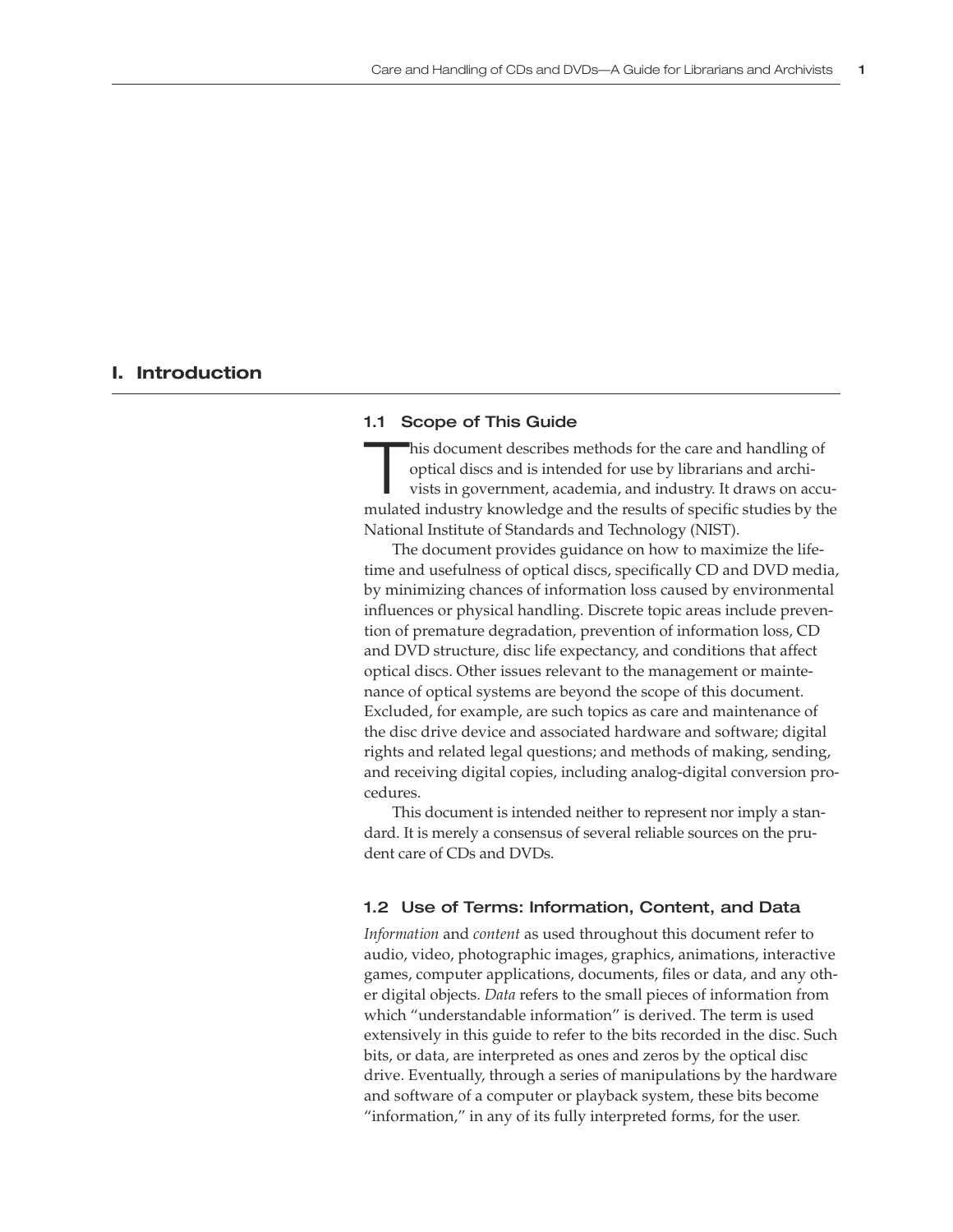#### 1.3 Comparative Stability of Optical Discs and Other Media

Among the digital media, prerecorded and write-once optical discs are more stable than digital magnetic tape. Neither optical discs nor magnetic tape, however, is as stable as microfilm or paper. With proper care, microfilm and non-acidic paper can last for centuries, while magnetic tape lasts only a few decades (Van Bogart 1995). Just as film types can vary in years of usefulness, one disc type can also last longer than another. Temperature and humidity conditions can markedly affect the useful life of a disc; extreme environmental factors can render discs useless in as little as a few days.

Media deterioration is but one aspect of the preservation challenge. A potentially more immediate threat is technological obsolescence. Technological advances will no doubt make current optical disc types obsolete within several years. If the software currently used to interpret the data on optical discs becomes unavailable, a migration or emulation technology will be needed to access the data. Also, if the current disc-drive technology becomes unavailable, and if disc drives produced in the future lack the backward compatibility to play today's discs, the information on the discs will likewise be inaccessible. Film and paper are much more stable in this regard, as human language does not change as rapidly as computer software, hardware, or the media format. "Ink on paper," for example, has been used for centuries, and film has not changed significantly over the years.

The importance of ensuring that information can be read by future generations cannot be overstated. It is vital to have in place a preservation strategy that guarantees the sustainability of the collection for as long as possible. The computer-user "industry standard" for data storage on removable digital media has changed considerably over the past few decades (TASI 2002). As shown in Figure 1, digital media used as recently as 20 years ago are already incompatible with most of today's systems.

| Paper                                          | Magnetic | Magnetic  | Magnetic    | Optical<br>(Infrared<br>Laser) | Optical<br>(Red<br>Laser) | Optical<br>(Blue/Violet<br>Laser) | ???    |
|------------------------------------------------|----------|-----------|-------------|--------------------------------|---------------------------|-----------------------------------|--------|
| Punch                                          | Cassette | 5" Floppy | 3.5" Floppy | CD                             | <b>DVD</b>                | $***$                             |        |
| Card                                           | Tape     | Disk      | <b>Disk</b> | <b>Disc</b>                    | <b>Disc</b>               | Disc                              | ???    |
|                                                |          |           |             |                                |                           |                                   |        |
|                                                | Early    | Late      | Early       | Late                           |                           | Near                              |        |
| 1970                                           | 1980s    | 1980s     | 1990s       | 1990s                          | $2000+$                   | Future                            | Future |
| Blu-Ray Disc, Advanced Optical Disc, or other. |          |           |             |                                |                           |                                   |        |

#### **Figure 1: User removable storage-media timeline**

Timeline illustrates the changes in common "removable" storage media (Technical Advisory Service for Images (TASI) 2002, extended by author)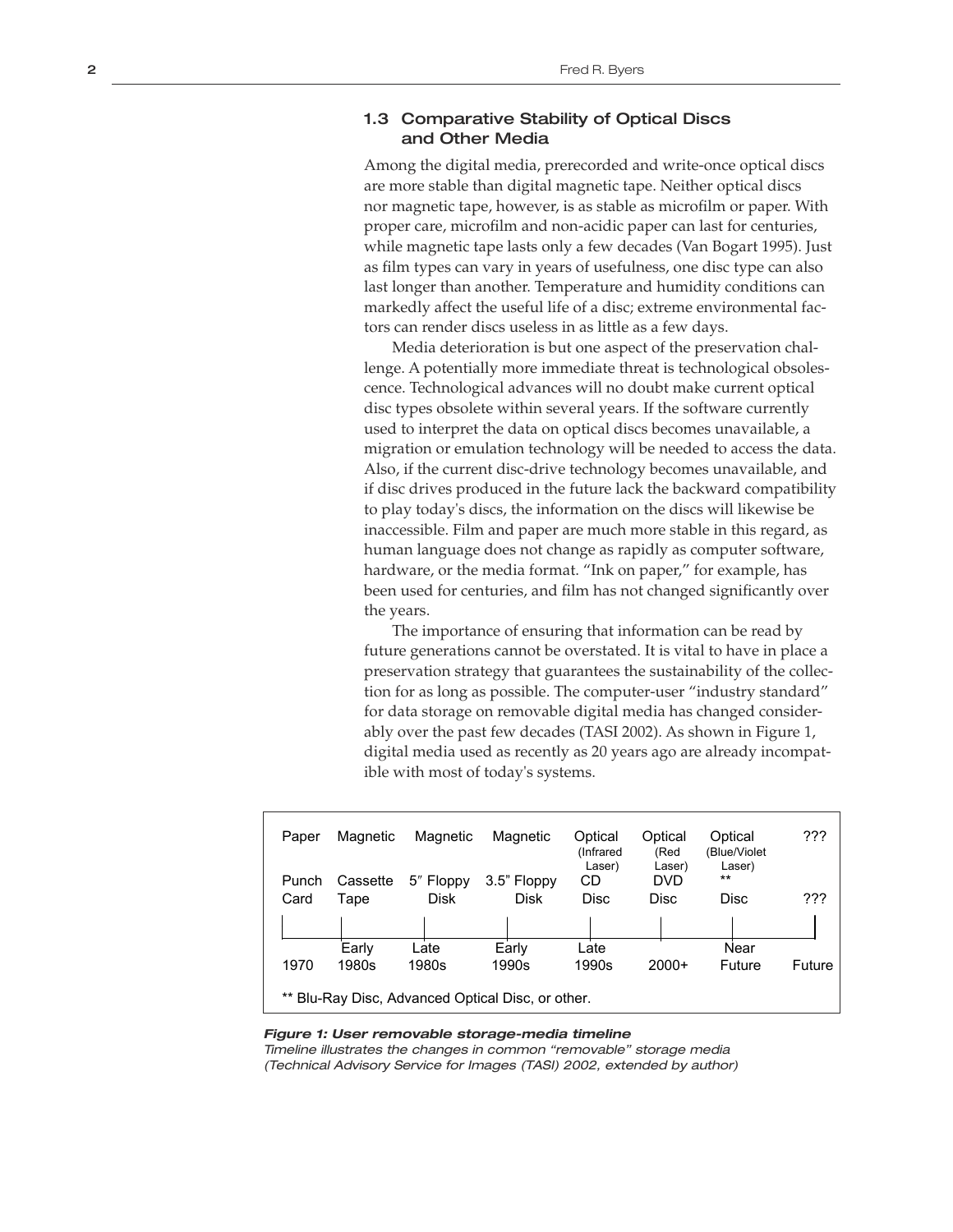#### 1.4 CDs and DVDs: Operation and Variety

CD is short for compact disc. DVD initially stood for *digital video disc*, then *digital versatile disc*, but today the term *DVD* is often used without referring to a specific set of words. Both CDs and DVDs are optical media, meaning media that use light technology (more specifically, laser light) for data retrieval. A disc drive focuses a laser light beam into the CD or DVD to "read" the bits (data) in the disc. The drive can also "write" bits by focusing the laser beam into recordable CDs or DVDs. The laser reads and writes data starting from the center of the disc and proceeding in a spiral direction toward the outer edge. A pre-groove is stamped in all blank recordable and rewritable CDs and DVDs to guide the laser as it writes.

Optical discs are differentially identified to designate specific features such as recordability, rewritability, and accessibility. For example, CD-R, DVD-R, and DVD+R discs are dye-based recordable (write-once) discs—i.e., recordable but not erasable. CD-RW, DVD-RW, and DVD+RW discs are phase-change based, recordable, (rewritable) discs, or discs that permit the erasing of earlier information and the recording of new material in the same location on the disc. DVD-RAM discs are phase-change based, recordable (rewritable) discs formatted for random access, much like a computer hard drive. CD-ROM and DVD-ROM discs are pressed and molded, nonrecordable, read-only discs. Brief definitions of the various types of optical disks can be found in the glossary; disc structure is covered in greater detail in section 3.

#### **2. Ensuring That Your Digital Content Remains Available**

Archivists and librarians place great emphasis on preserving content for the long term while ensuring its everyday usability. One of their major challenges is to ensure continuing availability of the digital content in their collections. Another challenge is to keep the medium of storage in a condition as near as possible to the original until the content is no longer needed or until it is migrated to a newer technology as the medium becomes outdated.

Archiving digital content requires an ongoing technological strategy to ensure access to stored collections over time (Lee et al. 2002). Content that has been converted from analog to digital format must be migrated to, or made accessible by, newer technologies more frequently than is necessary with analog formats. A technological strategy for digital content is increasingly important as more analog content is converted to digital format and as more content is created digitally (born digital). The importance of proper handling of the digital media therefore increases as digital collections grow (NDIIPP 2002).

Digital media have become popular, in part, because content can be accessed and distributed easily and quickly, and because digital media can store the equivalent of reams of documents or hundreds of songs on one tape or disc. Optical discs can provide faster access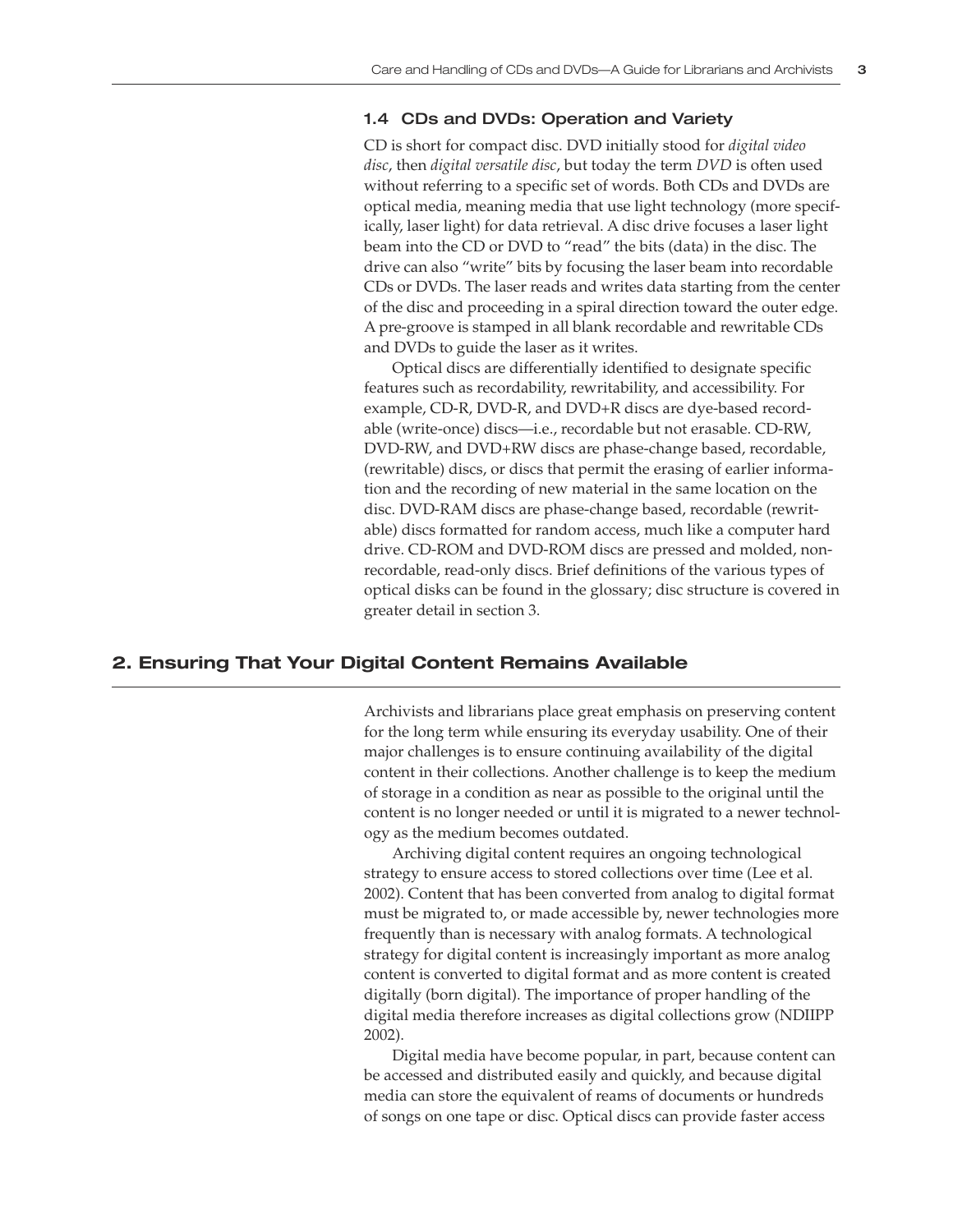than magnetic tape to a particular file, song, video clip, document, record, or photograph within collections stored on the medium. These benefits have prompted significant increases in analog-todigital conversion of existing documents, books, periodicals, photographs, and graphics, as well as music and moving images. CDs and DVDs have become popular formats for the recording and storing of all types of digital content.

There are, however, potential trade-offs in analog-to-digital conversion. The digital version may not exactly represent the analog original because of the effects of sampling rates, compression algorithms, or the quality of recording during the conversion. Losses in fidelity vary in nature and extent, but the possibilities should be considered by anyone involved in an analog-to-digital conversion process.

Digital copies of digital originals, however, maintain the quality of the original, assuming such content has not been altered by system software, hardware, or the condition of the medium. Similarly, digital copies of the first digital copy of an analog original will maintain the quality of that copy. Accordingly, continued digital copying should not compromise the quality of the content recorded from CDs, DVDs, or other digital sources.

The ability to make copies of equal quality (digital-to-digital) means that it is possible—and recommended—to archive one copy of a given digital collection (preferably the original) by storing it in a location separate from that of frequently accessed copies. Presumably, then, the archived (original) media will be needed only for inspection, production of additional copies, or migration to new media. One of the most important benefits of archiving is increased security; it helps prevent information loss caused by disaster, theft, or mishandling.

If budgetary limits preclude separate locations, then multiple copies should be kept at the same location. The original can be designated as "archival," and the copies "accessible." If the original is in analog format, then the analog version and the original digital copy should both be archived. Dual archiving will make both the analog original and the digitally converted copy available for future access and thus minimize the impacts of deterioration. The version least affected by deterioration will become the version of choice for copying. Even where storage facilities do not meet recommended guidelines, the original media must be kept isolated and protected, and only copies thereof used for everyday access.

| Archived copy-Limited use                                                                                                                                                                          | Frequently accessed copy-Multiple use                                                                                                                                       |
|----------------------------------------------------------------------------------------------------------------------------------------------------------------------------------------------------|-----------------------------------------------------------------------------------------------------------------------------------------------------------------------------|
| Store in a controlled environment and at a separate<br>٠<br>location, if possible, from the frequently accessed<br>copy.<br>Store in environmental conditions recommended for<br>archival storage. | Store for easy access.<br>٠<br>Check disc visually for damage or contamination after<br>handling.<br>Store in environmental conditions similar to usage<br>٠<br>conditions. |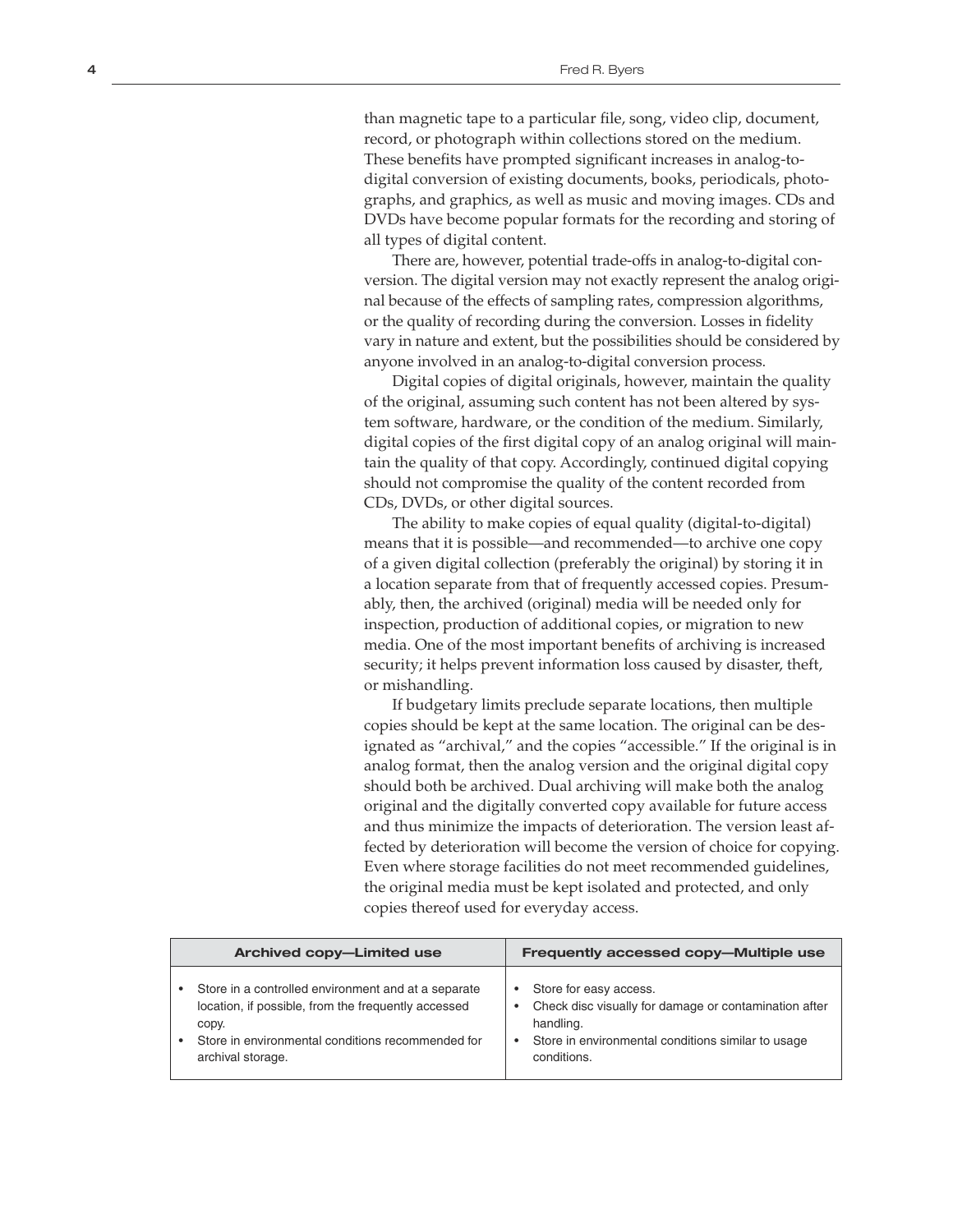#### **3. Disc Structure**

CDs and DVDs consist of the same basic materials and layers but are manufactured differently. A DVD is actually like two thin CDs glued together. A CD is read from and written to (by laser) on one side only; a DVD can be read from or written to on one or both sides, depending on how the disc was manufactured. Recordable DVDs (DVD-R, DVD-RW, DVD-RAM) can be manufactured with one recording layer on each side. Prerecorded DVDs (DVD-ROM) can be manufactured with one or two recorded layers on each side.

#### 3.1 Polycarbonate (Plastic) Substrate Layer

The polycarbonate substrate makes up most of the disc, including the area that is read by the laser (opposite the label side on CDs). It is present on both sides of a DVD, even a "single-sided" disc with a label on one side. This substrate provides the disc depth necessary to maintain laser focus on the metal and data layers. It also gives the disc enough strength to remain flat. Anything in or on the polycarbonate layer that interferes with the ability of the laser to focus on the data layer will result in the misreading of data. Accordingly, fingerprints, smudges, or scratches, as well as such substances as dirt, dust, solvents, and excessive moisture (which polycarbonate will absorb), can interfere with the ability of the laser to read the data. Contact of any foreign material with the polycarbonate substrate layer should be avoided.

#### 3.2 Data Layer

As its name implies, the data layer of CDs and DVDs is the layer that contains the data. The data appear as marks or pits that either absorb light from the laser beam, or transmit the light back to the laser photosensor by way of the metal reflective layer. In CDs, the data and metal layers are very close to the top of the disc (label side); in DVDs, they are in the middle of the disc (see Figures 1–6). The types of data and metal layers used depend on the type of disc—read-only (ROM), write-once (R), or rewritable (RW, RAM). Table 1 shows the relationship between the data and metal layers and the disc type.

| CD-                                 | DVD-                                 | <b>Type</b>                                   | Data Layer                         | <b>Metal Layer</b>                                                    |
|-------------------------------------|--------------------------------------|-----------------------------------------------|------------------------------------|-----------------------------------------------------------------------|
| CD-ROM<br>Audio/Video<br>and PC use | DVD-ROM<br>Video/Audio<br>and PC use | Read only                                     | Molded                             | Aluminum<br>(also silicon, gold, or silver in<br>double layered DVDs) |
| $CD-R$                              | DVD-R<br>$DVD + R$                   | Recordable<br>(Write once only)               | Organic dye                        | Gold, silver, or silver alloy                                         |
| CD-RW                               | DVD-RW<br>$DVD+RW$<br>DVD-RAM        | Rewritable<br>(Write, erase,<br>and re-write) | Phase-changing<br>metal alloy film | Aluminum                                                              |

**Table 1: Disc type, read/record type, data layer, and metal layer**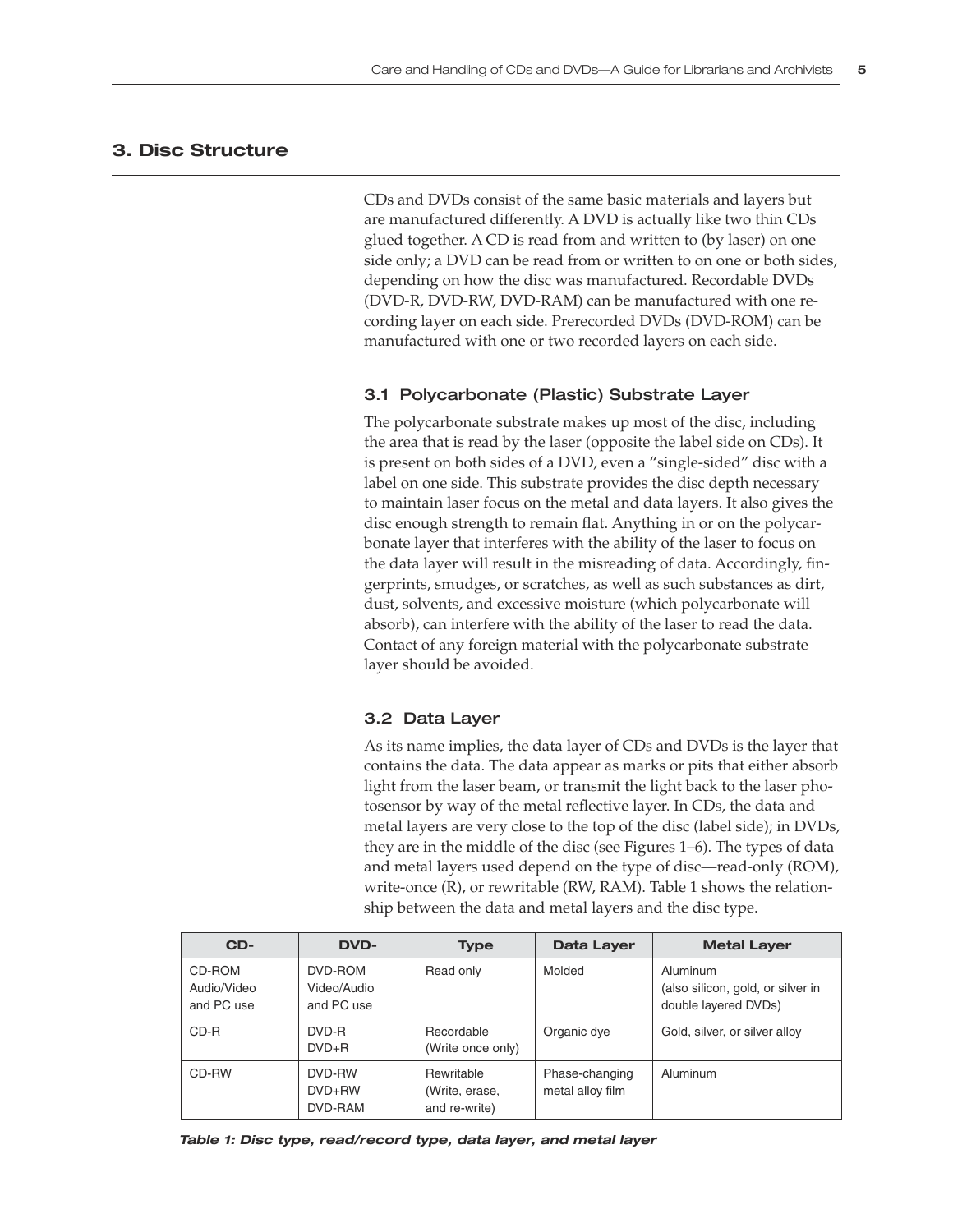## **Basic Layers of CDs and DVDs**

#### **Basic layers of CD-ROM and DVD-ROM**

**(Replicated discs for audio, video, computer use, or interactive games)**

| <b>CD-ROM</b><br>(Single-sided)                      | <b>DVD-ROM</b><br>(Single-sided)                                              | <b>DVD-ROM</b><br>(Single-sided)                                                                                            | <b>DVD-ROM</b><br>(Double-sided)                                                                                                                | <b>DVD-ROM</b><br>(Double-sided)                                                                                                                                                                                                                                    |
|------------------------------------------------------|-------------------------------------------------------------------------------|-----------------------------------------------------------------------------------------------------------------------------|-------------------------------------------------------------------------------------------------------------------------------------------------|---------------------------------------------------------------------------------------------------------------------------------------------------------------------------------------------------------------------------------------------------------------------|
| (All CD-ROMs are<br>one-sided)<br>One recorded layer | (One side)<br>One recorded layer                                              | (One side)<br>Two recorded layers                                                                                           | (Both sides)<br>One recorded layer<br>per side                                                                                                  | (Both sides)<br>Two recorded layers<br>per side                                                                                                                                                                                                                     |
| Label, optional<br>Lacquer<br>Metal<br>Polycarbonate | Label, optional<br>Polycarbonate<br>Center adhesive<br>Metal<br>Polycarbonate | Label, optional<br>Polycarbonate<br>Metal (fully-reflective)<br>Center adhesive<br>Metal (semi-reflective)<br>Polycarbonate | Label, optional<br>(hub area only)<br>Polycarbonate<br>Metal<br>Center adhesive<br>Metal<br>Polycarbonate<br>Label, optional<br>(hub area only) | Label, optional<br>(hub area only)<br>Polycarbonate<br>Metal (semi-reflective)<br>Adhesive<br>Metal (fully-reflective)<br>Center adhesive<br>Metal (fully-reflective)<br>Adhesive<br>Metal (semi-reflective)<br>Polycarbonate<br>Label, optional<br>(hub area only) |

#### **Basic layers of CD -R/-RW and DVD -R/-RW/+R/+RW/RAM (Blank recordable discs for all applications listed for ROM discs)**

| <b>CD-R, CD-RW</b>                                  | DVD-R, DVD-RW,<br>DVD+R, DVD+RW, DVD-RAM | DVD-R, DVD-RW,<br>DVD+R, DVD+RW, DVD-RAM           |
|-----------------------------------------------------|------------------------------------------|----------------------------------------------------|
| (Single sided)                                      | (Single sided)                           | (Double sided)                                     |
| CD-R/RW are one-sided,<br>One recordable layer only | (One side)<br>One recordable layer only  | (Both sides)<br>One recordable layer per side only |
| Label, optional                                     | Label, optional                          | Label, optional (hub area only)                    |
| Lacquer                                             | Polycarbonate                            | Polycarbonate                                      |
| Metal                                               | Center adhesive                          | Recording/writing layer                            |
| Recording/writing layer                             | Metal                                    | Metal                                              |
| Polycarbonate                                       | Recording/writing layer                  | Center adhesive                                    |
|                                                     | Polycarbonate                            | Metal                                              |
|                                                     |                                          | Recording/writing layer                            |
|                                                     |                                          | Polycarbonate                                      |
|                                                     |                                          | Label, optional (hub area only)                    |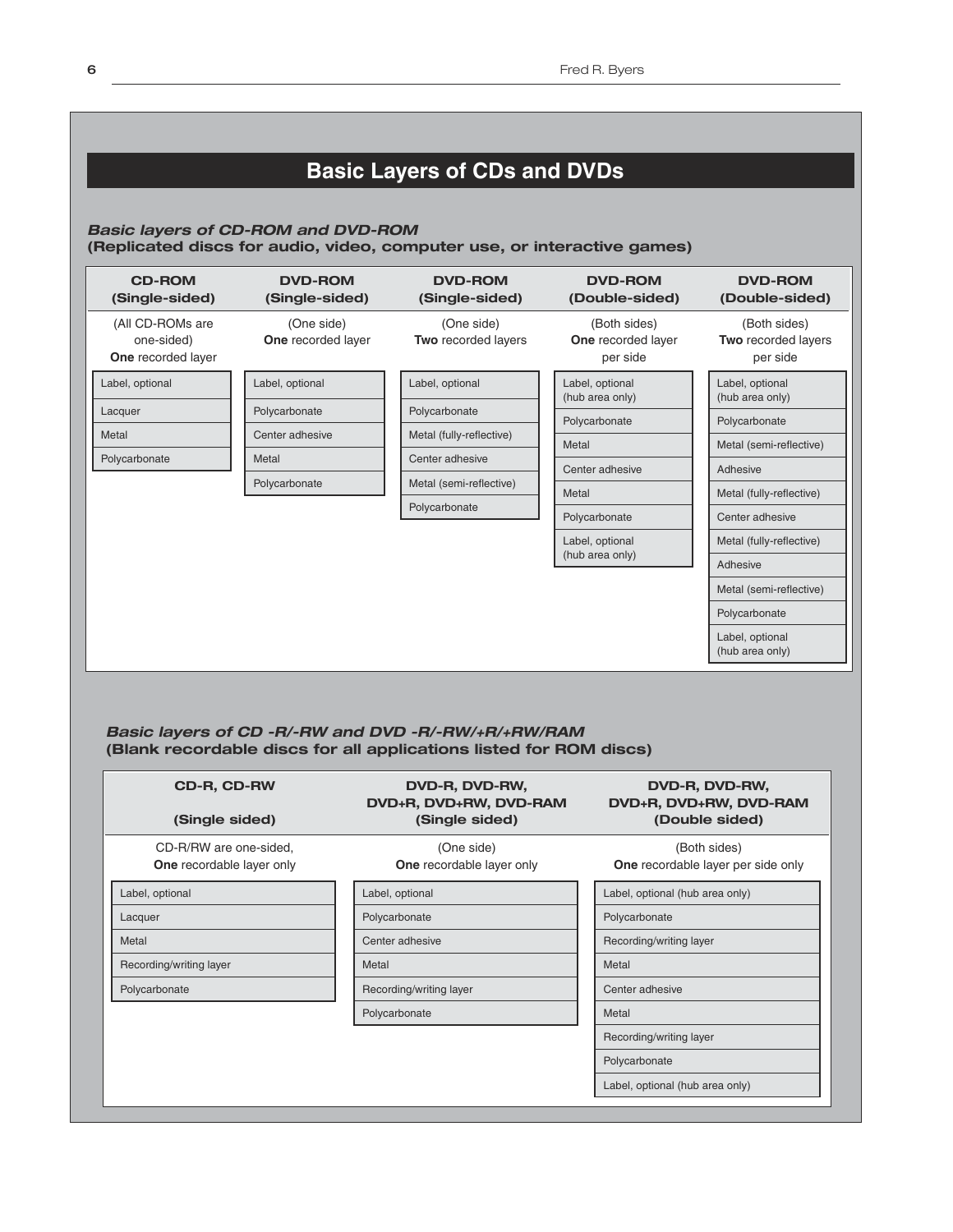The dye-based (R discs) and the phase-changing film layers (RW discs) both hold data by allowing or blocking light transfer through the data layer. The laser-affected ("written") areas of the data layer absorb the "reading" laser beam as it is emitted from the laser to the metal layer and reflected back to the laser photosensor. The light and dark areas give reflectivity effects that are similar to the interference effect of the "pressed" and molded data in the metal/substrate layer in ROM discs. The reflection, whether the result of dye, film, or pressed effects, is represented digitally as ones and zeros by the firmware in the disc drive as the laser reads the disc.

#### 3.2.1 Data Layer in ROM Discs

ROM discs are commercially available or made-to-order prerecorded discs, also called "replicated" discs. Examples of CD-ROMs include the Audio-CD, Video-CD, CD-i, and CD+G, as well as any number of CDs used in computer applications. Among DVD-ROMs are the DVD-Video, DVD-Audio, and any of various DVDs used in games and computer applications.

The data in CD-ROM or DVD-ROM discs are not actually in a separate layer. A molding machine uses a stamper to impress the pits (depressions) and lands (surface), which form the data, into the polycarbonate substrate surface. Metal is then sputtered or condensed onto the molded substrate to form a "reflective data layer." The reflective metal layer in ROM discs can also be considered the data layer because the metal is integrated with the pits and lands in the polycarbonate (see Figures 2 and 3). The metal layer in ROM discs is usually aluminum. For double-sided DVD-ROM discs, the semi-reflective layer is gold, silver alloy, or silicon.

#### 3.2.2 Data Layer in R Discs

The recordable, write-once optical disc (CD-R, DVD-R, DVD+R) has its data-recording layer sandwiched between the polycarbonate sub-



**Figures 2, 3: Layers that make up ROM discs**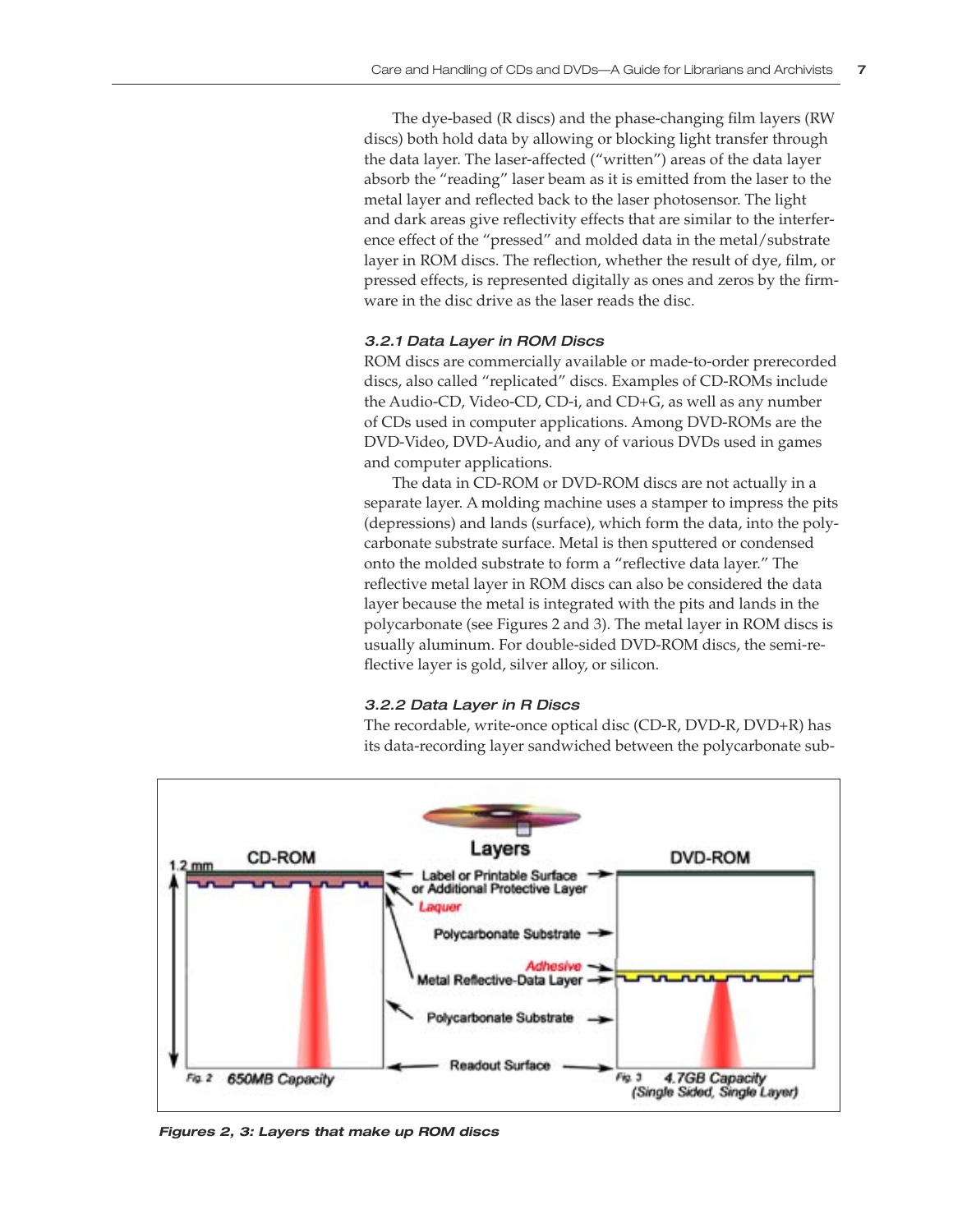strate and the metal layer (see Figures 4 and 5). This layer is an organic dye. The dyes used in CDs and DVDs are the same basic types; those used in DVDs, however, are patented by the manufacturer, and the disc color does not indicate the type of dye used. The dyes in both CDs and DVDs are photosensitive. Bits (marks) are written to the dye by a chemical change caused by the laser light beam. This dye degrades over time, eventually making the disc unreadable.

 The data layer in CD-R discs consists of one of three basic dye types, each yielding a different disc color depending on the type of dye and the type of reflective metal used in the disc. Even on a plain, unlabelled disc, the label side can be a different color from the reading side. If the label side of a recordable disc does not have a printable surface, a label attached, or some other protective layer, it will have the color of the metal used (silver or gold). As for the laser reading side, the color will be as indicated in Table 2.

#### 3.2.3 Data Layer in RW and RAM discs

The data-recording layer of the rewritable optical disc (CD-RW, DVD-RW, DVD+RW, DVD-RAM) also lies between the polycarbon-



**Figures 4, 5: Layers that make up R discs**

| Dye Type                         |                           | <b>Color appearance</b><br>(Viewing the laser reading side of the disc) | <b>On Silver Metal</b><br>silver |  |
|----------------------------------|---------------------------|-------------------------------------------------------------------------|----------------------------------|--|
|                                  | <b>Actual Color</b>       | <b>On Gold Metal</b>                                                    |                                  |  |
| Phthalocyanine (thalo-sy-a-neen) | clear or very light green | gold or greenish gold                                                   |                                  |  |
| Cyanine (sy-a-neen)              | blue                      | green                                                                   | blue                             |  |
| Azo (ay-zo)                      | dark blue or deep blue    | dark green                                                              | dark blue or deep blue           |  |

**Table 2: Dye type and color appearance—CD-R discs (recordable discs)**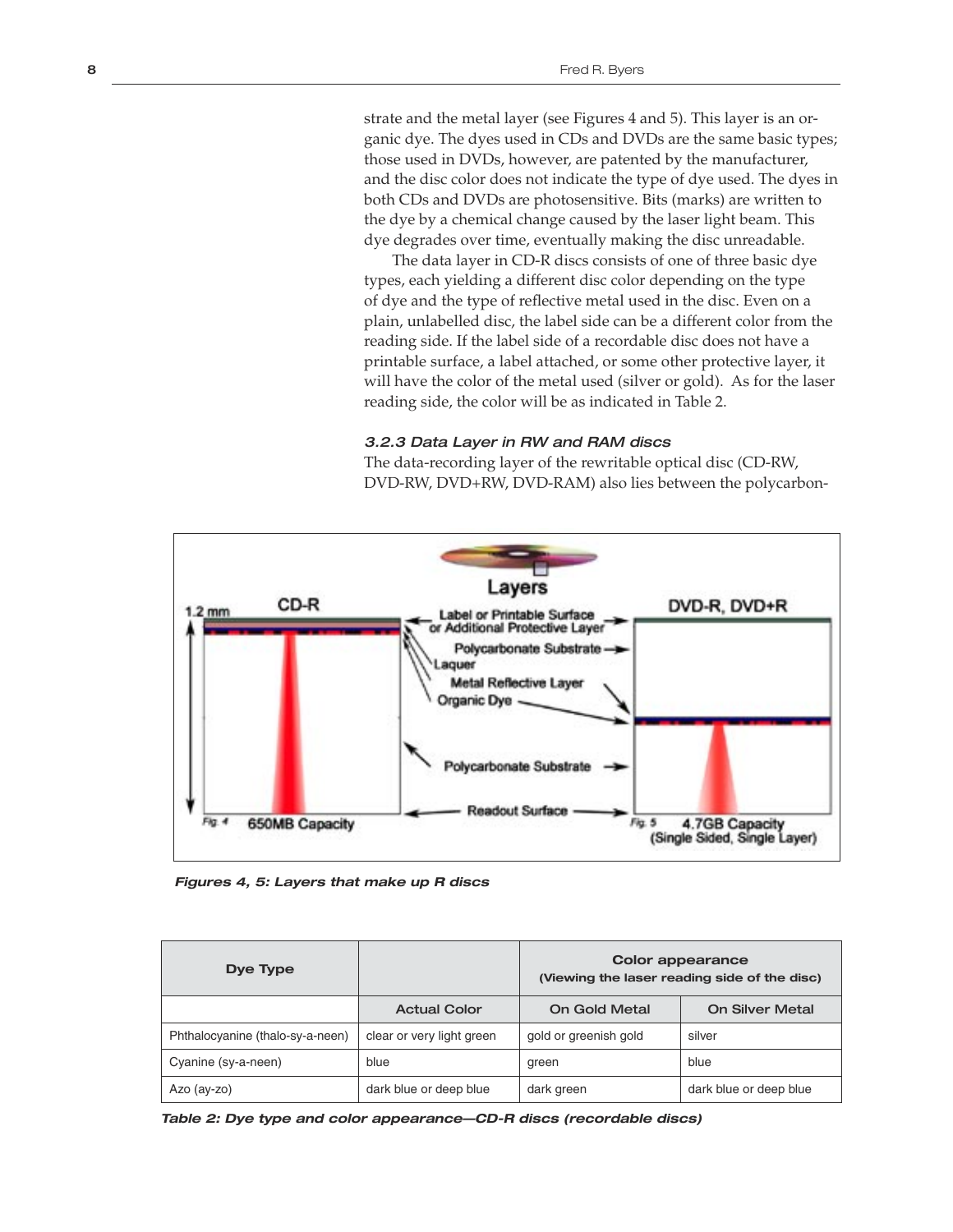ate substrate and the metal reflective layer (see Figures 6 and 7). This is a phase-changing metal alloy film. A laser beam writes bits (marks) to the film by heating the film above the melting temperature in the areas selected for bits. The rapid cooling enabled by the dielectric layers on both sides of the phase-changing film causes these bit or mark areas to remain in the amorphous state caused by melting. By heating the phase-changing film to a specific temperature above the crystalline temperature but below the melting temperature, the film can revert back to the crystalline state, thereby erasing previous bits. The writing and erasing processes can be done together in a single pass when rewriting a disc.

#### 3.3 Metal (Reflective) Layer

The metal layer in optical discs reflects the laser beam back to the laser photosensor in the laser head. Three types of reflective metals are typically used for this layer: aluminum, gold, and silver or silver alloy. In "double-layer" DVDs, silicon is sometimes used as one of the semireflective layers.

#### 3.3.1 Metal Layer in RW, ROM, and RAM Discs

RW, ROM, and RAM discs (CD-RW, CD-ROM, DVD-RW, DVD+RW, DVD-ROM, DVD-RAM) use aluminum for the reflective layer, mainly because it is inexpensive and easy to apply. Aluminum oxidizes on exposure to oxygen from the environment or to moisture that has penetrated the disc. In some earlier CDs, poor sealing allowed oxygen to come into contact with the aluminum metal layer, causing the aluminum to oxidize. Oxidation of the aluminum diminishes its reflectivity, making the disc unreadable by the laser, and is sometimes referred to as disc "rot." It is the primary cause of ROM disc degradation from environmental influences. Not so, however, for



**Figures 6, 7: Layers that make up RW and RAM discs**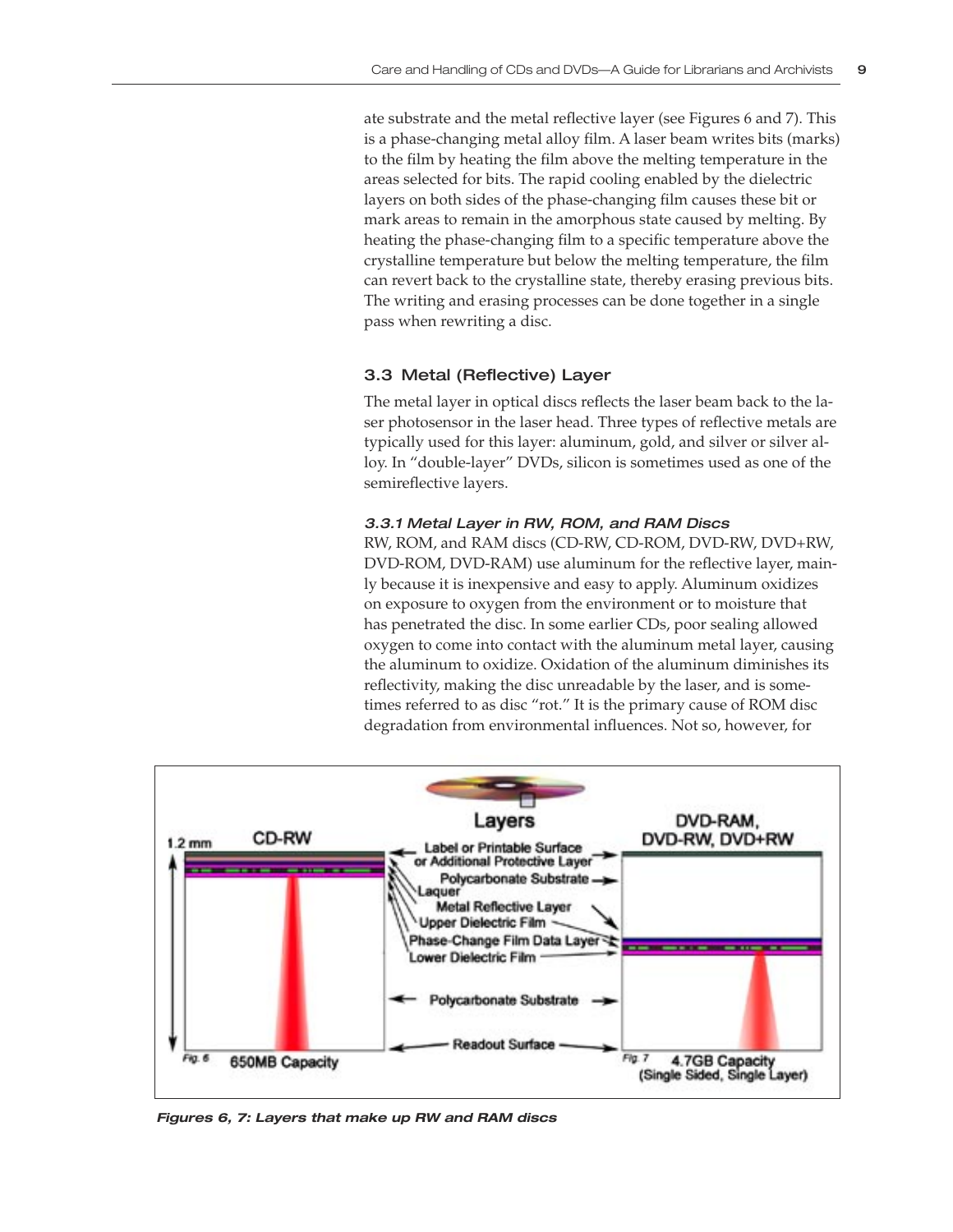RW and RAM disc degradation; the phase-changing film in these discs normally degrades at a faster rate than the aluminum in the disc oxidizes.

#### 3.3.2 Metal Layer in R Discs

In R discs (CD-R, DVD-R, DVD+R), gold, silver, or a silver alloy is used for the reflective layer. Silver is slightly more reflective than gold but can lose reflectivity with corrosion on exposure to adverse environmental conditions. Silver corrodes through reaction with sulfur dioxide, an environmental pollutant that can migrate through the disc with moisture. Gold is noncorrosive, very stable, and longer lasting, but it is also expensive. Either metal should outlast the dye. Aluminum is not used with these discs because it can react with the dye in the recording (data) layer.

#### 3.3.3 Metal Layers in Double-Layer DVD-ROM Discs

DVD-ROMs can be manufactured with two reflective metal layers that allow the laser to read data from both layers using one side of the disc. These "double layered" DVDs provide up to four times the capacity for content (video, audio, computer applications) as do "single-layered" DVDs. The laser beam must pass through a semi-reflective metal layer to read data from a fully reflective layer. The outer metal layer (silicon, gold, or silver alloy) is semi-reflective; that is, it reflects back some of the laser beam and allows some of it to pass through to a fully reflective layer (aluminum) and then reflect back. Both parts are thus reflected to, and detected by, the photosensor in the laser head, which focuses on one layer at a time.

Figure 8 shows the most common construction for single-sided, double-layered DVDs, while Figure 9 shows an alternative construction.



**Figures 8, 9: Two types of double-layer, single-sided DVD-ROM construction**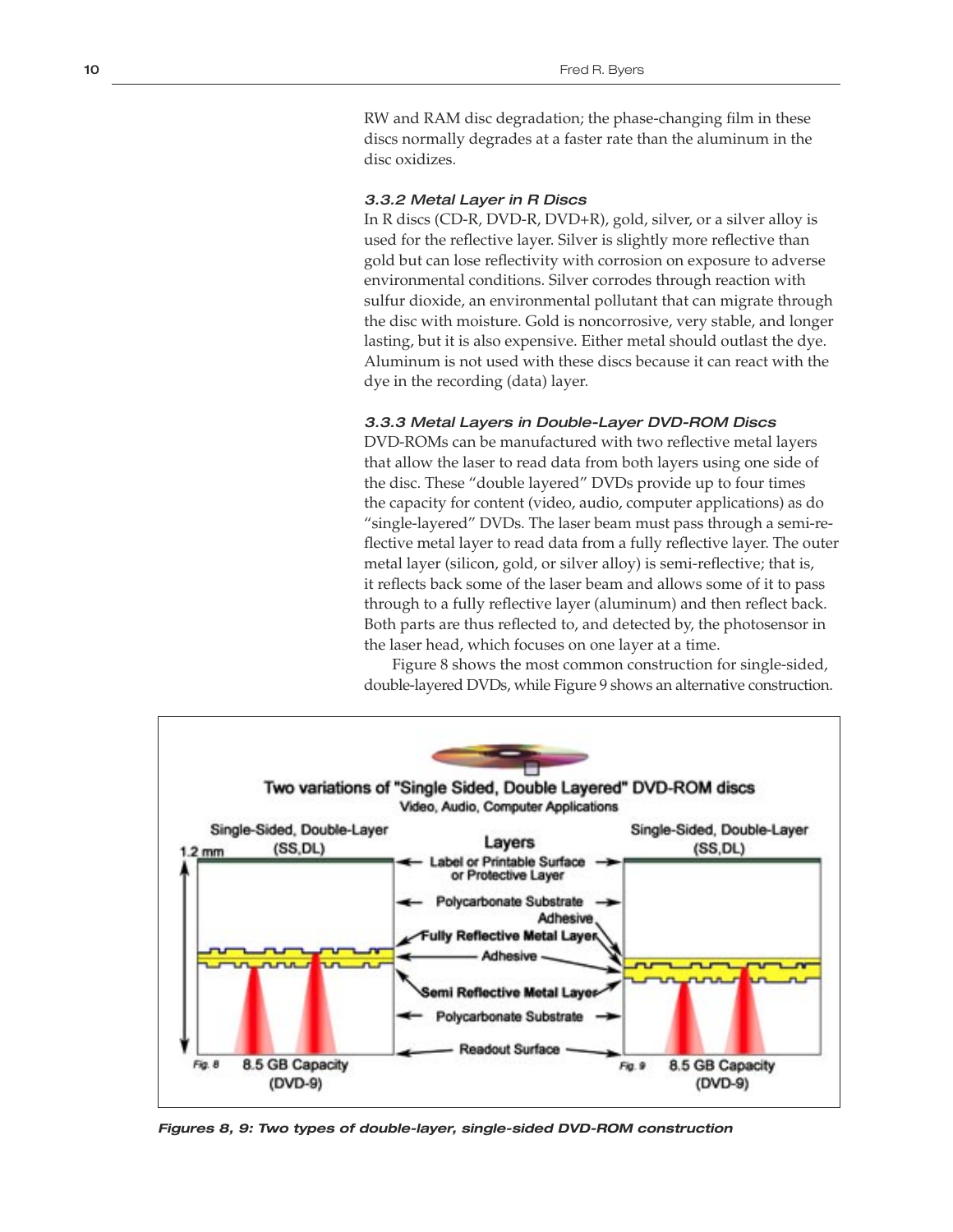The difference between these two types is that one (Figure 8) has the metal data layers on separate sides (halves) of the disc. In addition to passing through a semireflective metal layer, the laser beam must also pass through a special adhesive that binds the two disc halves together and does not hinder the laser beam. In the example shown as Figure 9, the two metal data layers are on the same half of the disc.

 DVD-ROMs can also be double-sided. Figure 10 shows a doublesided DVD that may typically be a DVD-Video providing the video in a full-screen TV version on one side of the disc and a wide-screen version on the other side. When double-sided DVDs also have double layers on both sides, they may have almost quadruple the capacity of single-sided/single-layered DVDs (Figure 11).

#### 3.4 Lacquer (Metal Protective) Layer (CDs)

A very thin lacquer layer is applied to the label side of CDs to protect the metal from exposure to the environment. (DVDs have no such protective lacquer coating.) That layer also gives some limited protection from writing on or labeling the disc. However, the CD is more sensitive to damage on this side than on the polycarbonate side. Since the metal layer is so close to the surface of the label side, pointed objects can easily damage the CD by deforming the metal or exposing it to the environment. Some solvents can also affect lacquer coatings and expose or react with the metal. Once the metal is damaged, the laser cannot read data in the damaged areas.

Sometimes a manufacturer will add an additional layer designed specifically to provide more resistance to fingerprints and scratches on the label side of CDs. One particularly effective modification has



**Figures 10, 11: Two types of double-sided DVD-ROM construction**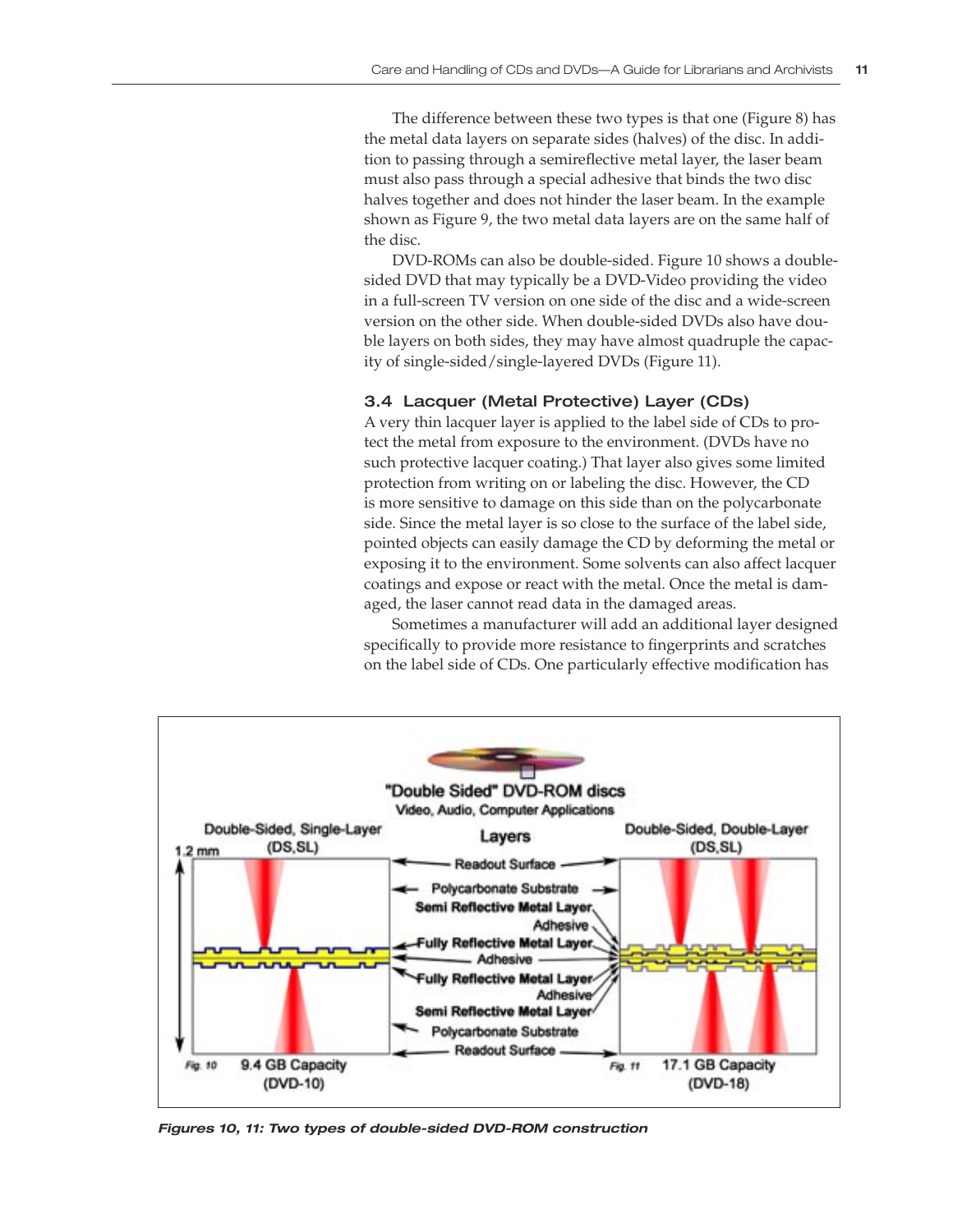been the application of lacquer completely around the edges of the disc. In earlier CDs, moisture had been allowed to penetrate to the metal through unprotected areas of the disc edge. Clearly, it is as important to protect the edges of CDs as it is their surfaces.

#### 3.5 Optional Surface Layer

An optional layer may also be added to a CD or DVD to provide a labeling surface (see "Disk Surface Printing," page 24). Such surfaces are of four types:

- thermal-printable
- inkjet-printable
- silkscreen-printable
- a surface that will accommodate more than one type of printing

These layers are applied over the lacquer layer on CDs or over the polycarbonate substrate on a single-sided DVD. Some discs have an extra coating on which text or logos are printed. In many cases, the lettering appears to be stenciled, but it is not part of the coating; what one sees is the reflected surface of the metal rather than imprinted text or logos. Typically, one can see through this lettered area—and even through the metal—by holding the disc up to light.

Because these lettered areas are particularly susceptible to damage, it is most important to avoid writing on or scratching in these areas. The only disc surface area that is completely safe from writing or scratching is the clear inner hub or the "mirror band," since no data are recorded in these areas.

#### **4. How Long Can You Store CDs and DVDs and Use Them Again?**

The life expectancy (LE) of optical discs depends on many factors, some controllable by the user, others not.

Factors that affect disc life expectancy include the following:

- type
- manufacturing quality
- condition of the disc before recording
- quality of the disc recording
- handling and maintenance
- environmental conditions

As noted previously, the three basic types of CD and DVD discs—ROM, R, and RW and RAM—each use a different data layer material (molded aluminum, organic dye, or phase-changing film, respectively). Deterioration of this material is the primary cause for disc degradation and, ultimately, "end of life" for the disc, assuming proper physical handling.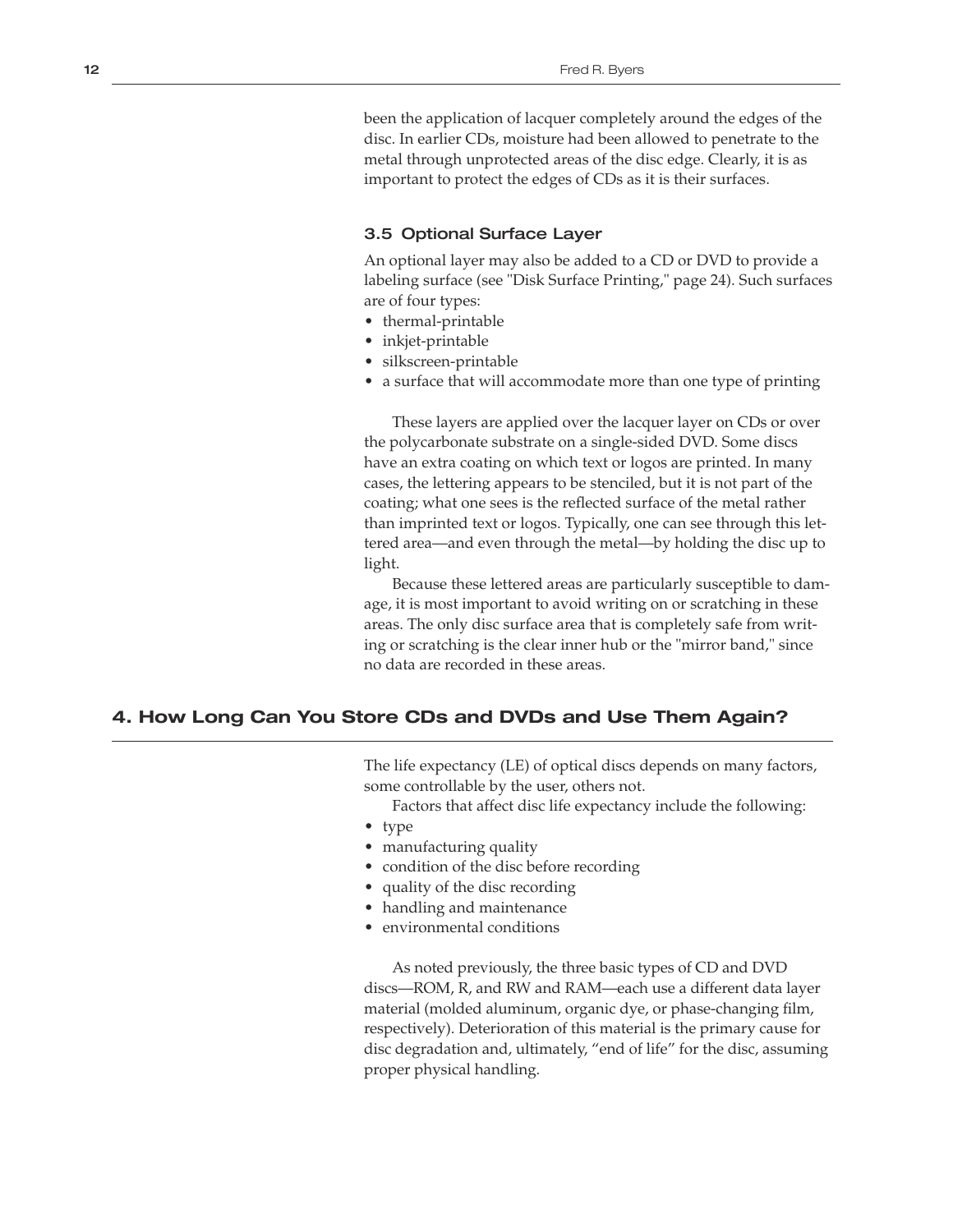Environmental factors can affect the rate of disc degradation. In each of the three basic disc types, environmental forces will degrade the data layer much faster than the polycarbonate substrate layer (the clear plastic that makes up most of the disc). Because degradation of the data layer will render the disc useless well before the polycarbonate begins to deteriorate, the relative degradation rate for the polycarbonate layer is not used for life expectancy considerations. Physical mishandling of the disc is usually the cause of polycarbonate layer damage. The polycarbonate may also flex or bend if stored for a long period of time in a nonvertical position.

So what is the life expectancy of a disc? First, we must define life expectancy. For most users, it means the length of time for which the disc remains usable. But that implies some acceptable amount of degradation. How much and what type of degradation is acceptable?

With CDs and DVDs, the user does not notice early degradation because the error detection and correction capability built into the system corrects a certain number of errors. The user notices a problem only when the error correction coding is unable to fully correct the errors.

One method for determining end of life for a disc is based on the number of errors on a disc before the error correction occurs. The chance of disc failure increases with the number of errors, but it is impossible to define the number of errors in a disc that will absolutely cause a performance problem (minor or catastrophic) because it depends on the number of errors left, after error correction, and their distribution within the data. When the number of errors (before error correction) on a disc increases to a certain level, the chance of disc failure, even if small, can be deemed unacceptable and thus signal the disc's end of life.

Manufacturers tend to use this premise to estimate media longevity. They test discs by using accelerated aging methodologies with controlled extreme temperature and humidity influences over a relatively short period of time. However, it is not always clear how a manufacturer interprets its measurements for determining a disc's end of life. Among the manufacturers that have done testing, there is consensus that, under recommended storage conditions, CD-R, DVD-R, and DVD+R discs should have a life expectancy of 100 to 200 years or more; CD-RW, DVD-RW, DVD+RW, and DVD-RAM discs should have a life expectancy of 25 years or more. Little information is available for CD-ROM and DVD-ROM discs (including audio and video), resulting in an increased level of uncertainty for their life expectancy. Expectations vary from 20 to 100 years for these discs.

Few, if any, life expectancy reports for these discs have been published by independent laboratories. An accelerated aging study at NIST estimated the life expectancy of one type of DVD-R for authoring disc to be 30 years if stored at 25°C (77°F) and 50% relative humidity. This testing for R discs is in the preliminary stages, and much more needs to be done.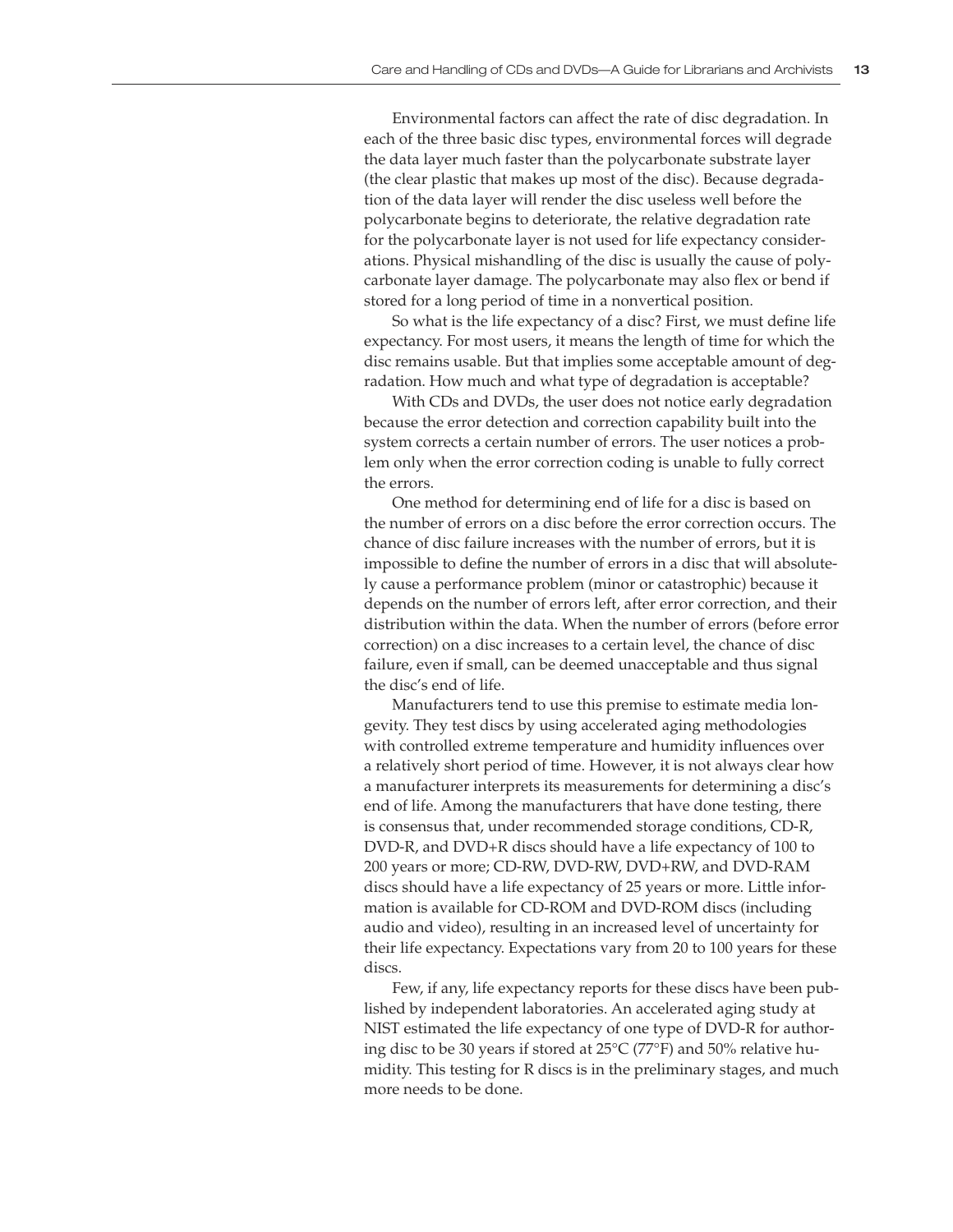#### 4.1 CD-ROM, DVD-ROM Discs (audio, video, interactive games, +graphics, computer applications)

CD-ROMs and DVD-ROMs are similar in that they are replicated discs—that is, the data are physically pressed into the disc when it is manufactured. ROMs are generally mass-produced and contain mu sic, video, computer applications, or interactive games.

ROM disc longevity is determined by the extent to which its aluminum layer is exposed to oxygen. Oxygen, including pollutants, can migrate through the polycarbonate layer or the hard lacquer layer (CD label side and edge), carried in by moisture. Oxygen or moisture can more easily penetrate through scratches, cracks, or de laminated areas in the label. Oxygen can also be trapped inside the disc during manufacturing, although manufacturing improvements have reduced the likelihood of this.

If left in a very humid environment, moisture—and oxygen will eventually reach the aluminum, causing it to lose its reflectivity. The normally shiny aluminum, which resembles silver, becomes oxide-dull and much less reflective, like the color of a typical alumi num ladder. The combination of high humidity and increased tem peratures will accelerate the oxidation rate.

The life expectancy of a ROM disc therefore depends on the environmental conditions to which it is exposed over time. Gener ally, it is best to keep ROM discs in a dry, cool environment. If the disc is removed from a humid, hot environment to an ideal condi tion before damage has been done, it will "dry out" and should be as playable as if it had been kept in ideal conditions all along. Other contaminates, however, such as inks, solvents, and pollutants, have the potential to irreversibly penetrate and to deform, discolor, or cor rode the disc, causing permanent reading problems for the laser.

#### 4.2 CD-R, DVD-R, DVD+R Discs

Most tests of optical disc life expectancy are performed with re cordable discs (CD-R, DVD-R, DVD+R). The tests are generally performed by manufacturers, and the discs are usually categorized by the metal and dye types used in the disc. These discs use gold, silver, or a silver alloy for the reflective layer instead of aluminum as in ROM discs. Gold will not corrode but is expensive. Silver is more reflective and cheaper than gold but is susceptible to corrosion if exposed to sulfur dioxide, an air pollutant that can penetrate the disc in the same way oxygen can—with moisture. Manufacturers use various silver alloys to help inhibit silver corrosion, and most R discs available today use a silver alloy reflective layer. The chance of silver corrosion from exposure to sulfur dioxide is less than the chance of aluminum oxidation caused by high humidity. Nonethe less, keeping the disc in a filtered "clean air" environment can mini mize or eliminate its exposure to sulfur dioxide. With proper stor age, these discs will outlast the technology.

R discs use a dye-based layer (organic dye) for recording data. These are "write-once" discs and cannot be erased by CD or DVD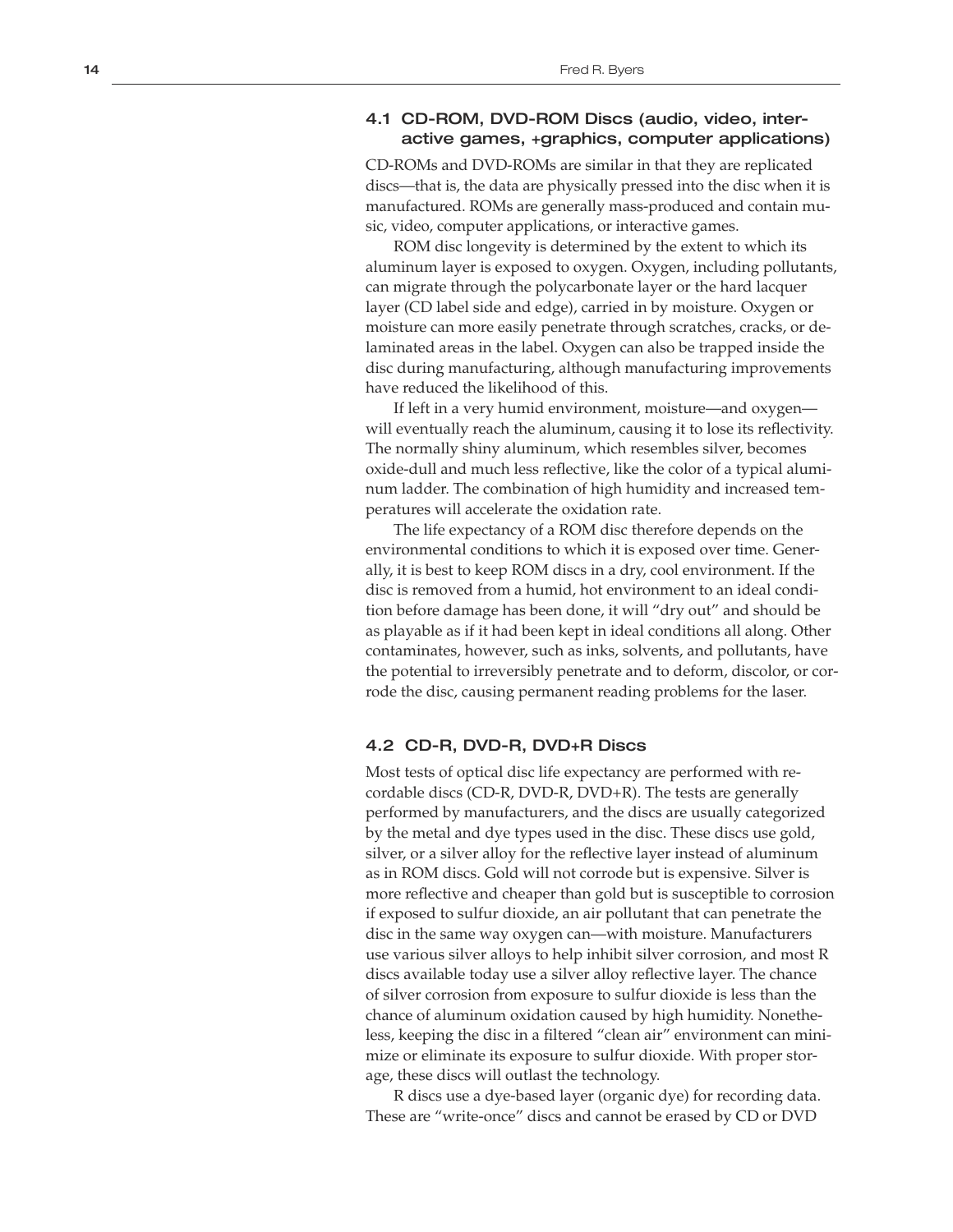drives. The organic dye used in the data layer of R discs degrades naturally but slowly over time. High temperatures and humidity will accelerate the process. Prolonged exposure to UV light can degrade the dye properties and eventually make the data unreadable. Heat buildup within the disc, caused by sunlight or close proximity to heated light sources, will also accelerate dye degradation.

Manufacturers claim that CD-R and DVD-R discs have a shelf life of 5 to 10 years *before* recording, but no expiration dates are indicated on CD-R, DVD-R, or DVD+R packaging, nor are there published reports of tests to verify these claims. Still, it would be prudent, in light of these claims, to purchase new discs as they are needed rather than to order large quantities and stockpile them for future use.

#### 4.3 CD-RW, DVD-RW, DVD+RW, DVD-RAM Discs

RW and RAM discs are generally not considered for long-term or archival use, and life expectancy tests are seldom done for this medium. Rewritable discs use a phase-changing metal alloy film for recording data and aluminum for the reflective layer. The alloy film is not as stable as the dye used in R discs because the material normally degrades at a faster rate; however, these discs should still be stable enough to outlast the current CD or DVD technology.

The phase-changing film is affected primarily by heat, but ultraviolet (UV) light may also be a factor in the aging process. The combination of high temperature and UV light may further accelerate the aging process. The combination of high temperatures and high relative humidity will also most likely accelerate the aging process, just as it does with the organic dye used in R discs. No lab test results are yet available on the effects of these environmental conditions on RW or RAM discs.

The data on the phase-changing metal alloy film layer can be erased and rewritten to a limited number of times (about 1,000 times for RW discs and about 100,000 times for RAM discs). This rewriting does, however, affect disc life expectancy; RW or RAM discs archived after the first recording should have a longer life expectancy than those that have undergone several erase-recording cycles. Given the normal degradation rate alone, the life expectancy for RW and RAM discs will be less than that of R discs. Add to that multiple rewrites, and the life expectancy can be even less.

Just as the life expectancy of the disc varies with rewriting, so, too, does the security of the information itself. Information on RW and RAM discs is susceptible to loss or alteration as a result of the rewriting. Information on R discs is more secure precisely because it cannot be changed or rewritten.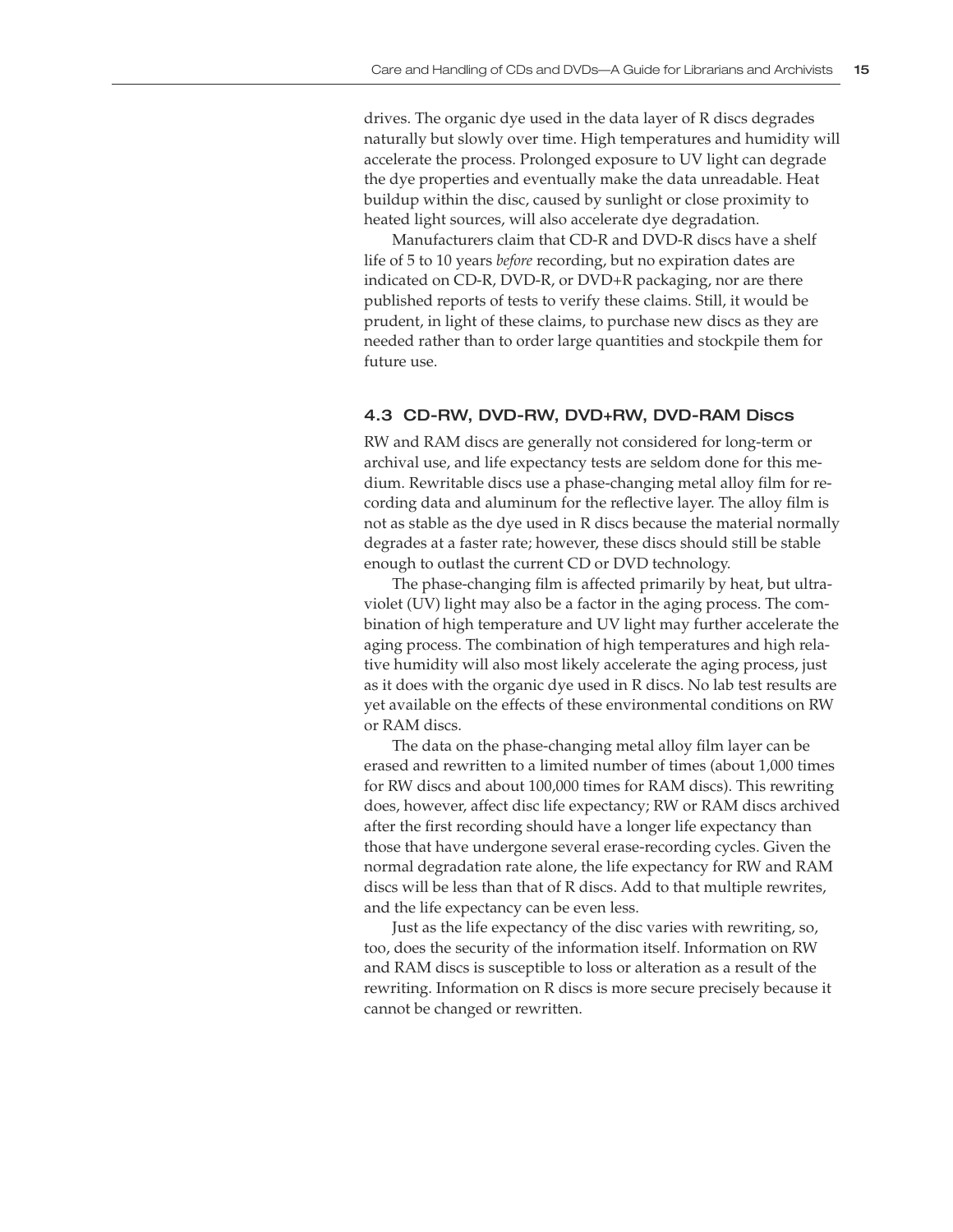#### **5. Conditions That Affect CDs and DVDs**

CDs and DVDs can be reliable for many decades with proper handling. As with all other types of media, degradation is inevitable over time, but steps can be taken to help prevent it from occurring prematurely. This section covers the effects of environmental conditions and physical handling on optical discs.

#### 5.1 Environmental Conditions

#### 5.1.1 Temperature and Relative Humidity

Optical discs will perform well within a wide range of temperature and relative humidity conditions. Discs kept in a cooler, less-humid environment and not subjected to extreme environmental changes should last longer. Optical discs stored in an optimal environment will outlast discs that are not. Storage temperature and relative humidity ranges recommended in various technical sources are presented in Table 3.

If stored at a very low temperature relative to the user environment, the disc should be gradually acclimated to the environment in which it will be used to reduce stress and moisture condensation. A

| <b>Source</b>                                                | <b>Media</b>       | Temper-<br>ature                                                                | <b>Maximum</b><br>Temp.<br><b>Gradient</b>     | <b>Relative</b><br><b>Humidity</b><br>(HH) | <b>Maximum</b><br><b>RH</b><br><b>Gradient</b> |
|--------------------------------------------------------------|--------------------|---------------------------------------------------------------------------------|------------------------------------------------|--------------------------------------------|------------------------------------------------|
| <b>ISO TC 171/SC</b><br>Jan. 2002                            | $CD-R$<br>CD-ROM   | +5 $\rm{^{\circ}C}$ to 20 $\rm{^{\circ}C}$<br>$(41^{\circ}F$ to 68 $^{\circ}F)$ | $4^{\circ}$ C /hr<br>$(7^{\circ}F/hr)$         | 30% to 50%                                 | $10\%$ /hr                                     |
| IT9.25 and ISO 18925<br>February, 2002                       | CDs<br><b>DVDs</b> | -10 $^{\circ}$ C to 23 $^{\circ}$ C<br>$(14^{\circ}F$ to $73^{\circ}F)$         |                                                | 20% to 50%                                 | Cycling no<br>greater than:<br>±10%            |
| NARA, FAQ About Optical<br>Media, April, 2001                | CDs<br><b>DVDs</b> | $68^{\circ}$ F<br>$(20^{\circ}C)$                                               | $+/- 1$ °F /day<br>$(+/- 0.6°C$ /day)          | 40%                                        | 5% /day                                        |
| National Archives of Australia.<br>April, 1999               | CDs                | 18°C to 20°C<br>$(64^{\circ}F$ to $68^{\circ}F)$                                |                                                | 45% to 50%                                 | 10% /24 hrs                                    |
| <b>Library Technical Report</b><br>Nov.-Dec. 1997            | CDs                | -10 $^{\circ}$ C to 50 $^{\circ}$ C<br>(16°F to 122°F)                          |                                                | 10% to 90%                                 |                                                |
| DVD Demystified,<br>Second Edition,                          | DVD-R<br>DVD-ROM   | -20 $^{\circ}$ C to 50 $^{\circ}$ C<br>$(-4^\circ)$ F to 122 $\circ$ F)         | $15^{\circ}$ C /hr<br>$(27^{\circ}F/hr)$       | 5% to 90%                                  | 10% /hr                                        |
| Jim Taylor, 2001                                             | DVD-RAM            | -10 $^{\circ}$ C to 50 $^{\circ}$ C<br>$(16^{\circ}F$ to $122^{\circ}F)$        | $10^{\circ}$ C /hr<br>$(18^{\circ}F/hr)$       | 3% to 85%                                  | 10% /hr                                        |
|                                                              | $DVD + RW$         | -10 $^{\circ}$ C to 55 $^{\circ}$ C<br>$(14^{\circ}F$ to $131^{\circ}F)$        | $15^{\circ}$ C /hr<br>$(27^{\circ}F/hr)$       | 3% to 90%                                  | $10\%$ /hr                                     |
| National Library of Canada,<br>1996                          | CDs                | 15 $\rm{^{\circ}C}$ to 20 $\rm{^{\circ}C}$<br>$(59^{\circ}F$ to $68^{\circ}F)$  | $2^{\circ}$ C /24 hrs<br>$(9^{\circ}F/24$ hrs) | 25% to 45%                                 | 5% /24 hrs                                     |
| Media Sciences, Inc.<br>Jerome L. Hartke<br><b>July 2001</b> | $CD-R$             | 10 $\rm{^{\circ}C}$ to 15 $\rm{^{\circ}C}$<br>(50°F to 59°F)                    |                                                | 20% to 50%                                 |                                                |

| Table 3: Recommended storage parameters from different sources |  |  |
|----------------------------------------------------------------|--|--|
|----------------------------------------------------------------|--|--|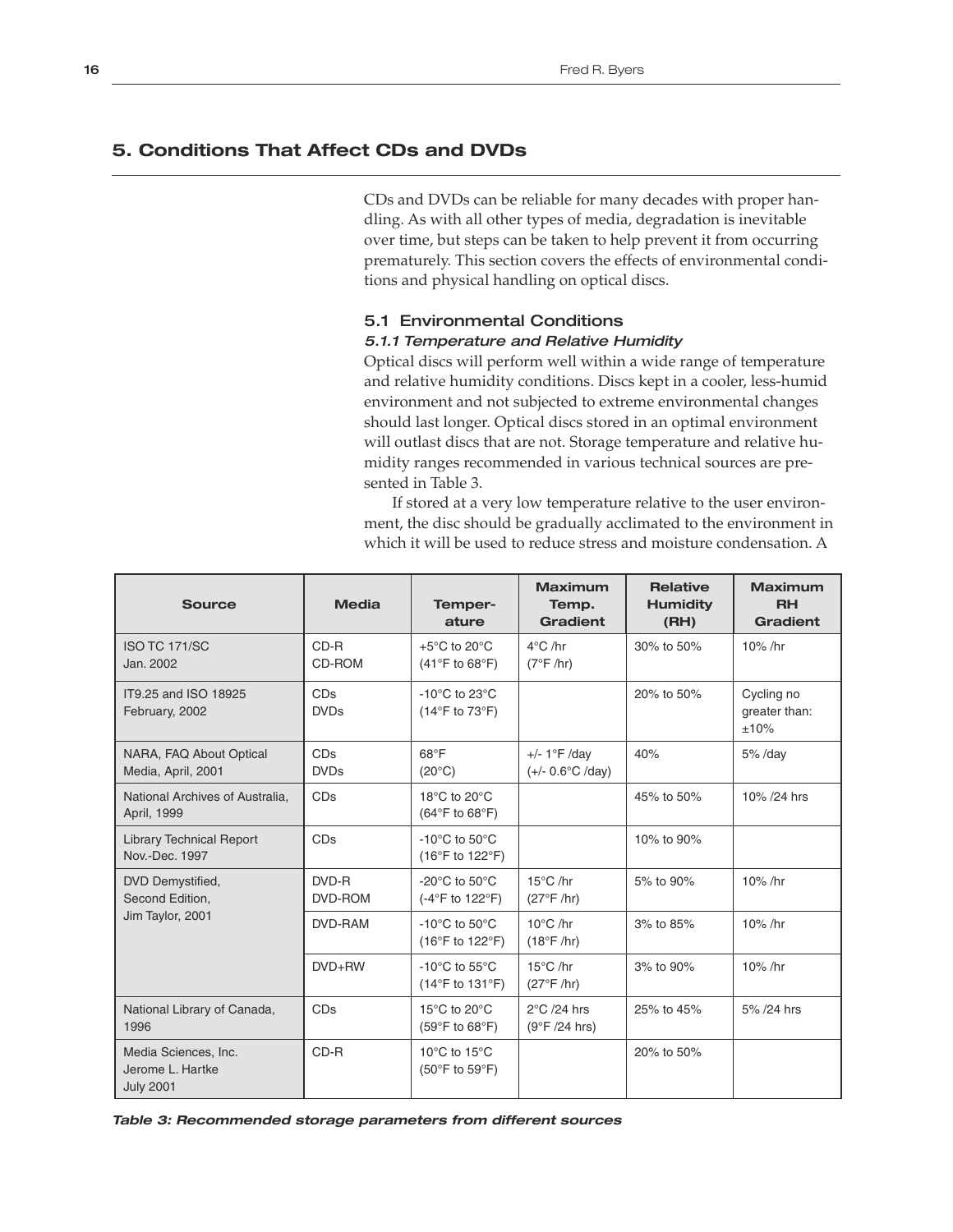significant, abrupt temperature change will cause greater stress than a gradual change. Leaving the disc in its packaging will allow gradual acclimation to a changed environment. Discs used frequently should be stored at a temperature similar to that of the environment in which they are to be used. This minimizes stress from frequent temperature changes.

Given the absence to date of relevant testing, the precise effects of storing CDs and DVDs in freezing temperatures are not yet known. Freezing and thawing may create harmful stresses in the disc because of differing expansion rates of the layers, but it is unclear how much this stress might affect the disc. There may even be a benefit to uninterrupted freezing of a disc for an extended period. Until testing is done to measure the effects of freeze-thaw cycles or longterm freezing, the benefits or harmful effects will remain uncertain.

#### 5.1.2 Light Exposure

#### **Effect of Light on ROM Discs**

Although the effect of light on ROM discs over time is not known, the effects of long-term exposure to light (e.g., UV, infrared, fluorescent) under ambient intensity, such as room lighting, are generally thought to be so minimal that light is not considered a factor in the lifetime of the ROM disc. Any effect of light on the disc would involve degradation of the polycarbonate substrate (plastic) and would become noticeable only after several decades of exposure to daily storage facility lighting or sunlight through windows. Degradation effects would likely be in the form of "clouding" or "coloring" of the polycarbonate. To our knowledge, there is no report on the potential impact of this kind of material change on the playability of the disc. Light effects on ROM discs, therefore, are considered negligible.

#### **Effect of Light on R Discs**

Prolonged exposure to sunlight or other sources of UV light can significantly increase the degradation rate of the dye (recordable) layer in R discs. Deterioration of the dye makes it less transparent. As a result, some, or all, of the unmarked areas in the dye could be read as marks, depending on the severity of degradation. These areas will then result in errors when read by the laser.

 The most likely cause of damage to R discs from direct sunlight is by heat buildup in the disc affecting the dye. Much of the ultraviolet range of sunlight can be filtered (or absorbed) by glass—e.g., the glass of a window. However, the lower light frequency (infrared) range will pass through a window and generate heat in the disc. A disc in a case, or one with a dark label, printing, or color that allows it to absorb more sunlight, also makes a disc more prone to heat buildup from direct sunlight exposure. The effects of heat buildup can be minimized if the disc is kept cool, such as in an air-conditioned room. Exposure to direct sunlight without protection (glass or plastic window) will cause the disc dye to degrade more rapidly. These observations on the effects of light are based on preliminary tests conducted at NIST.

#### **Direct sunlight to R discs is harmful for two reasons:**

1. The sunlight's ultraviolet photons (the higher frequency of the sunlight spectrum) have enough energy to produce a photochemical reaction, altering the optical properties of the dye (recording layer) molecules.

2. The broad spectrum of unfiltered sunlight, infrared to ultraviolet (low frequency to high), can impart heat to the disc. The increased temperature generated by sunlight will accelerate the degradation or breakdown of the dye layer (recording layer) of the disc. The combination of high temperature and high relative humidity will further accelerate that degradation.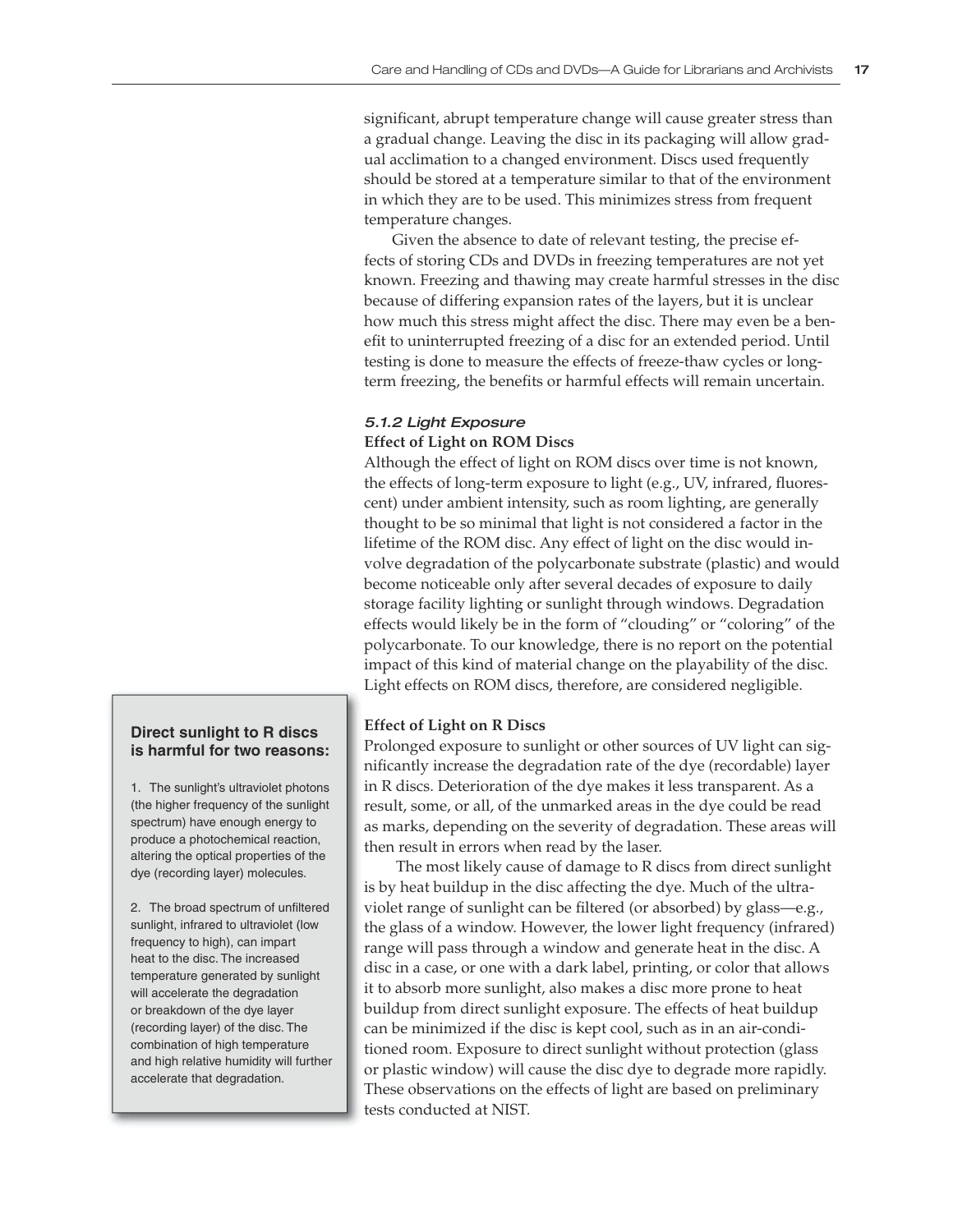#### **Effect of Light on CD-RW and DVD-RW, DVD+RW, and DVD-RAM Discs**

L Light should have minimal, if any, effect on RW and RAM discs, for the phase-changing film used in such discs is not light sensitive. This film, however, is affected by heat; in fact, it is heat generated from the intense laser beam that writes data in the phase-changing film. H Heat buildup in RW or RAM discs caused by direct sunlight will accelerate the degradation rate of the phase-changing film just as it does that of the dye in R discs. The phase-changing film in RW and R RAM discs degrades naturally, and from heat buildup by direct sunli light, at a faster rate than the dye in R discs. Light shou<br>he phase-<br>ilm, howe<br>he intense<br>Heat build<br>accelerate<br>RAM discs<br>ight, at a f

#### 5.1.3 Moisture

T The polycarbonate substrate, or the plastic composition, that makes u up most of the disc is a polymer material that is vulnerable to moist ture. Any prolonged exposure to moisture resulting from a spill, h humid air, or immersion allows water to become absorbed into the d disc, where it may react with any of the layers. Returning the disc to a dry environment will allow the absorbed moisture or water to dissi sipate out of the disc over time; however, water or a water-based liqu uid may leave behind, within the disc, contaminants such as dyes or other dissolved minerals. If the disc has experienced no permanent The polycarbonate substrate, or the plastic composition, that makes<br>up most of the disc is a polymer material that is vulnerable to mois-<br>ure. Any prolonged exposure to moisture resulting from a spill,<br>uumid air, or immers damage from absorption of the liquid, it should play normally. In NIST tests, a CD totally submerged in clean water for 24 hours was found to be unreadable initially after removal and surface drying. It played normally, however, after 24 hours of drying out at approximately 70°F and 50% relative humidity (normal room conditions).

#### 5.1.4 Organic Solvents

Contact of the disc with strong organic solvents must be avoided. Harsher solvents such as acetone or benzene will dissolve the polycarbonate and thereby damage the disc beyond repair. Limited contact (cleaning) with mild solvents such as isopropyl alcohol or methanol is permitted, as these solvents evaporate quickly and will not dissolve the polycarbonate. They may, however, dissolve or damage labels or optional coatings on the label side of the disc.

#### 5.1.5 Magnetism, X-rays, Microwaves, and Radiation

The effects on optical discs of magnetism, X-rays, microwaves, and radiation can be summarized as follows:

- Magnetism should have no affect on CDs or DVDs.
- X-ray exposure (e.g., from airport detectors) will not harm optical discs.
- Microwaves in a microwave oven will destroy a disc. (It may also destroy your microwave oven because of the metal in the disc.)
- Information on the effects of radiation is currently available from testing done in connection with the U.S. Postal Service's irradiation of mail to counter bioterrorism threats. CDs and DVDs have been tested at exposure levels of 60 to 300 kilogreys of radiation. According to the results, disc data were unaffected by the radia-

CD-R, CD-RW, DVD-R, DVD+R, DVD-RW. DVD+RW, and DVD-RAM discs can become unusable in a matter of days. If such a disc is left in an environment that allows direct sunlight and extreme heat buildup (e.g., on the dashboard of a car in summertime, or next to a heater by a window), the organic dye or phase-changing film that holds the data will degrade quickly, causing the disc to become unreadable. A disc is not protected from the effects of heat buildup if left in a case that is exposed to direct sunlight or other sources of heat. Extreme heat buildup can also cause warping of the disc.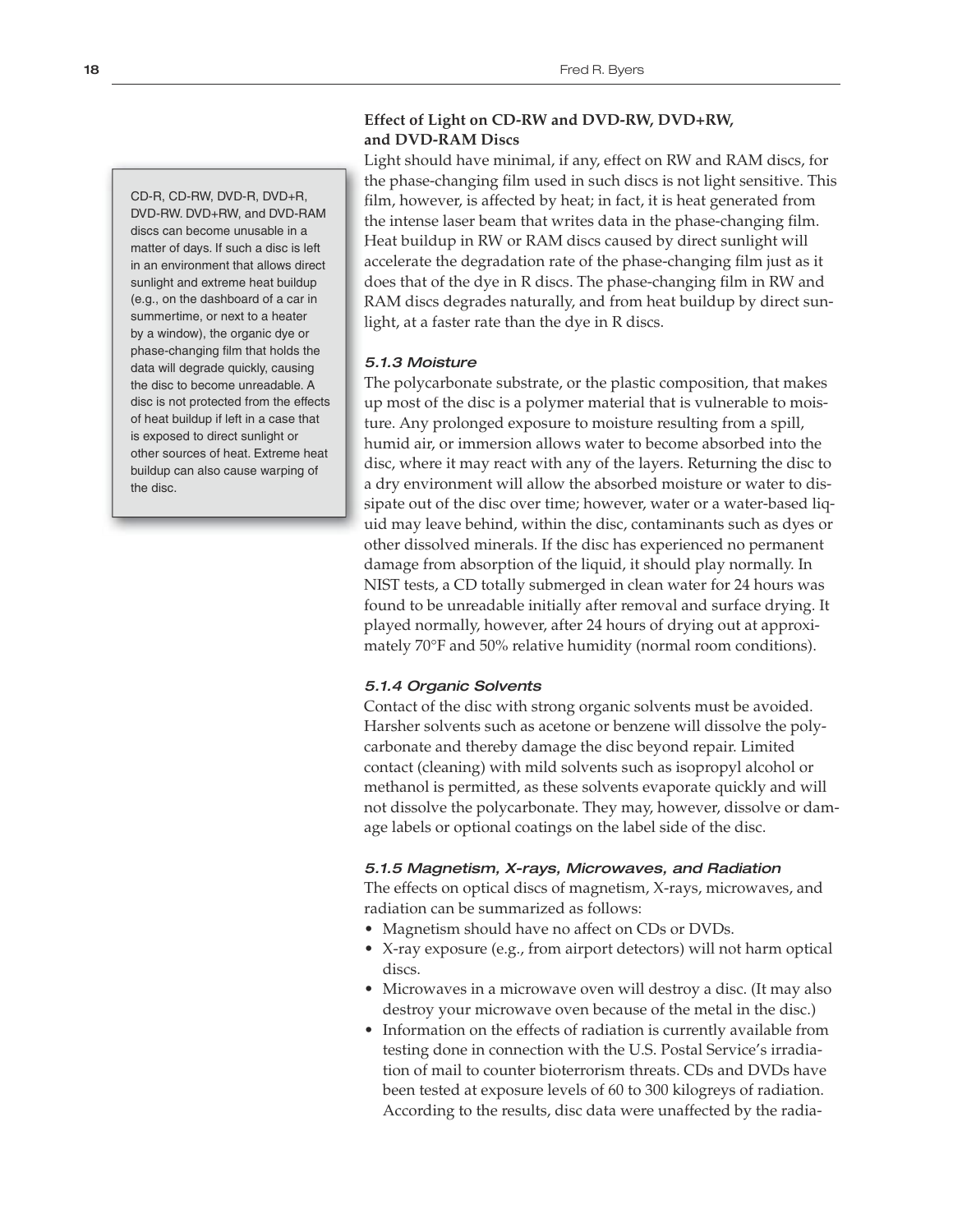tion; the packaging and discs themselves, however, showed some discoloration and had a burnt-substance odor. There were no traces of residual radiation on any of the packages or discs (High-Tech Productions, no date). A quantitative summary of these effects is also available from Jerome L. Hartke, of Media Sciences, Inc.

#### 5.1.6 Individual Disc Storage

Optical discs should be kept in individual storage containers until used and returned to those containers immediately thereafter. Typical storage containers, as listed below, isolate and help protect discs from airborne contaminants and other foreign material. They also help buffer rapid environmental changes that can cause stresses to the disc. Cases are designed to keep surfaces of the disc from contact with the inside of the case. Only one disc should be placed on the hub (or each hub) in the case. To remove the disc, one should press down on the hub tab while holding the outer edge of the disc with the fingers and then lift up. Bending the disc while lifting it off the hub tab should be avoided.

For long-term disc storage, it may sometimes be prudent to remove the label insert or booklet from inside the case and attach it to the outside, perhaps in a sleeve. In theory, the paper can attract moisture and produce higher moisture content in the case. The paper may also spread moisture by contact with the disc. This recommendation is based on no specific tests of the effects of paper inside a case; it is merely a consideration—one that takes on added significance with large amounts of paper inside a disc case and higher-than-recommended humidity conditions.

Cases commonly used for individual disc protection include the following:

- *Jewel case.* The jewel case, which comes in different varieties, holds one to six discs, depending on its design. It is typically a transparent plastic case with a hinged lid, one or more plastic trays, an inlay card for labeling, and an optional booklet.
- *Slimline case.* As its name suggests, a slimline case is a slimmer version of the jewel case but without the tray. It comes with an inlay card (J-card) and is primarily used for audio discs.
- *Amaray case.* An amaray case is a plastic case used for commercially available prerecorded (replicated) DVD videos and games.
- *Snapper case.* An alternative to the amaray case, the snapper case is a plastic DVD case with a cardboard cover that is snapped shut and held in place by a plastic lip.

#### 5.2 Surface-Handling Effects

Anything on an optical disc surface that impedes the ability of the laser to focus on the data layer can result in missing data as the disc is being read. Fingerprints, smudges, scratches, dirt, dust, solvents, moisture, and any other foreign material can interfere with the ability of the laser to read the data. They can also interfere with the ability of the laser to follow the data track in the disc. Light scratches and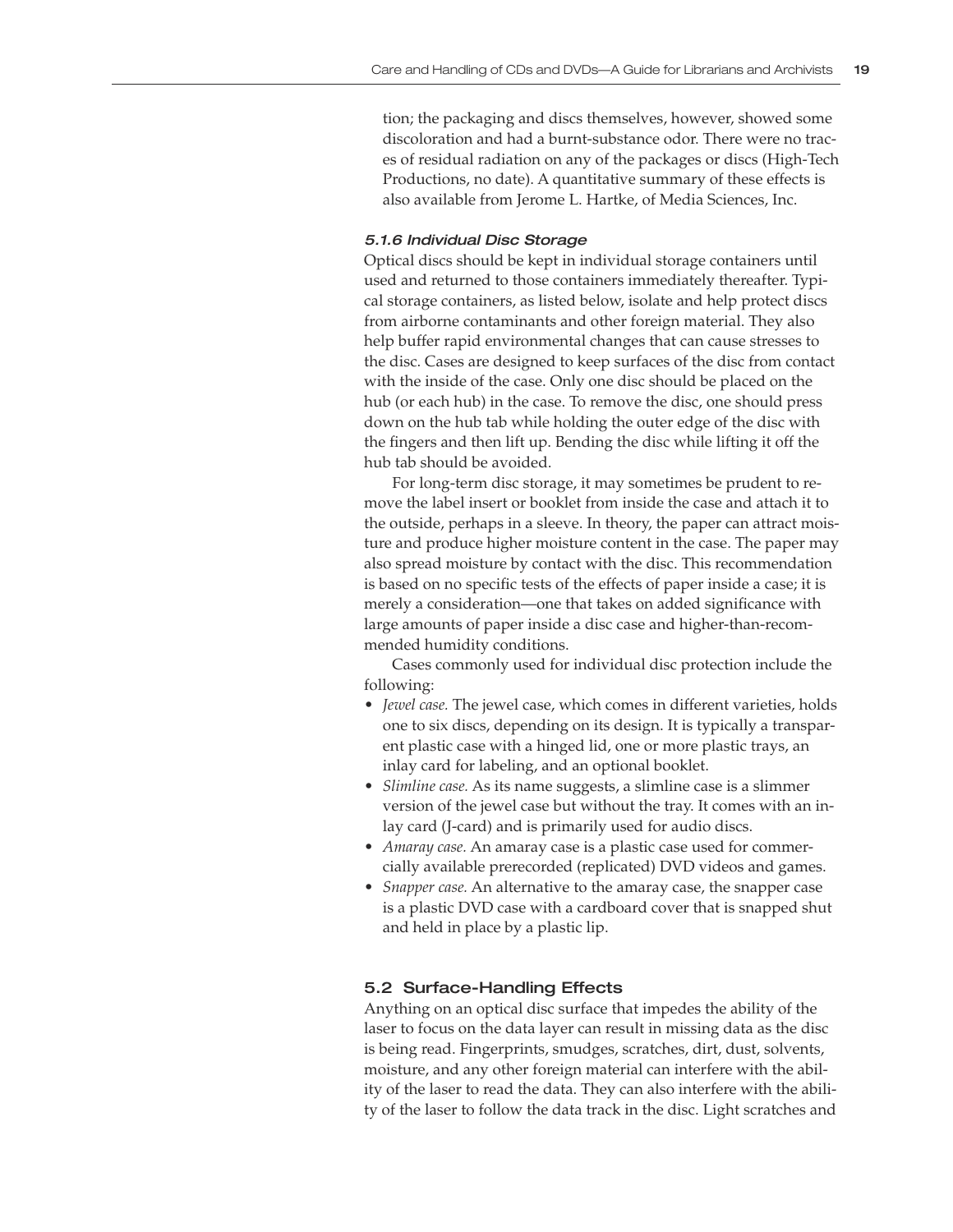fingerprints are very common, and while they both can impede laser reading, their effects on the disc are somewhat different. Scratches affect discs differently depending on the side of the disc affected, the severity and direction of the scratch, and the type of disc.

#### 5.2.1 Scratches on the Laser-Reading Side of CDs and DVDs

Scratches generally cross data lines or tracks on the disc, and how bad (deep and wide) they are will determine the extent of interfer ence with laser focus on the data. Small or occasional scratches will likely have little or no effect on the ability of the laser to read the disc, because the data are far enough below the surface of the disc that the laser is focused beyond the scratch. This is comparable to the effect of a light scratch on a pair of eyeglasses; it does not markedly impair vision because the viewer's eyes are focused beyond it.

Even assuming a scratch is deep or wide enough to influence la ser focus, error detection and correction coding in the disc drive can in many cases recover the misread data. However, scratches that are deep, wide, or bunched together can adversely affect the readability of the disc. These scratches can cause the laser to misread enough data to make error correction coding ineffectual.

While data errors generated from scratches that run outward from the center of the disc stand a good chance of correction by the error correction firmware, scratches running in the direction of the track, the same direction as the laser reads the disc, are more likely to cause uncorrectable errors. These uncorrectable errors are called E32 in the Red Book for CD specifications, and PO Error in DVD specifications.

 If scratches are deep enough to damage the data or metal layers on the reading side of a disc, the data cannot be read or repaired.

#### 5.2.2 Scratches on the Label Side of CDs

Scratches on the label side of CDs can be a more serious problem. Because the reflective metal layer and data layer are so close to the surface of the label side of the disc, they can be damaged very easily. A slight indentation, or pinhole in the metal from a scratch, pen, pen cil, ultrafine marker, or other sharp object will destroy the reflectivity of the metal in that area on the other side (laser reading side) and the readability of the data by the laser. This type of damage cannot be repaired.

As with scratches on the laser-reading side, optical disc drives are usually able to read through minor damage easily, even if the damage is caused from the label side. The difference is that this damage is permanent. If the error detection and correction firmware in the disc drive cannot correct the data, it will not be recoverable. Scratches that do not reach through the thin protective lacquer coat ing should have no immediate effect but may ultimately expose the metal to moisture, air pollutants, or other adverse environmental influences.

Adhesive labels (see page 23), though also somewhat vulnerable to adverse environmental influences, can provide CDs with extra protection from scratches. The extra layer on printable discs likewise offers protection.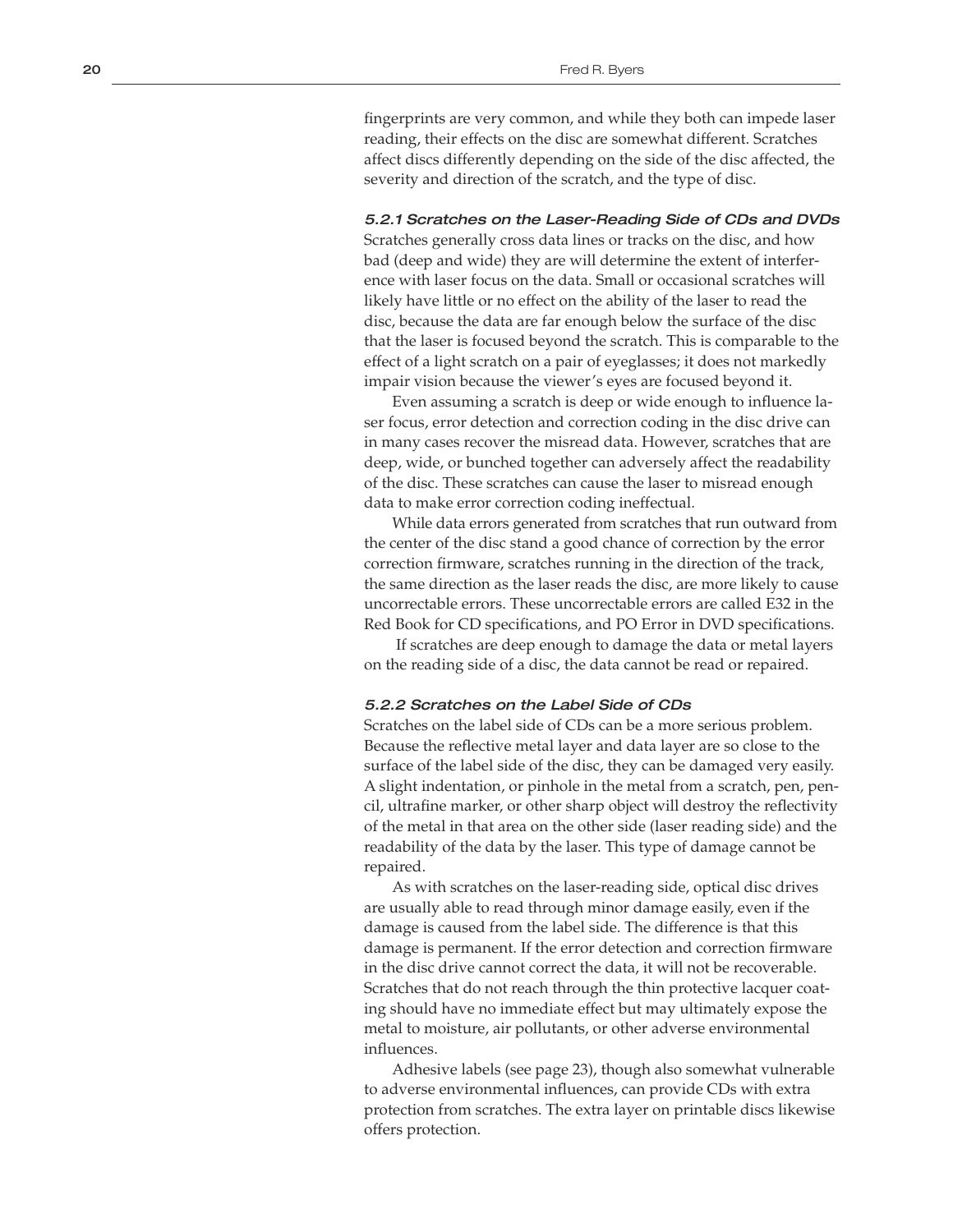#### 5.2.3 Scratches on the Label Side of Single-Sided DVDs

Scratches on the label side of single-sided DVDs are not likely to pose a problem. The metal layer so prone to damage in CDs is in the middle of DVDs. Its location makes this layer almost impervious to surface scratches; it is in fact unlikely to be affected by any but the deepest scratches—those deep enough to reach the center of the disc where the metal and data lie.

#### 5.2.4 Fingerprints, Smudges, Dirt, and Dust

Fingerprints, smudges, dirt, or dust on the laser reading side of the disc can disrupt laser focus on the data even more than a scratch can. Dirt or dust on the disc will block or reduce the light intensity of the laser. If severe enough, it will cause the disc drive to miss data as the disc is being read. Fingerprints, smudges, or dirt cover wide areas of data and will cause the laser beam to go out of focus or lose intensity. They will also cause widespread misreading of data along the data lines or tracks, to an extent that exceeds the error correction capability of the disc drive. Dust can also spin off into the disc drive and collect on the laser head or other internal components. Fingerprints, smudges, and dirt are easier to remove than scratches; it is simply a matter of cleaning them off.

To summarize, the effects of scratches versus fingerprints and smudges on the laser reading side of a disc include the following:

- Occasional fine scratches will typically not affect the focus of the laser.
- Deep scratches can affect the focus of the laser and cause errors.
- The error detection and correction coding system in the disc drive will correct many errors caused by scratches.
- Fingerprints and smudges can cause more errors than scratches and are more likely to overwhelm the error correction coding system capability.
- Scratches in the direction of the track (tangential direction) are worse than those going from the center of the disc outward (radial direction).
- Like fingerprints and smudges, several scratches close together can also overwhelm the error correction coding system capability.

#### 5.2.5 Marking

Marking and labeling a CD or DVD is an essential process in its creation. CDs and DVDs, or their containers, are labeled in some form or fashion so that they can be identified and organized. When labeling a CD with markers, the composition of the ink in the marker and the style or design of the marker should be considered.

The inks in markers vary in chemical composition and are formed from pigments or dyes, and solvents. Inks are divided into three basic categories according to the type of solvent used: waterbased, alcohol-based, and aromatic solvent-based. Within these categories, inks are further divided according to their permanence and their application to different surfaces.

Markers themselves also vary in form: there are fine-point, extra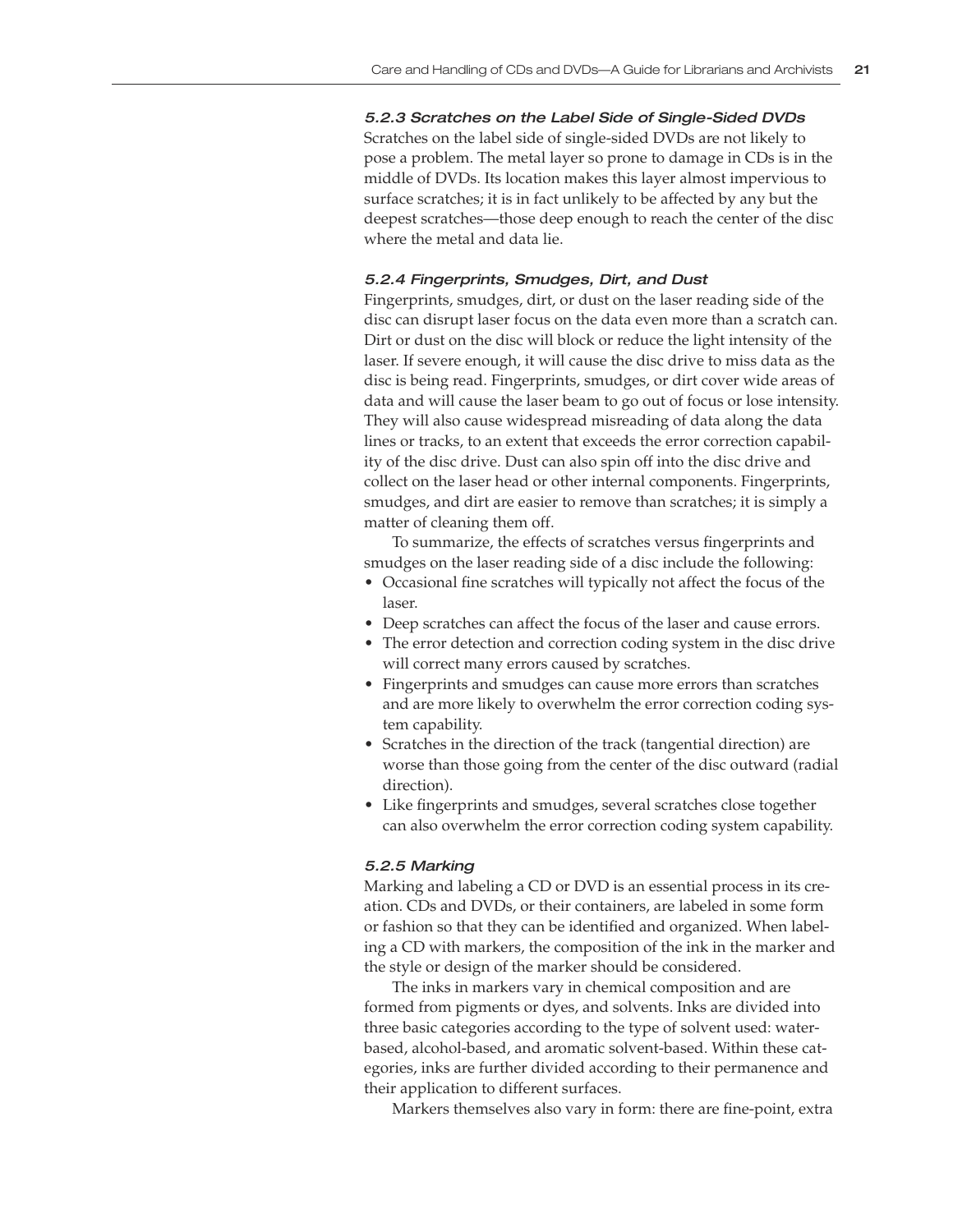Never use a fine point or rolling ball marker on a CD because it may scratch or depress the surface of the disc and permanently damage the metal and data layers.

fine-point, rolling-ball, ballpoint, soft felt-tip, and chisel-tip. Some are ideal for CD labeling; others can cause damage.

Numerous CD vendors have noted that the thin protective lacquer coating can deteriorate from contact with certain solvents in markers. To eliminate the risk, water-based markers are recommended for CD labeling. As a solvent, alcohol is generally less damaging than xylene and toluene, which are common in aromatic solvent-based markers. According to anecdotal reports, alcoholbased markers can be used to label CDs without causing performance problems. However, there are no explicit lab test results to show what effect solvents in markers have on different CDs or DVDs, particularly over the long term.

The vulnerability of the metal in CDs, because of its proximity to the surface, should be considered when choosing a marker. The metal is particularly susceptible to damage from scratches, scrapes, or denting caused by surface marking. A felt tip marker will minimize the risk of scratching or denting.

As mentioned before, CDs and DVDs look similar, but their layer structures differ. The recording layer of a CD is located just beneath the labeling side. On a DVD, the recording layer is in the center of the disc. In theory, solvents from a solvent-based marker will not penetrate to the center of a DVD through the polycarbonate layer on both sides of the disc. Consequently, the data and metal layers in the center, in theory, should not come in contact with any harmful solvents. Nevertheless, the same precautions taken in labeling CDs are advisable for DVDs. The marker used to label a CD will work just as well on a DVD. Restricting oneself to the CDsafe marker will also eliminate the potential for mix-ups in the use of distinctive CD or DVD markers.

Many vendors sell CD-safe markers, and they vary in ink solution. They should not contain any solvents harmful to CDs or DVDs but should have a permanent quality. For risk-free labeling of any disc, it is best to mark the clear inner hub or the so-called mirror band of the disc, where there are no data (see Figure 12).

#### 5.2.6 Flexing

Flexing (bending) the disc by any means, such as removing it from a jewel case or sitting on it, may harm the disc by causing stresses. The disc should be stored in its case and placed vertically, like a book, on a shelf. Long-term horizontal storage, particularly in a heated environment, can cause the disc to become permanently bowed. While the data may still be intact, the disc may not operate properly in the drive or permit the laser to follow the track. The maximum degree of flex (bend) or number of times a disc can be flexed before it incurs damage is not known. To minimize the risk of damage, it is better to avoid flexing discs.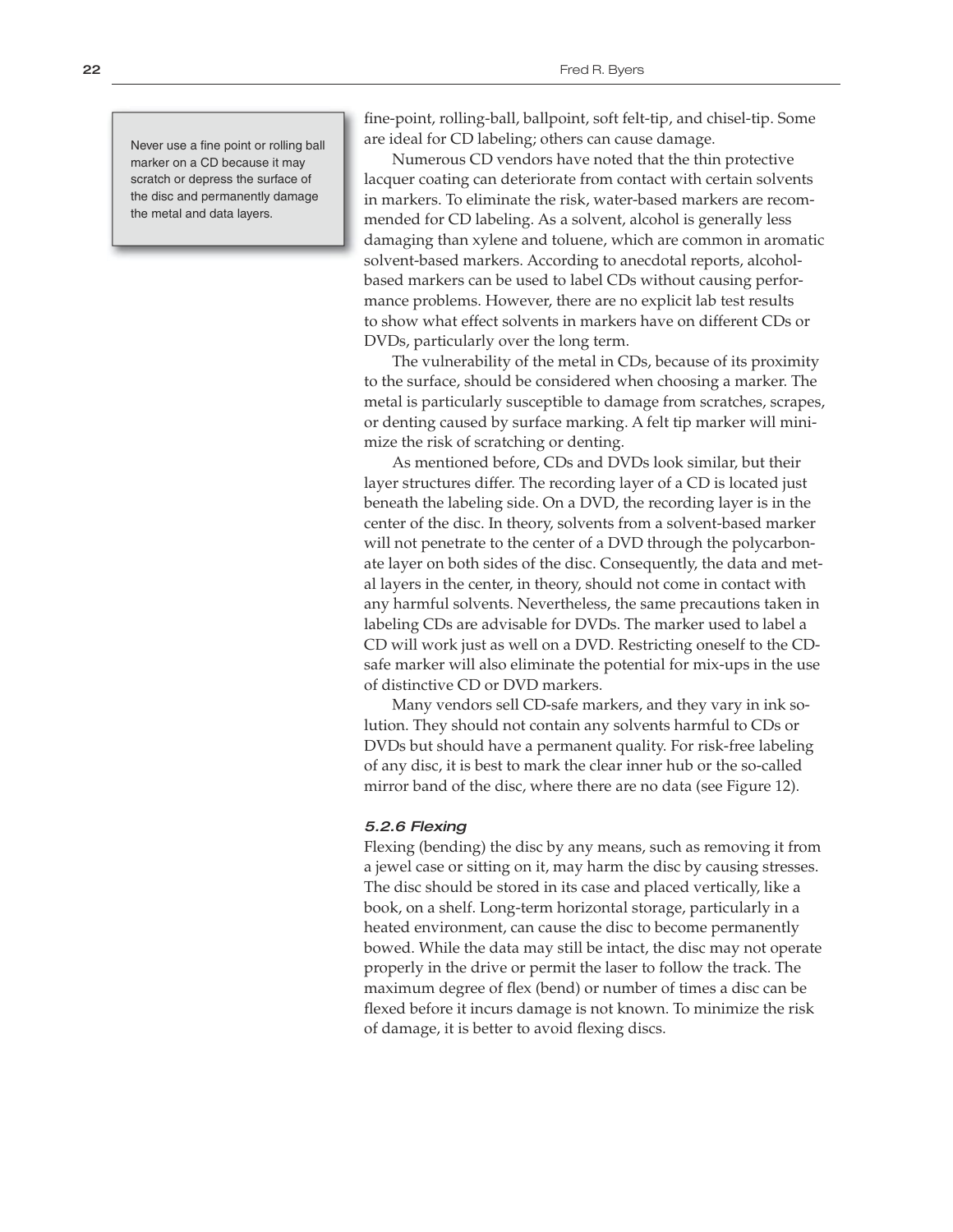#### 5.2.7 Application of Adhesive Labels

Adhesive labels should not be applied to optical discs destined for long-term storage (more than five years). The label could delaminate over time and interfere with disc drive operation. The adhesive in some earlier labels has also been known to react with the lacquer surface. Any attempts to peel the label off could cause damage to the lacquer and metal layers in CDs. DVDs are different; peeling a label off a DVD would not have the same adverse affect because the metal layer is not near the surface. Still, removing a label, or any portion thereof, from the surface of a disc can cause an imbalance in the spin of the disc in the disc drive, making the disc unreadable. DVDs are more susceptible to reading problems from minor imbalances than are CDs. To ensure the long-term availability of information on a disc that already has an adhesive label, the information on the disc should be copied to, and stored on, a disc without such a label.

Adhesive labels may be well suited for short-term disc usage (less than five years), and can even add a layer of protection from scratches and other potentially harmful contact. On the other hand, such labels are vulnerable to adverse environmental conditions: they can dry out or absorb moisture, and they can be affected by heat or cold even more than the disc itself. Such conditions may cause the label to delaminate. Disc manufacturers advise against using adhesive labels because they can create unbalanced disc spin, resulting in premature wear of the drive. If a label is used, it should be manufactured for use on CDs or DVDs, and an appropriate disc label applicator tool should be used to affix the label. The label applicator tool should center the label on the disc so as to maintain the disc balance as much as possible.



**Figure 12. Printable or markable areas of the disc**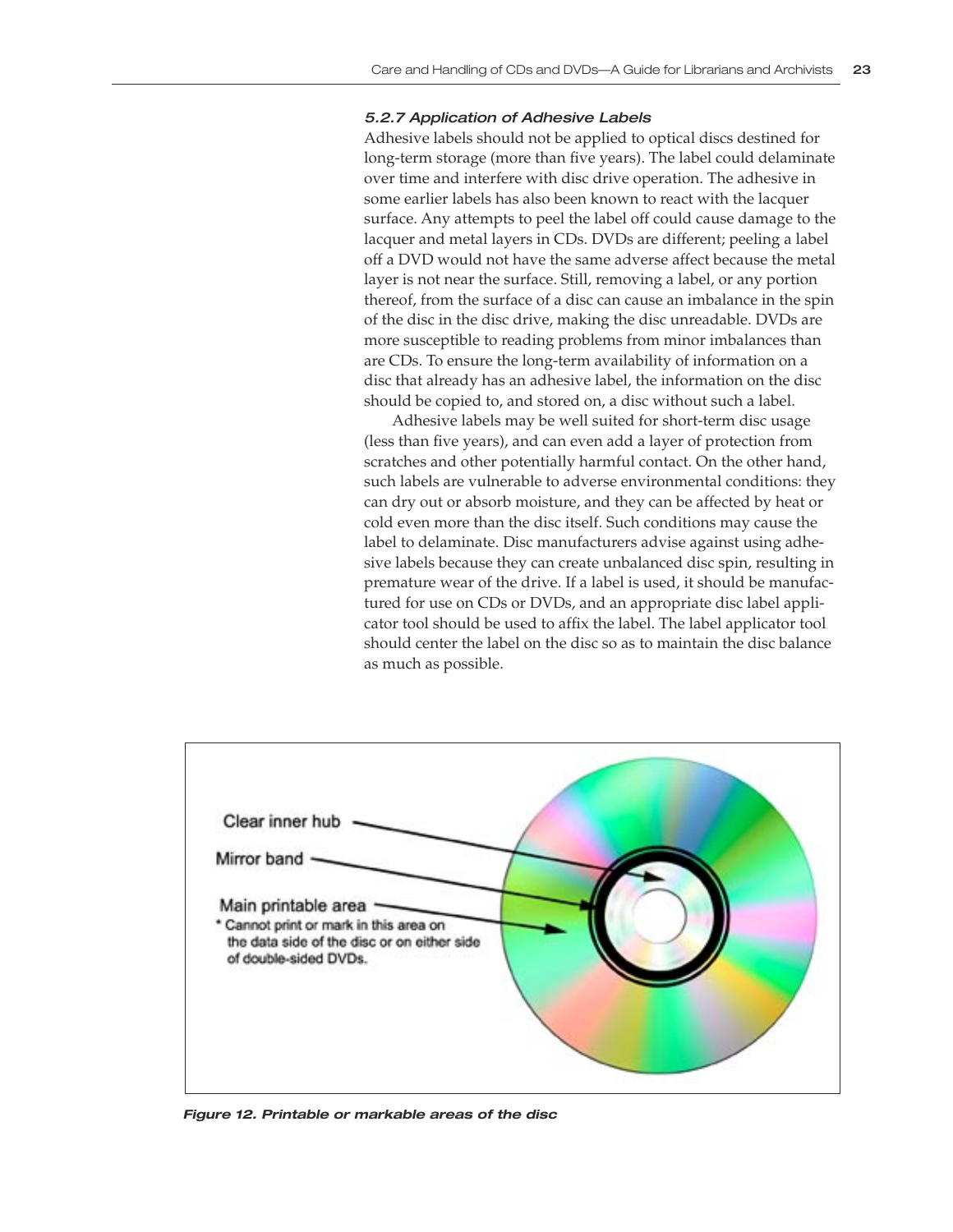#### 5.2.8 Disc Surface Printing

Printing labels directly on CD-R and DVD-R requires the use of discs to which a printable surface is added at time of manufacture. The fol lowing printing information relates mostly to CD-R discs, but would also apply to the DVD-R versions.

Inkjet printing and thermal transfer printing are commonly used for labeling the surfaces of CD-R discs. Each involves a different technology to place inks on the printing surface of the disc; few ink jet-printable and thermal printable CD-Rs are interchangeable.

The printable area on a DVD disc depends on whether the disc is single- or double-sided. A label may be printed on the top side of a single-sided DVD, much like on a CD. However, the performance of a DVD is more sensitive than that of a CD to any imbalance of the disk. Because ink affects the flatness and balance of a disc, full surface printing may not be the best choice since the ink may not be uniformly distributed over the disc surface. Nonetheless, if you choose to print labels on your discs, full surface printing is better than partial surface printing. For full surface printing of either a CD or a DVD, a white, printable base coat is available.

"Pit art" labeling, as an alternative to printing, avoids the flat ness and balance issues. The pits are produced on the label side (without having a printable surface), creating a mirrored, holographlike pattern on the metal layer that becomes the label. Because no ink is used, the flatness and balance of the disc are not compromised.

If a DVD disc has data on both sides (double-sided), neither printing nor pit art may be used in the data area of the disc. Only the area of the mirror band and the area between the mirror band and center hole may be printed on or marked.

#### **Thermal Printing**

In thermal transfer printers, a print head that contains resistive ele ments in a linear array heats ink-coated films (ribbons). The head is in direct contact with the uncoated side of the ribbon, and the inkcoated side of the ribbon is in direct contact with the disc's printable surface. The ink is heated, causing it to melt and adhere to the print ing surface. Specially formulated materials are used for the printable surface of the disc to enhance ink transfer efficiency and adhesion. Only specially designed thermal printers—not thermal printers de signed to print on paper—can be used to print directly on the surface of thermal printable CD-R discs.

#### **Inkjet Printing**

In inkjet printers, inks are sprayed, via droplets of an ink solution, onto a specially designed printable surface material on the disc. This surface is designed to hold the ink droplets in place while absorbing the liquid components of the ink.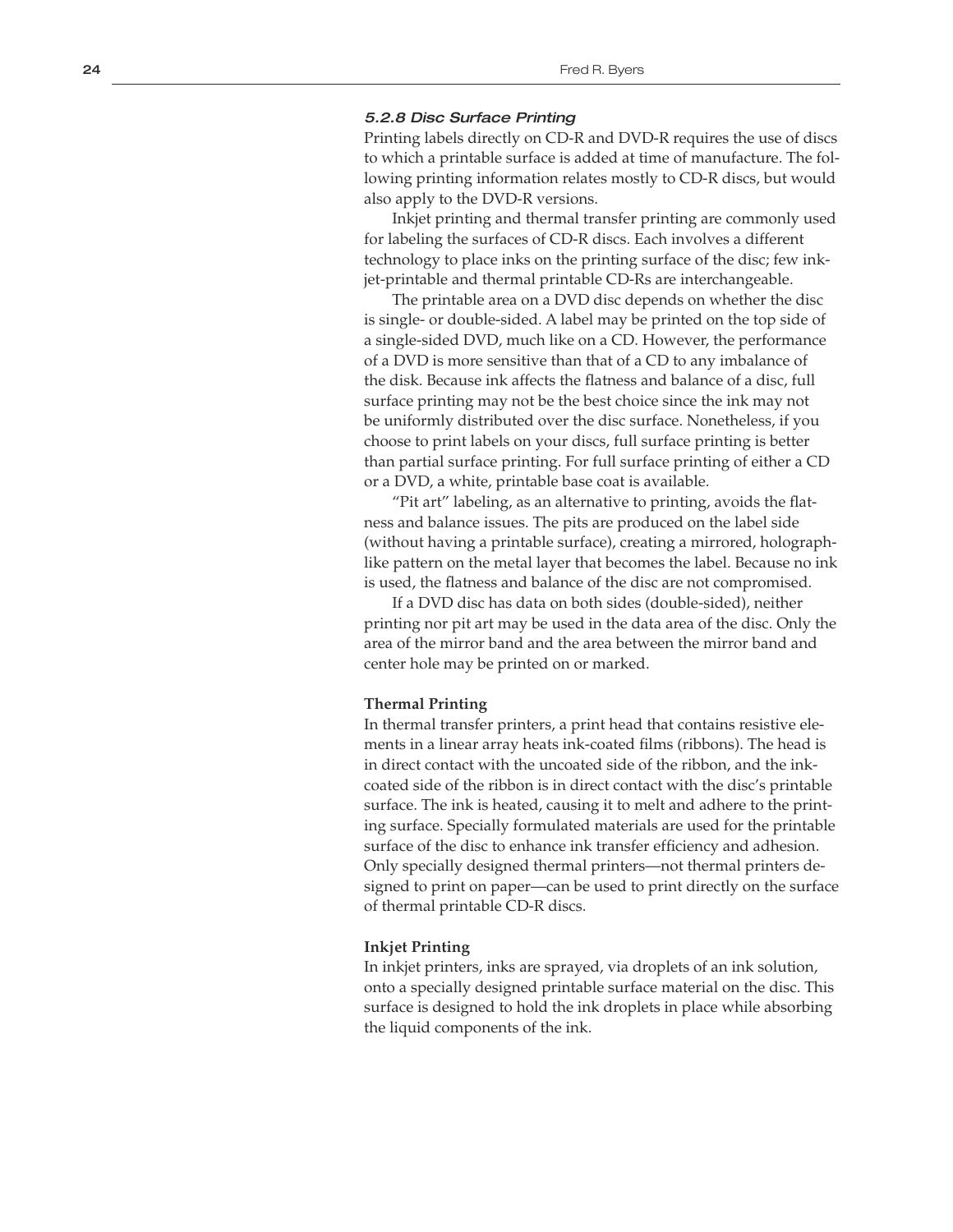#### **Silkscreening**

Silk screening on CDs or DVDs uses a UV-curable ink to keep the ink colors from running together. That ink cannot contain any chemically active components that can affect the disc after the curing process or abrasive particles in the ink pigments that can damage the protective layer of CDs.

#### 5.3 Wear from Disc Play

CDs and DVDs do not wear from friction as vinyl records or tapes do. There is no physical contact with the disc in the area that the laser uses.

*ROM Discs*: The laser light will have no effect on the data or metal layer in ROM discs. In theory, it is possible for the disc to be read so many times that the cumulative effect of the laser light can eventually affect the polycarbonate. There is, however, no record of such discs having been played a sufficient number of times to incur damage from laser light. Accordingly, it is felt that any effects of the light on ROM discs is negligible. It is assumed, in fact, that the disc would likely fail much earlier from some other condition than from the effects of laser light.

*R discs*: In theory, R discs should have a limited number of read times (several thousand) because of the cumulative effect on the data layer from the laser light. As with ROM discs, the polycarbonate may also eventually be affected, but there is no recorded evidence of ill effects of laser light, so such effects are deemed negligible.

*RW discs*: RW discs, unlike the other types, can "wear-out." CD-RW and DVD-RW discs should last for about 1,000 rewrites, and DVD-RAM discs, 100,000 times, before the rewriting capability is lost. The reading functionality of the disc should continue for a limited number of read times after each writing. While the maximum number of read times possible after writing is unknown, it may become fewer after each successive writing.

#### **6. Cleaning**

CDs or DVDs do not require routine cleaning. It is best to clean the disc only when it is absolutely necessary, specifically:

- before storing, when surface contamination is visible
- before recording, when surface contamination is visible
- before playing, to prevent surface contamination from being "flung off" while the disc is spinning in the disc drive
- when readability (playability) is impaired and surface contamination is visible

In general, avoid using organic solvents. Harsher solvents (acetone, benzene) will dissolve the polycarbonate and damage the disc beyond repair. Mild solvents (isopropyl alcohol, methanol), however, may be used. These mild solvents evaporate quickly and will not dis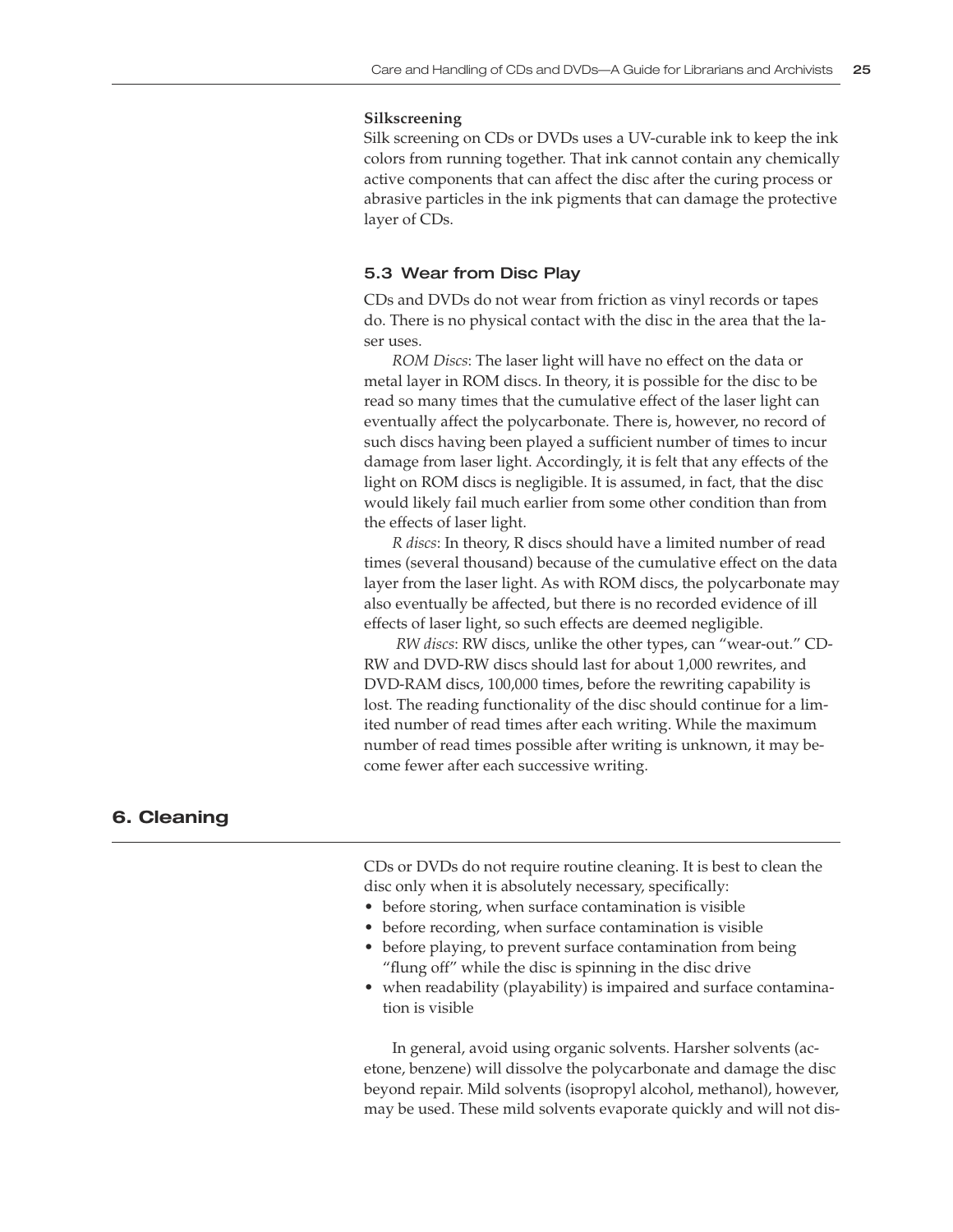solve the polycarbonate.

Other solutions that are not harmful are water-based lens clean ers or water-based detergents (with mild soap) formulated for clean ing CDs or DVDs.

The polycarbonate substrate is a relatively soft and transparent type of plastic. Each time a disc is wiped, rubbed, treated with some solution, or otherwise manipulated for cleaning, that substrate, and thus the disc itself, is at risk of scratching or contamination.

If the disc needs cleaning, remember these tips:

- Use an air puffer to blow off dust.
- Use a soft cotton cloth or chamois to wipe the disc.
- Try cleaning with a dry cloth first, before using any cleaning solutions.
- Do not wipe in a direction going around the disc.
- Wipe from the center of the disc straight toward the outer edge.
- Avoid using paper products, including lens paper, to wipe the disc.
- Avoid using anything abrasive on the surface of the disc.
- If the disc has a heavy accumulation of dirt, try rinsing it with wa ter first.
- Use commercially available water-based detergent formulated for cleaning the surface of optical discs.
- Use isopropyl alcohol or methanol, as an alternate to water-based detergents, to clean the disc surface.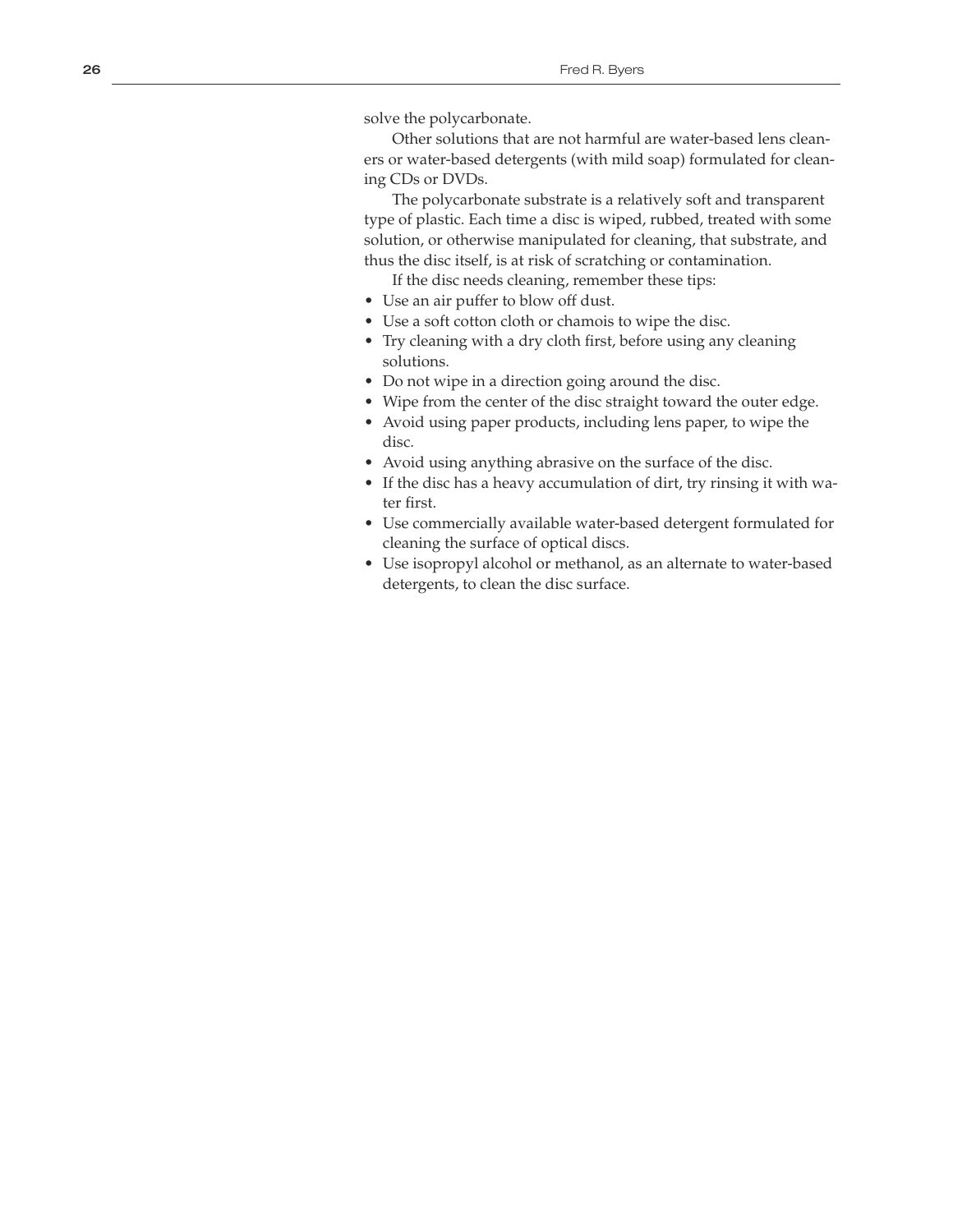## **APPENDIX 1: COMMERCIALLY AVAILABLE CD/DVD DISC TYPES**

## **CD**

CDs are single-sided (One recorded layer or recordable layer on one side of the disc)

| <b>Disc</b>                       | <b>Type</b> | <b>Storage</b><br><b>Capacity</b> | <b>Typical</b><br><b>Uses</b>                              |  |
|-----------------------------------|-------------|-----------------------------------|------------------------------------------------------------|--|
| <b>CD-ROM, Audio-CD, Video-CD</b> | Read only   | 650MB                             | <b>Commercially available:</b><br>computer programs, music |  |
| $CD-R$                            | Record once | 650MB                             | User recording                                             |  |
| $CD-R$                            | Record once | 700MB                             | music, computer data, files, applications                  |  |
| <b>CD-RW</b>                      | Rewritable  | 650MB                             | User recording                                             |  |
| <b>CD-RW</b>                      | Rewritable  | 700MB                             | computer data, files, applications                         |  |

## **DVD**

• DVD-ROM, DVD-Video (commercially available pre-recorded DVDs), can be single- or double-sided with one or two data layers on one or both sides of the disc (a maximum total of four data layers).

- DVD-R, DVD+R, DVD-RW, DVD+RW, are only available as single-sided, single-layer (SS/SL).
- DVD-RAM is available in double-sided, single-layer (DS/SL).

| <b>Disc</b>                             | <b>Type</b> | <b>Storage</b><br><b>Capacity</b> | <b>Typical</b><br><b>Uses</b>                                                   |
|-----------------------------------------|-------------|-----------------------------------|---------------------------------------------------------------------------------|
| DVD-ROM, DVD-Video, DVD-Audio           |             |                                   | <b>Commercially available:</b>                                                  |
| Single side has one data layer (SS/SL)  | Read only   | 4.7GB                             | <b>Movies</b><br>Interactive games                                              |
| Single side has two data layers (SS/DL) | Read only   | 8.54GB                            | Programs                                                                        |
| Both sides have one data layer (DS/SL)  | Read only   | 9.4GB                             | Applications                                                                    |
| Both sides have two data layers (DS/DL) | Read only   | 17.08GB                           |                                                                                 |
| <b>DVD-R (General)</b>                  | Record once | 4.7GB                             | General use:<br>One time video recording and data<br>archiving                  |
| <b>DVD-R (Authoring)</b>                | Record once | 3.95GB<br>or $4.7GB$              | Professional use:<br>Video recording and editing                                |
| $DVD+R$                                 | Record once | 4.7GB                             | <b>General use:</b><br>One time video recording and data<br>archiving           |
| <b>DVD-RW</b>                           | Rewritable  | 4.7GB                             | <b>General use:</b><br>Video recording and PC back-up                           |
| <b>DVD+RW</b>                           | Rewritable  | 4.7GB                             | <b>General use:</b><br>Video recording and editing, data<br>storage, PC back-up |
| <b>DVD-RAM</b>                          |             |                                   | <b>Computer data:</b>                                                           |
| Single-sided                            | Rewritable  | 2.6GB<br>or $4.7GB$               | Storage repository for updateable<br>computer data, back-ups                    |
| Double-sided                            | Rewritable  | 5.2GB<br>or $9.4GB$               |                                                                                 |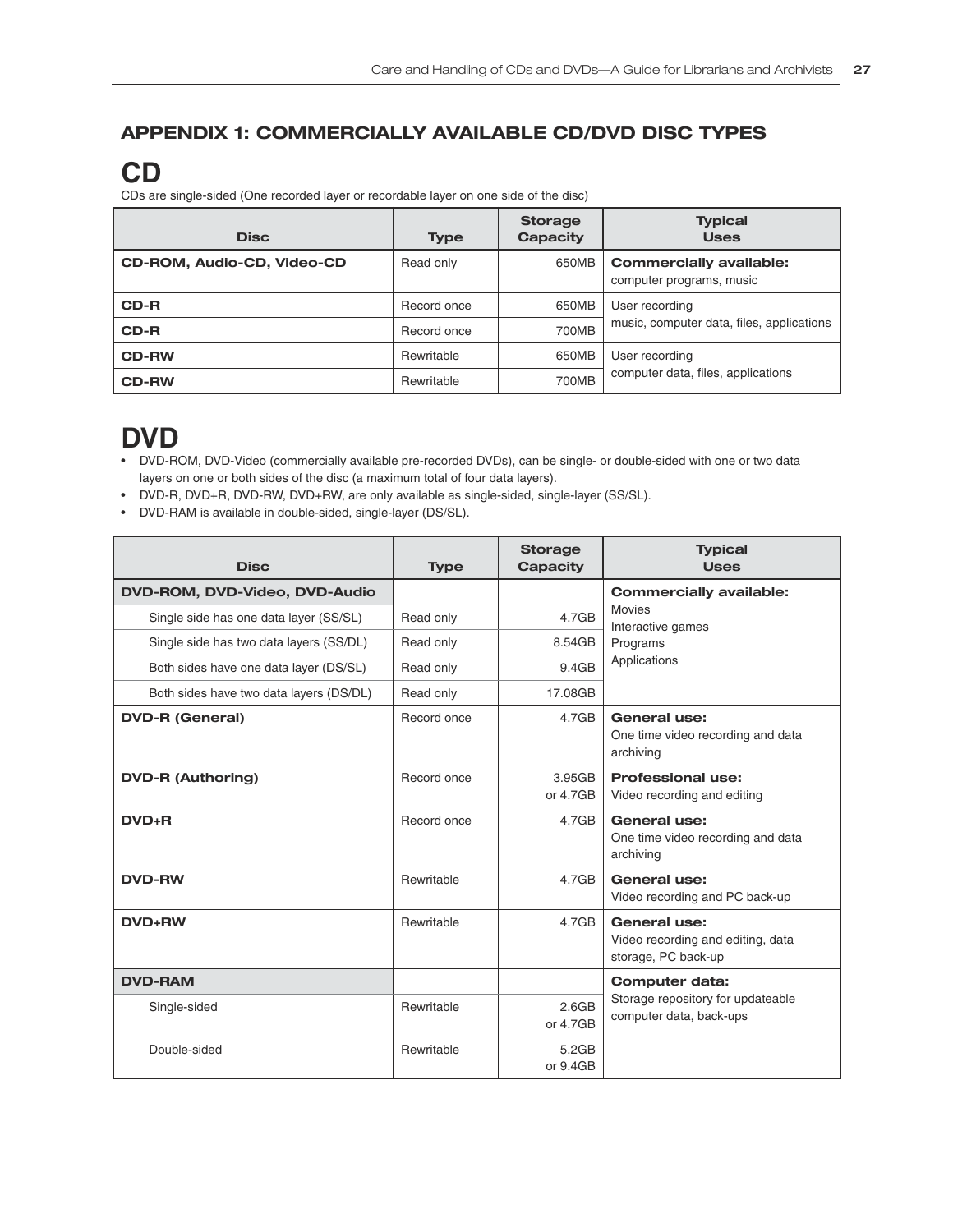## **APPENDIX 2: OPTICAL MEDIA DRIVE TYPES AND HOW THEY HANDLE DIFFERENT DISC TYPES**

#### **DVD drive types and what they can do with each disc type**

|                          |                                                                                                                         | <b>DVD ROM</b> |           | <b>DVD-R</b>         |      | <b>DVD-R</b>           | <b>DVD-RW</b> |                 |      | <b>DVD-RAM</b>     |            | $DVD+R/+RW$  |  |
|--------------------------|-------------------------------------------------------------------------------------------------------------------------|----------------|-----------|----------------------|------|------------------------|---------------|-----------------|------|--------------------|------------|--------------|--|
| <b>Disc Type</b>         |                                                                                                                         | Play only      |           | (General)<br>Records |      | (Authoring)<br>Records |               | Records         |      | <b>Records RAM</b> |            | Records      |  |
|                          |                                                                                                                         | (computer)     |           | General -R           |      | Authoring - R          |               | -RW, General -R |      |                    |            | $+R$ , $+RW$ |  |
|                          | Read                                                                                                                    | Write          | Read      | Write                | Read | Write                  | Read          | Write           | Read | Write              | Read       | Write        |  |
|                          |                                                                                                                         |                |           |                      |      |                        |               |                 |      |                    |            |              |  |
| <b>DVD-ROM</b>           | Yes                                                                                                                     | No             | Yes       | <b>No</b>            | Yes  | <b>No</b>              | Yes           | <b>No</b>       | Yes  | <b>No</b>          | Yes        | <b>No</b>    |  |
| DVD-R (General)          | U                                                                                                                       | No.            | Yes       | Yes                  | Yes  | <b>No</b>              | <b>Yes</b>    | Yes             | Yes  | No                 | <b>Yes</b> | <b>No</b>    |  |
| <b>DVD-R (Authoring)</b> | U                                                                                                                       | No.            | Yes       | No                   | Yes  | Yes                    | Yes           | <b>No</b>       | Yes  | <b>No</b>          | Yes        | <b>No</b>    |  |
| <b>DVD-RW</b>            | U                                                                                                                       | <b>No</b>      | Yes       | <b>No</b>            | Yes  | <b>No</b>              | Yes           | Yes             | U    | <b>No</b>          | $\cup$     | <b>No</b>    |  |
| <b>DVD-RAM</b>           | R                                                                                                                       | No.            | <b>No</b> | No                   | No   | <b>No</b>              | No            | <b>No</b>       | Yes  | Yes                | <b>No</b>  | No           |  |
| $DVD+R$                  | U                                                                                                                       | No.            | U         | <b>No</b>            | U    | <b>No</b>              | U             | <b>No</b>       | U    | No                 | Yes        | Yes          |  |
| DVD+RW                   | U                                                                                                                       | No.            | U         | <b>No</b>            | U    | <b>No</b>              | U             | <b>No</b>       | U    | No                 | Yes        | Yes          |  |
| <b>CD-ROM</b>            | Yes                                                                                                                     | No             | Yes       | <b>No</b>            | No   | <b>No</b>              | Yes           | <b>No</b>       | U    | <b>No</b>          | Yes        | <b>No</b>    |  |
| <b>CD-R</b>              | Yes                                                                                                                     | No             | Yes       | Yes                  | No   | <b>No</b>              | Yes           | Yes             | U    | <b>No</b>          | Yes        | Yes          |  |
| <b>CD-RW</b>             | Yes                                                                                                                     | <b>No</b>      | Yes       | No                   | No   | <b>No</b>              | Yes           | Yes             | U    | <b>No</b>          | Yes        | Yes          |  |
|                          | $U = U$ sually<br>$R =$ Rarely                                                                                          |                |           |                      |      |                        |               |                 |      |                    |            |              |  |
| <b>DVD-Video</b>         | All DVD drives should play DVD-Video or DVD-Audio if the computer has DVD-Video or DVD-Audio player software installed. |                |           |                      |      |                        |               |                 |      |                    |            |              |  |
| <b>DVD-Audio</b>         | DVD-RAM drives are questionable.                                                                                        |                |           |                      |      |                        |               |                 |      |                    |            |              |  |

\* Most computer DVD drives are backward compatible to CDs, meaning they can read or read/write CDs.

\* Some drives are the combination of more than one drive type, providing compatibility with different DVD and CD disc types.

#### **CD drive types and what they can do with each disc type**

| <b>Disc Type</b>                                                                                                          | <b>CD ROM</b> | Play only | <b>CD-RW or CD-R/RW</b><br>Records - RW, - R |       | <b>CD-R</b><br>Records - R                   |           |  |
|---------------------------------------------------------------------------------------------------------------------------|---------------|-----------|----------------------------------------------|-------|----------------------------------------------|-----------|--|
|                                                                                                                           | Read          | Write     |                                              | Write | Read                                         | Write     |  |
| <b>CD-ROM</b>                                                                                                             | <b>Yes</b>    | No        | Yes<br><b>No</b>                             |       | Yes                                          | <b>No</b> |  |
| <b>CD-R</b>                                                                                                               | Yes           | No        | Yes                                          | Yes   | Yes                                          | Yes       |  |
| <b>CD-RW</b>                                                                                                              | Yes           | No        | Yes                                          | Yes   | <b>No</b>                                    | No        |  |
| DVD-Video, Audio<br><b>DVD-ROM</b><br>DVD-R (General)<br>DVD-R (Authoring)<br>DVD-RW<br><b>DVD-RAM</b><br>DVD+R<br>DVD+RW |               |           |                                              |       | DVDs do not work in CD drives or CD players. |           |  |

#### **Home DVD video player compatibility with each disc type**

| <b>Disc Type</b>               | <b>DVD Video Player</b> | Comment                                                                             |  |  |  |
|--------------------------------|-------------------------|-------------------------------------------------------------------------------------|--|--|--|
| DVD-Video                      | Plays                   | - DVD-Video and DVD-Audio are a type of DVD-ROM commonly used in home               |  |  |  |
| DVD-Audio                      |                         | DVD-Video or DVD-Audio players.                                                     |  |  |  |
| <b>DVD-ROM</b>                 | N/A                     | - Use of the term DVD-ROM, typically refers to replicated (commercially available   |  |  |  |
| <b>DVD-RAM</b>                 |                         | pre-recorded) DVD-ROMs for computer applications.                                   |  |  |  |
| <b>DVD-R (General)</b>         |                         |                                                                                     |  |  |  |
| <b>DVD-R (Authoring)</b>       | Depends                 | If the disc is formatted correctly, it should play in newer home DVD video players. |  |  |  |
| DVD-RW, DVD+R, DVD+RW          |                         |                                                                                     |  |  |  |
| CD-ROM (Video-CD)              | Depends                 |                                                                                     |  |  |  |
| <b>CD-ROM (Audio-CD)</b>       | Plays                   | If the CD-ROM, CD-R, or CD-RW are formatted as V-CD, (Video-CD), some DVD           |  |  |  |
| CD-R (V-CD or audio formatted) |                         | video players will play them (some DVD players compatible with MPEG 1).             |  |  |  |
| CD-RW (V-CD or audio           | <b>Usually</b>          |                                                                                     |  |  |  |
| formatted)                     |                         |                                                                                     |  |  |  |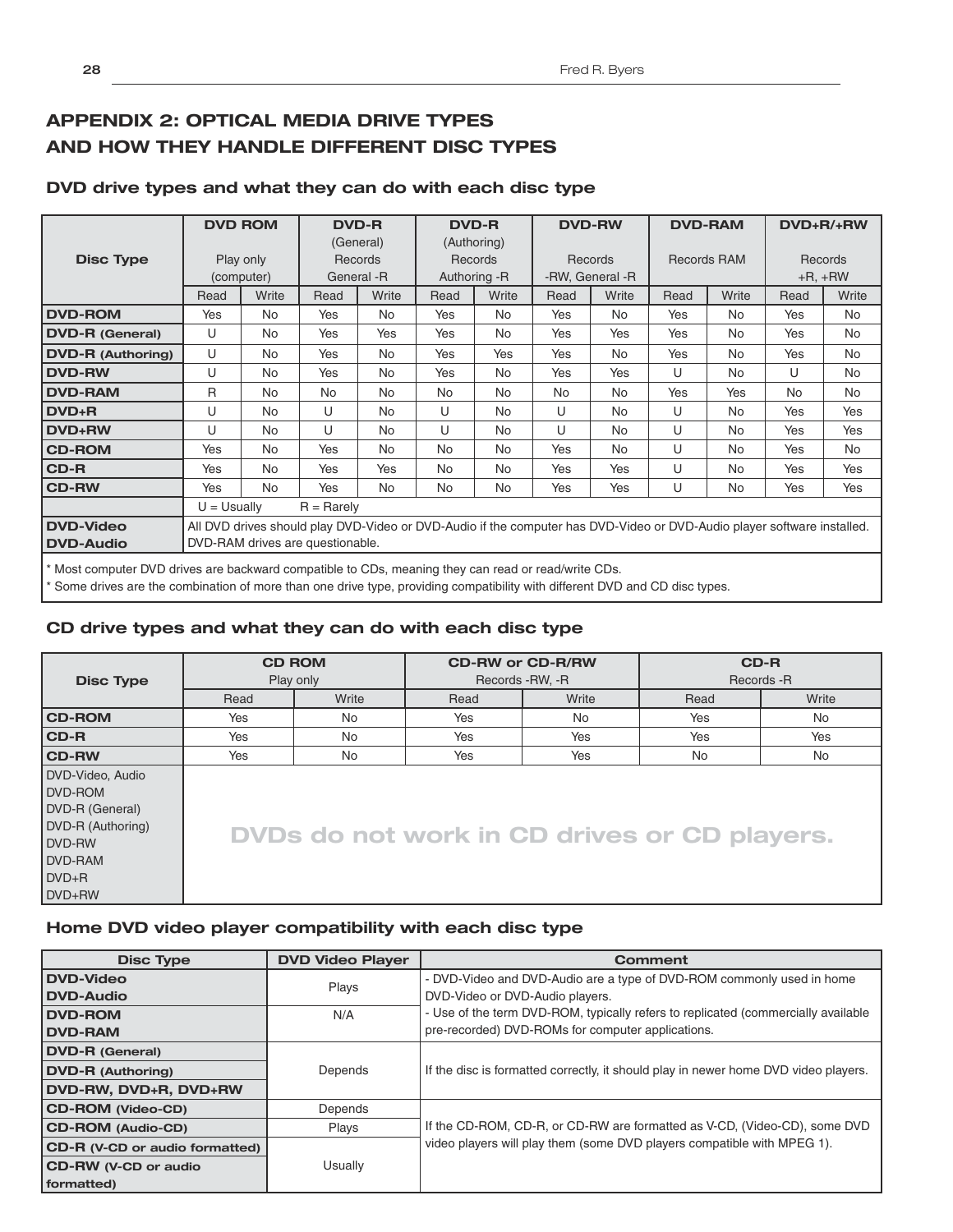#### **Glossary**

#### **analog (content and storage media):**

- analog content: content that uses a mechanism in which data are represented by continuously variable physical quantities (e.g., frequency and amplitude of sound recorded on tape, image printed on film).
- analog storage media: stores analog content (e.g., paper, photographic paper or negative, film, microfilm, audio tape, VHS tape, vinyl records, stone, cave wall).

To be used in computers, analog content must first be converted into a binary code. Such content that has been converted is often referred to as *digitized*. Digitizing is the "sampling" of an analog signal or content at predetermined interval locations; the signals are then converted into binary (1,0) form (digital). The closer the intervals, the more closely the digital signal represents the analog signal.

#### **amaray case:**

A plastic case normally used for commercially available prerecorded DVD videos and games.

#### **archivist:**

A person in charge of archives administration, including preservation.

#### **archive:**

(noun) A place where materials are preserved. (verb) To file, collect, or store materials or media in an archive, or archive collection, for preservation.

#### **audio CD, also, CD-DA (CD-Digital Audio), CD-A (CD-Audio):**

A format that holds about 60 minutes of audio data, in up to 99 tracks (songs), to produce high-quality stereo sound. The success of audio CD (or CD-Digital Audio) has been key for the growth and success of CD-ROM and other CD formats.

#### **bit:**

The 1 or 0 that represents the smallest piece of data. Bits are used mostly when dealing with bandwidth rates (bits/sec), graphics resolutions, and related topics.

#### **byte:**

A string of 8 bits, operated upon as a unit. Bytes are typically used as a measure of file size or storage capacity.

#### **CD (Compact Disc):**

An optical disc. CD is a term loosely used when describing a variety of compact disc formats, from the production (mass-produced) audio and data discs, to the write-once "recordable" versions (CD-R) or write-many "rewritable" versions (CD-RW) CDs. The standard CD can hold about 650MB of data.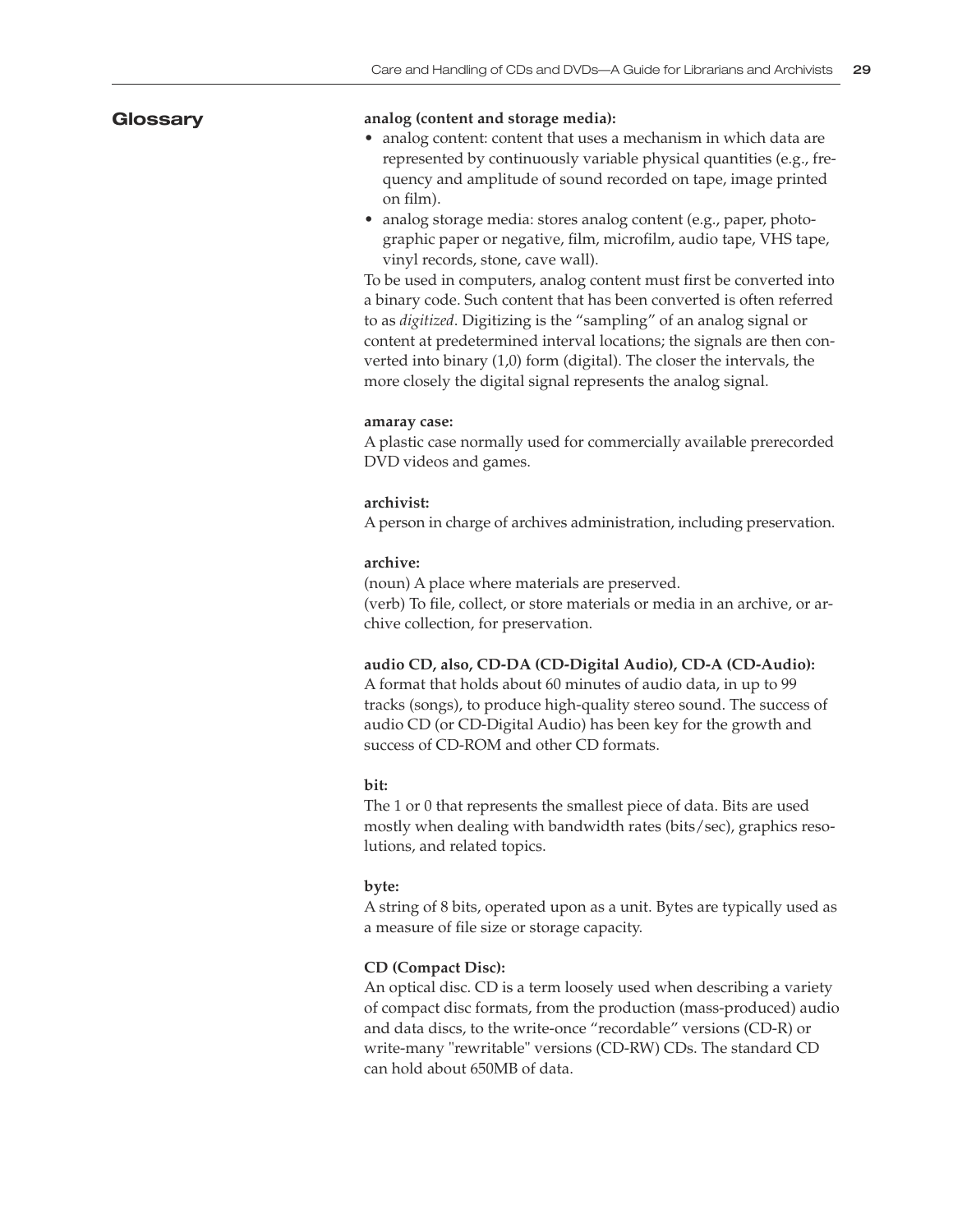#### **CD+G (Compact Disc plus Graphics):**

Primarily used for karaoke, this type of CD embeds graphical data with the audio data, allowing video pictures to be displayed periodically as music is played. A special player is needed to read and display the information.

#### **CD-I (Compact Disc-Interactive):**

A compact disc format designed to allow interactive multimedia applications (digital audio and video, video games, and software applications) to be run on a player attached to a television.

#### **CD-R (Compact Disc-Recordable):**

A version of CD on which data can be recorded but not erased. An organic dye-based material is used to hold data that are written to it by a laser.

#### **CD-ROM (Compact Disc-Read Only Memory):**

An extension of the compact disc digital audio format that allows computer data to be stored.

#### **CD-ROM drive:**

A peripheral device attached to a computer that allows it to read and play all CDs.

#### **CD-RW (Compact Disc-ReWritable):**

A version of CD on which data can be recorded and erased and rerecorded in the same physical location of the disc. A phase-changing metal alloy film is used to hold the data that are written to it by the laser.

#### **content:**

Audio, video, photographic images, graphics, interactive games, computer applications, documents, files, databases, etc.; understandable information made up of data stored in a digital format.

#### **copy:**

(noun) Content that has been read from a source medium and written to another medium or to a separate space on the same medium. (verb) To read data from a source, leaving the source data unchanged at the source, and to write the same data elsewhere, though the new medium may be in a physical form that differs from that of the source.

#### **data:**

Pieces of information from which "understandable information" is derived. In this guide, *data* refers to the bits (1, 0) recorded in the disc, from which applications or understandable information are derived.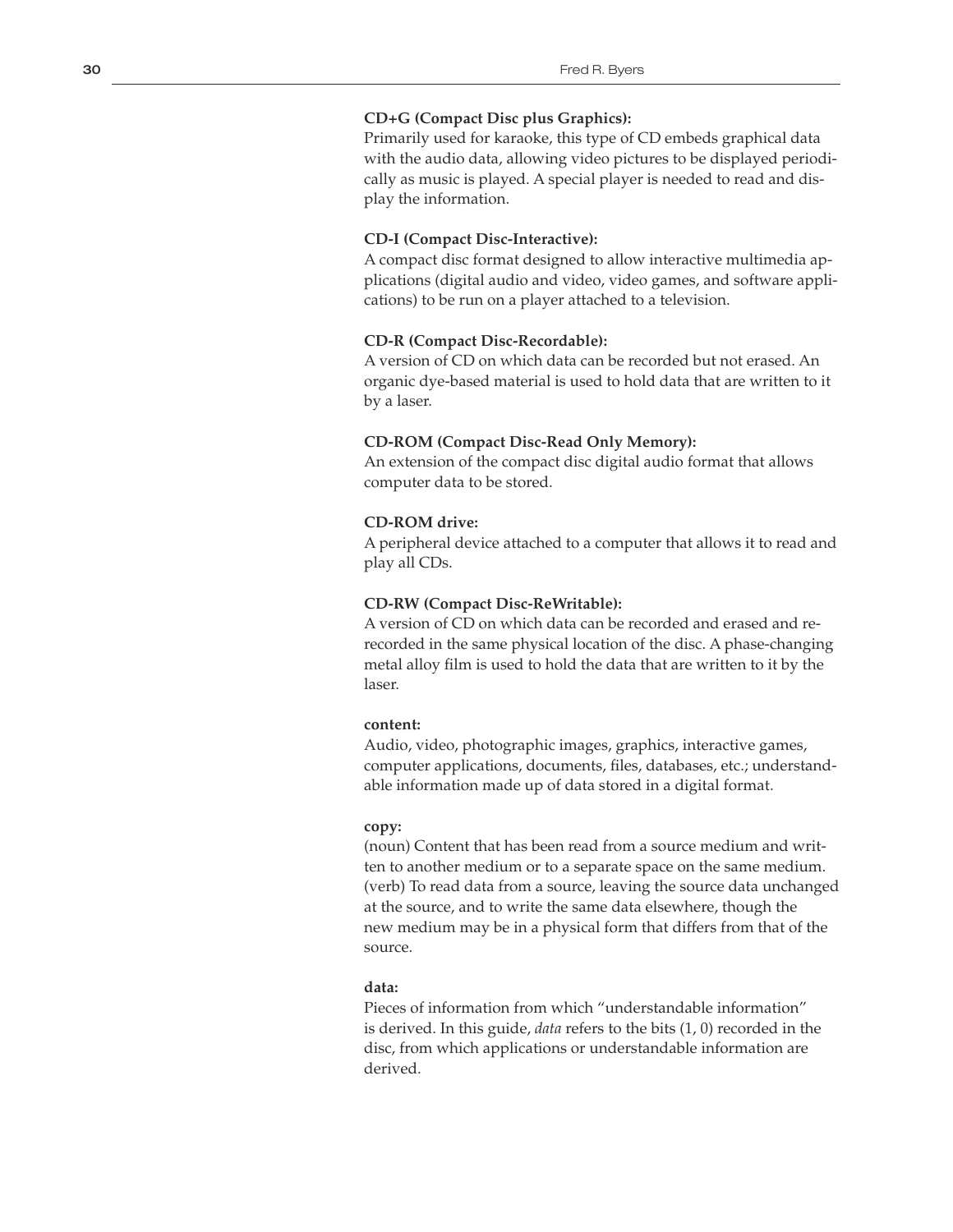#### **data area:**

The space on a CD or DVD where the digital content is located.

#### **data layer:**

The layer on an optical disc that holds data as marks or pits. They affect the amount of laser light that is reflected back to the laser photosensor.

#### **dielectric layer:**

A layer on both sides of the phase-changing film data layer in rewritable CDs and DVDs (RW and RAM) that rapidly cools the phasechanging film, allowing heated marks to remain crystallized.

#### **digital:**

The binary coding scheme generally used in computer technology to represent data as binary bits (1s and 0s). Digital information is often contrasted to analog information. Analog information can be digitized by sampling.

#### **double-layered DVD:**

A DVD that has two metal data layers, allowing for twice the storage capacity over single-layered DVDs.

#### **disc drive:**

A computer peripheral device that reads, or reads and writes, specific discs.

#### **DVD:**

Once stood for Digital Video Disc or Digital Versatile Disc, now just DVD. The next generation of optical disc storage technology after the CD. A DVD is the same physical size and shape as a CD, but has a higher density and gives the option for data to be double-sided or double-layered in the disc.

#### **DVD-Audio:**

An audio-only storage format similar to CD-Audio. DVD-Audio differs, however, in offering 16, 20 and 24-bit samples at a variety of sampling rates from 44.1 to 192KHz, compared with 16 bits and 44.1KHz for CDs. The latest audio format more than doubles the fidelity of a standard CD. DVD-Audio discs can also contain music videos, graphics, and other information.

#### **DVD-R (DVD-Recordable, sometimes referred to as DVD minus R):**

A version of DVD on which data can be recorded, but not erased, by a disc drive. An organic, dye-based material is used to hold data that are written to it by a laser. DVD-R provides secure recording for volumes of information that cannot be accidentally or intentionally altered. DVD-R has a capacity of 4.7 GB. There are two versions of DVD-R: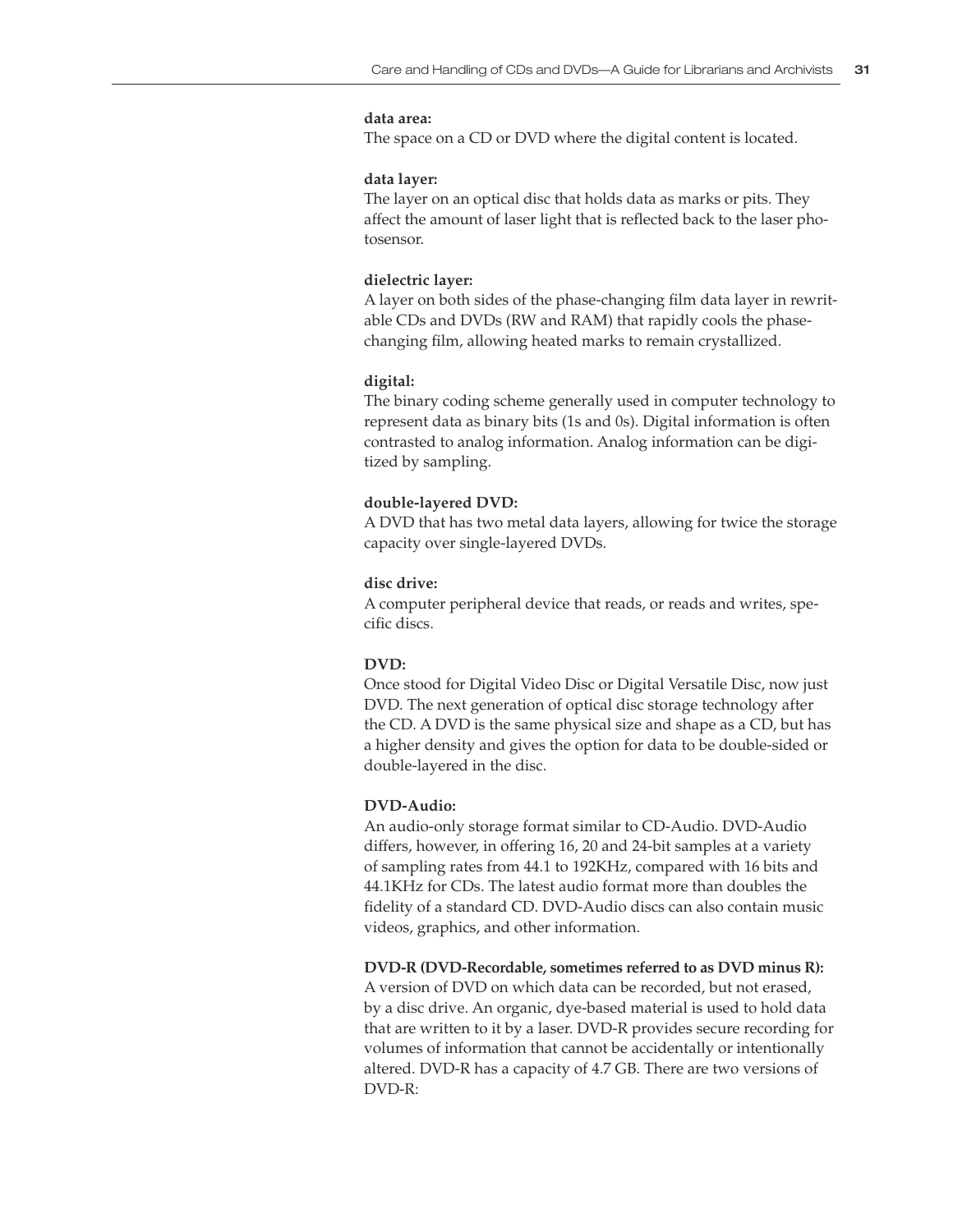#### **1. DVD-R (A) (DVD-Recordable for Authoring):**

A format for professional content developers and software produc ers. Primarily used to create master discs that will be mass-produced by software houses and multimedia/video postproduction facilities.

#### **2. DVD-R (G) (DVD-Recordable for General use) and DVD+R (DVD plus Recordable):**

A format for general recording of all types of content: audio, video, and data. Compatible with most DVD-Video players and DVD-ROM drives.

**The differences between DVD-R and DVD+R are as follows:** —DVD+R uses a different technique from DVD-R in how the laser follows the disc track while writing data to the disc. A writer discdrive is generally capable of writing to one type of disc but some may be capable of writing to both types. All DVD drives should read both DVD-R and DVD+R.

—DVD-R uses constant linear velocity (CLV) for the disc rotation; DVD+R can use CLV or constant angular velocity (CAV) for the disc rotation. CAV allows for easier random access of data on the disc. —DVD+R can provide lossless linking of new data added from mul tiple recording sessions.

#### **DVD-RAM (DVD-Random Access Memory):**

A rewritable DVD. It is a cartridge-based, or, more recently, car tridge-less optical disc for data recording and playback. Data can be recorded and erased up to 100,000 times, making the DVD-RAM a virtual hard disk. DVD RAM uses a phase-change data layer to record data written to it by a laser. Current DVD-ROM drives and DVD-Video players cannot read DVD-RAM media.

#### **DVD-ROM (Read Only Memory):**

Typically, an optical disc used for storing data, interactive sequences, audio, and video. DVD-ROMs run in DVD-ROM, DVD-R, DVD-RW, or DVD-RAM drives, but not in DVD-Video players connected to televisions and home theaters. However, most DVD-ROM drives will play DVD-Video movies if the associated software is installed in the computer.

#### **DVD-RW (sometimes referred to as DVD minus RW, DVD-ReWritable):**

The DVD-RW is similar to DVD-RAM except that its technology fea tures a sequential read-write access more like a phonograph than a hard disk. Its read-write capacity is 4.7 GB, and it can be re-written to about 1,000 times. For general recording of all types of content, for audio, for video recording and editing, and for random data re cording. Compatible with most DVD-Video players and DVD-ROM drives.

#### **DVD+RW (DVD plus RW), (DVD-ReWritable):**

For general recording of all types of content, for audio, for video recording and editing, and for random data recording. Compatible with most DVD-Video players and DVD-ROM drives.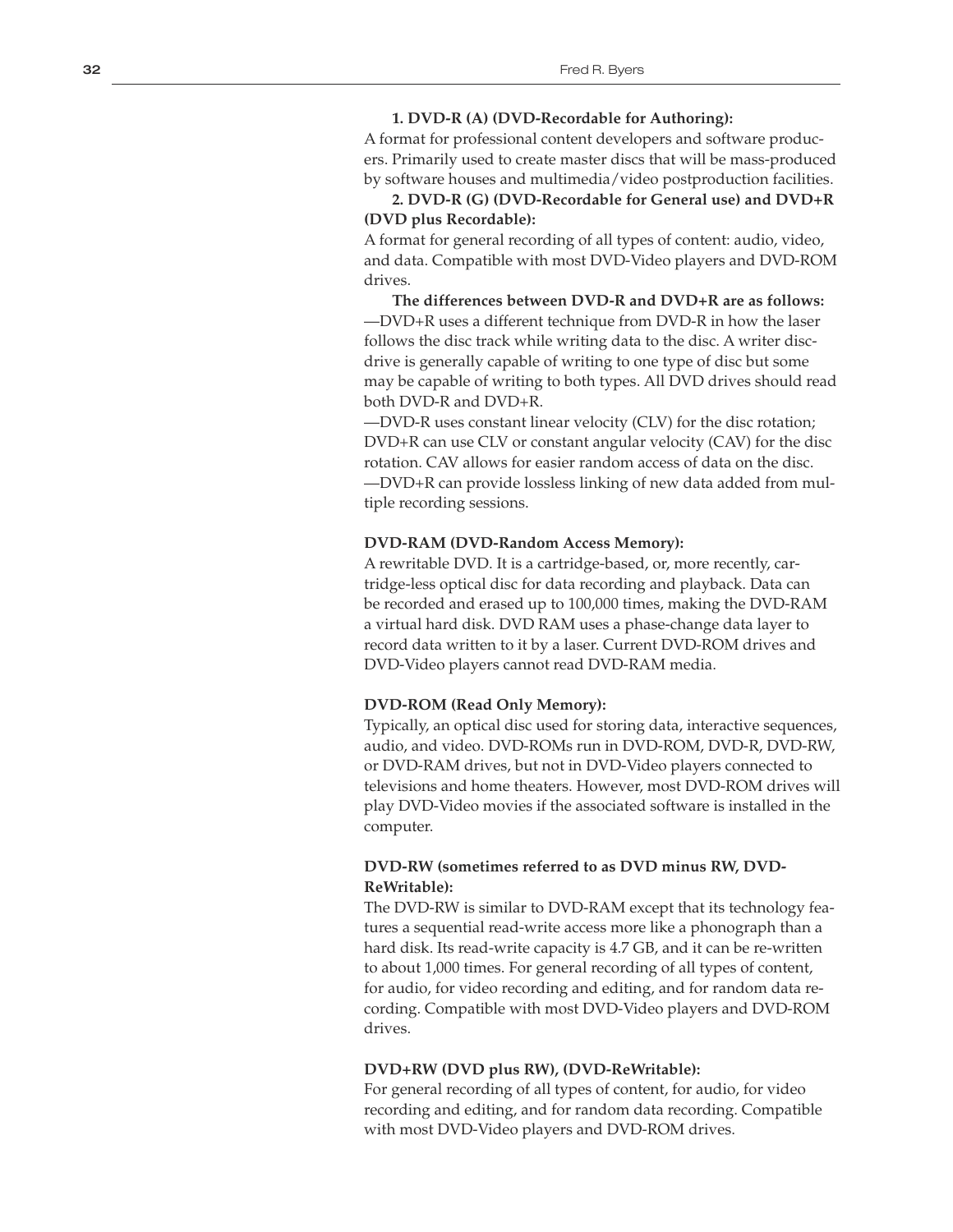#### **The differences between DVD-RW and DVD+RW are as follows:**

—DVD+RW uses a different technique from DVD-RW in how the laser follows the disc track while writing data to the disc. A writer disc-drive is generally capable of writing to one type of disc but some may be capable of writing to both types. Most newer DVD drives should read both DVD-RW and DVD+RW.

—DVD-RW uses constant linear velocity (CLV) for the disc rotation; DVD+RW can use CLV or constant angular velocity (CAV) for the disc rotation. CAV allows for easier random access of data on the disc.

—DVD+RW can provide lossless linking of new data inserted or added from multiple recording sessions.

#### **DVD Video:**

Used for viewing movies and for other visual entertainment, DVD Video is a popular format for high-quality MPEG2 or MPEG4 video and digital surround sound. It enables multilanguage, multisubtitling, and other advanced user features. The total capacity is 17 GB if two layers are used on both sides of the disk.

#### **emulation technology:**

Software or hardware that gives a computer, device, or program the ability to mimic the function of another computer, device, or program.

#### **format:**

Pre-established layout for data.

#### **hub:**

The area around the central hole of an optical disc, also called the clamping area. The spindle of the drive clamps the disc by this hub, which should fit precisely to provide reliable centering and eliminate flutter as it transfers the rotational movement imparted by the motor. While CD products use this area for serial number and other replication plant production codes, double-sided DVDs will use it for identification information as well.

#### **information:**

Meaningful expression or interpretation of data.

#### **jewel case:**

A clear plastic hinged container used to package and store a compact disc or DVD. It typically includes a plastic tray to hold the disc, an inlay card for labeling, and, often, a booklet in the front of the case.

#### **lacquer layer:**

A very thin layer applied to CDs to protect the metal layer from exposure to the environment. It also provides limited protection from writing on or labeling of the disc.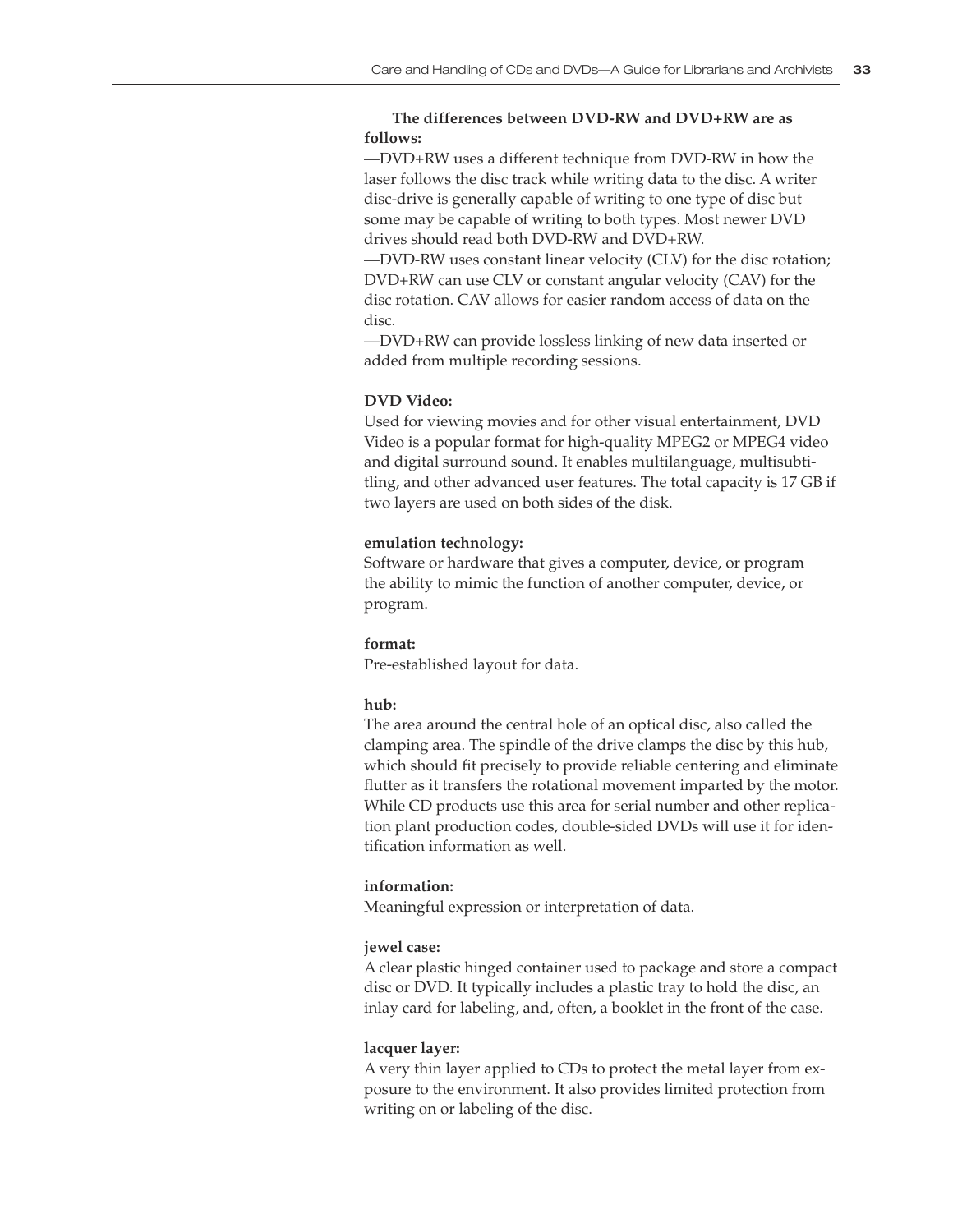#### **laser photosensor:**

A component of an optical disc drive that senses whether or not it is receiving laser light of a particular frequency with a detectable intensity.

#### **layer:**

A single thickness or stratum within a disc.

#### **life expectancy (LE):**

The number of years the disc is expected to be useful. The life of a disc is considered at its end when the error rate exceeds a predermined limit, as measured before the error correction process, even if the disc is still playable and the errors are not noticeable to the user.

#### **mark:**

A low reflectance feature of a recording layer representing data that can be sensed by an optical system.

#### **media:**

Plural of medium

#### **medium:**

Material on which data are or may be recorded, such as paper, punched cards, magnetic tapes, magnetic disks, or optical discs.

#### **metal layer:**

The layer in optical discs that reflects the laser beam back to the laser photosensor. Aluminum, gold, silver, or silver alloy are generally used depending on the type of disc.

#### **mirror band:**

Slender ring of highly reflective silver that extends from the outer edge of the clear inner hub at 38 mm to the inner edge of the main printable area of the disc at 46 mm.

#### **optical disc:**

A plastic disc that is "written" (encoded) and "read" using a laser optical device. The disc contains a highly reflective metal and uses bits to represent data by containing areas that reduce the effect of reflectance when illuminated with a narrow-beam source, such as a laser diode. The bits (data) are stored sequentially on a continuous spiral track starting from near the center of the disc and going to the outer edge.

#### **original:**

The first representation or generation of specific content or an object.

#### **organic dye (dye polymer):**

A photosensitive organic chemical located between the polycarbonate substrate and metal layers and comprising the data layer of a recordable CD or DVD. The dye darkens when exposed to intense light (laser) of a particular wavelength.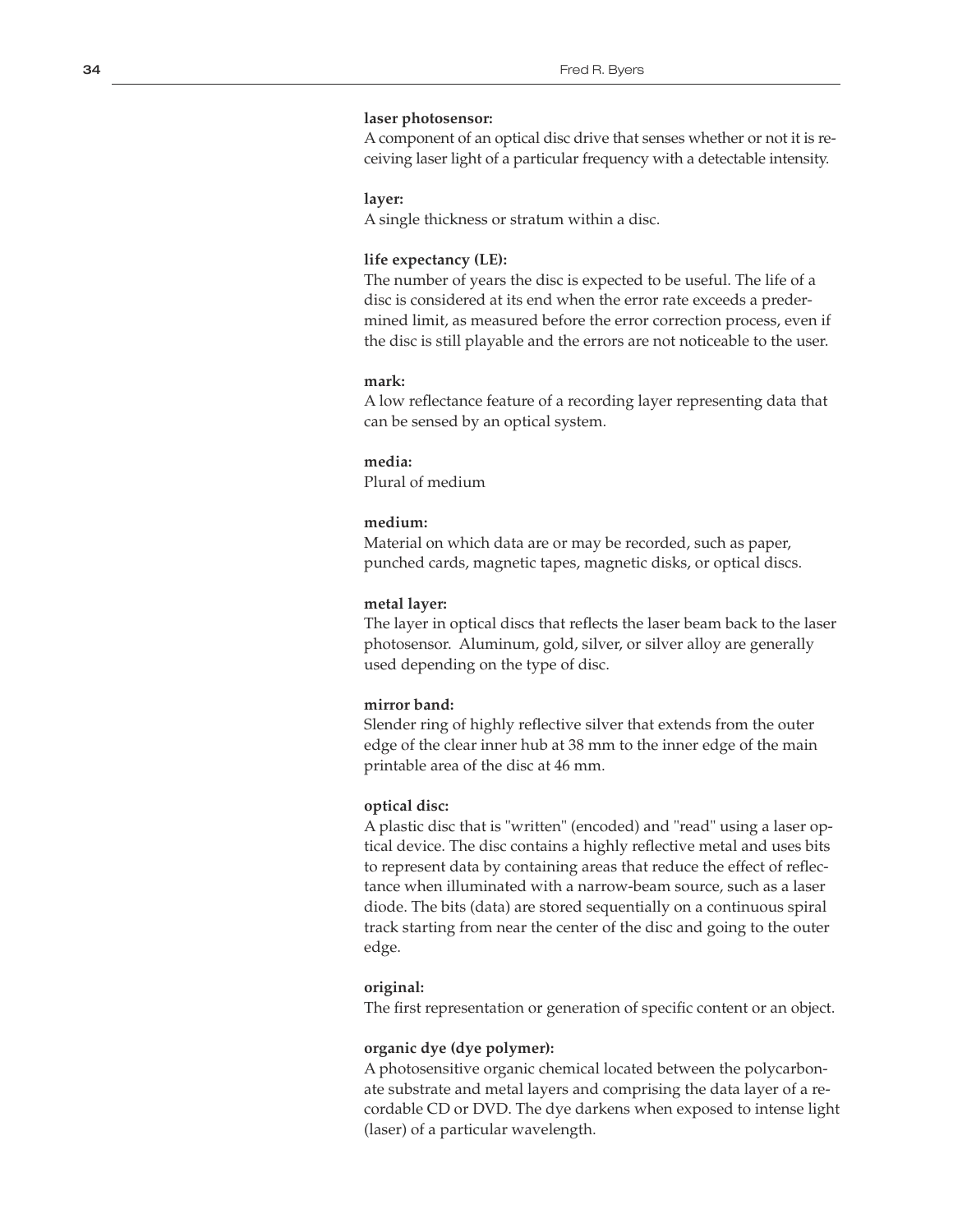#### **oxide-dull:**

The less reflective state of a metal caused by oxidation.

#### **oxidation:**

A chemical reaction between oxygen and another substance, causing the original substance to have its properties altered. In the case of aluminum, oxidization reduces its reflectivity.

#### **phase-changing film:**

A metal alloy (silver, indium, antimony, and tellurium), sandwiched between two dielectric layers and located between the polycarbonate substrate and metal layers. It is the data layer of rewritable (RW and RAM) CDs and DVDs. Data is written to this layer after a laser beam heats the film, causing crystallization (a phase change) to occur. The crystallization remains intact because of rapid cooling caused by the dielectric layer on both sides of the film.

#### **photochemical reaction:**

The chemical reaction in CD-R and DVD-R discs resulting from the interaction of the organic dye and laser light. The interaction results in a change of property of the organic dye in the areas exposed to the laser light. These areas are known as bits or data that have been "written" into the organic dye.

#### **playback system:**

A set of devices that can play or display disc information.

#### **polycarbonate substrate:**

The transparent physical layer that makes up most of an optical disc. It also provides mechanical support through which a laser can access an information layer.

#### **pre-recorded disc:**

A replicated disc, also called ROM disc. Generally, commercially available discs with content recorded on them during manufacturing.

#### **preservation:**

(The definition is slightly adapted from the National Archives and Records Administration)

Preservation encompasses the activities that prolong the usable life of materials. Preservation activities are designed to minimize the physical and chemical deterioration of materials and to prevent the loss of informational content. These activities include providing a stable environment for materials of all media types, using safe handling and storage methods, duplicating unstable materials (e.g., nitrate film, thermofax) to stable media, copying potentially fragile materials into a usable format (e.g., microfilming or digitization), storing materials in housings made from stable materials (for example, document boxes made from "acid-free" paperboard), repairing documents to maintain their original format, establishing a pest con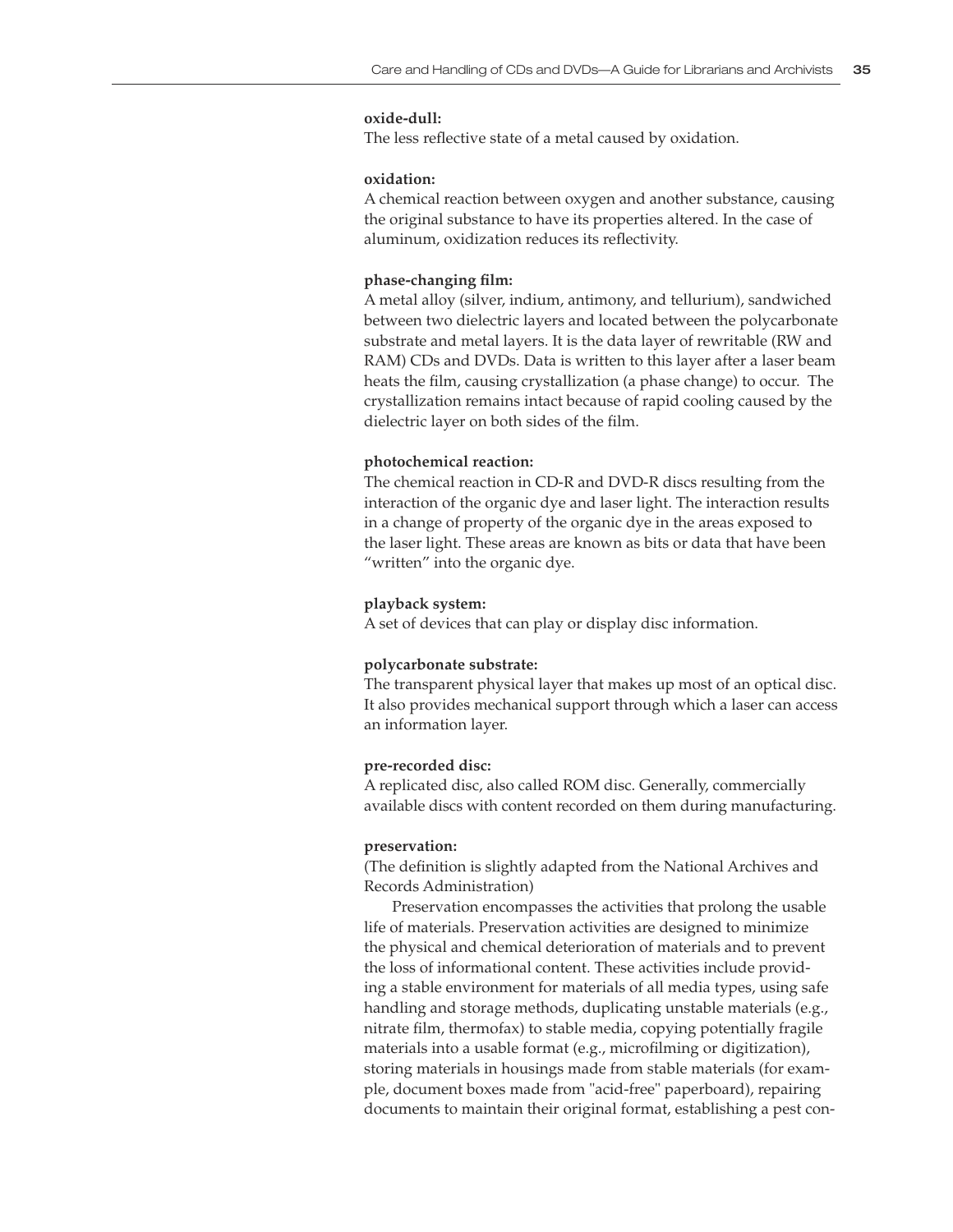trol program, and instituting a disaster recovery plan that includes plans for emergency preparedness and response.

#### **pressed discs:**

Mass-produced, replicated discs (usually perecorded, commercially available discs). The data on these discs are molded as an integral part of the polycarbonate substrate during the manufacturing process by applying a metal layer (aluminum) to the side of the polycarbonate substrate containing the "land/bit" form. Also called *ROM* or *replicated disc*.

#### **read:**

An operation that results in the flow of data from an object (CD, DVD) to a subject (CD drive, DVD drive).

#### **record:**

To write data on a medium, such as magnetic tape, magnetic disk, or optical disc.

#### **recordable:**

Media that data can be written to. Among optical discs, examples are CD-R, DVD-R/+R, CD-RW, DVD-RW/+RW, and DVD-RAM.

#### **Red Book for CD specifications:**

Document developed by Sony and Philips in 1980 that provides the first specifications for standard compact discs (CD).

#### **reflectance (reflectivity):**

Proportion of incident light that is returned from a reflective surface.

#### **removable storage:**

Media or hardware used for storing data (content) that is easily removable from, and that can be stored separately from, its associated hardware. Examples are CDs and DVDs.

#### **replicated disc:**

Generally, a commercially available disc on which content was recorded during the manufacturing process. Also called ROM disc.

#### **rewritable (RW):**

Recordable storage medium that can be overwritten multiple times, normally without pre-erasure. Examples are CD-RW, DVD-RW, DVD+RW, and DVD-RAM.

#### **RH:**

Relative humidity

#### **ROM:**

Read only memory. Generally, a commercially available disc on which the content was recorded during the manufacturing process. Also called replicated disc.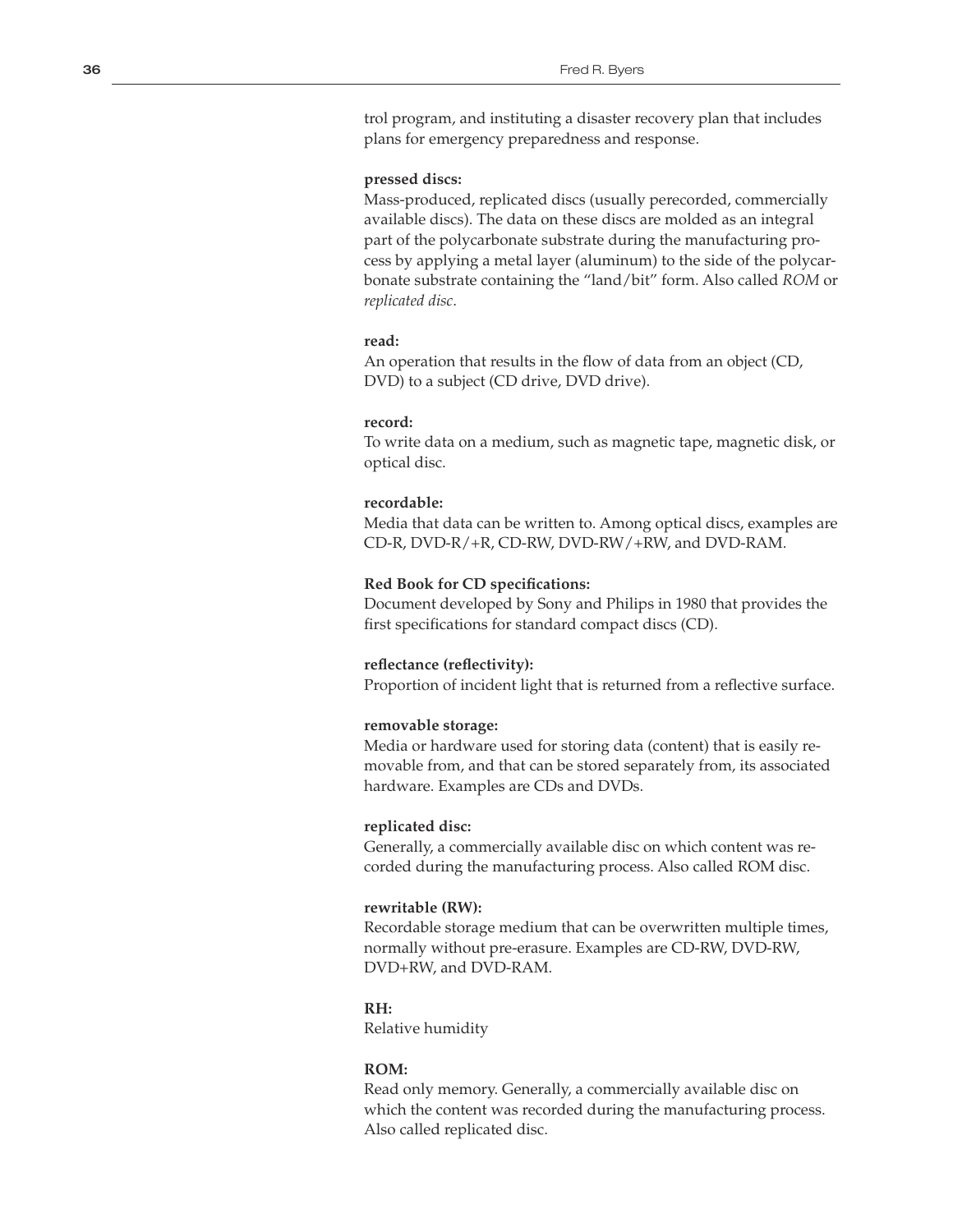#### **single-sided:**

A disc on which data can be read or written to (recordable discs) from one side only.

#### **single-layered DVD:**

A DVD that contains only one metal and data layer, on one or both sides.

#### **slimline case:**

A slimmer version of the jewel case. Unlike the jewel case it does not contain the plastic tray, but instead uses an inlay card (J-card). Primarily used for audio discs.

#### **snapper case:**

A plastic DVD case with cardbard cover that is snapped shut and held in place by a plastic lip. An alternative to the amaray case for storage of pre-recorded DVDs.

#### **storage:**

Retrievable retention of data. Electronic, electrostatic, electrical, hardware or other elements (media) into which data may be entered, and from which data may be retrieved, as desired. Also, a facility or place that houses hardware or media.

#### **storing:**

The action of holding something (CDs, DVDs) in storage.

#### **UV light:**

Light found between the end of the visible light spectrum (violet, 400 nm wavelength) and the beginning of the X-ray spectrum (100 nm wavelength). Common sources include solar rays and fluorescent black lights.

#### **Video CD (V-CD):**

A standard for displaying full motion pictures with associated audio on CD. The video and sound are compressed together using the MPEG 1 standard and recorded onto a CD Bridge disc.

#### **WORM:**

"Write-Once-Read-Many" recording on non-erasable blank media that contain pre-stamped grooves to guide a write laser.

#### **write:**

To record data onto a recordable or rewritable media from a disc drive.

#### **write-once:**

A recordable storage medium that cannot be erased or re-written. Optical disc examples are: CD-R, DVD-R, DVD+R. The R indicates recordable disc.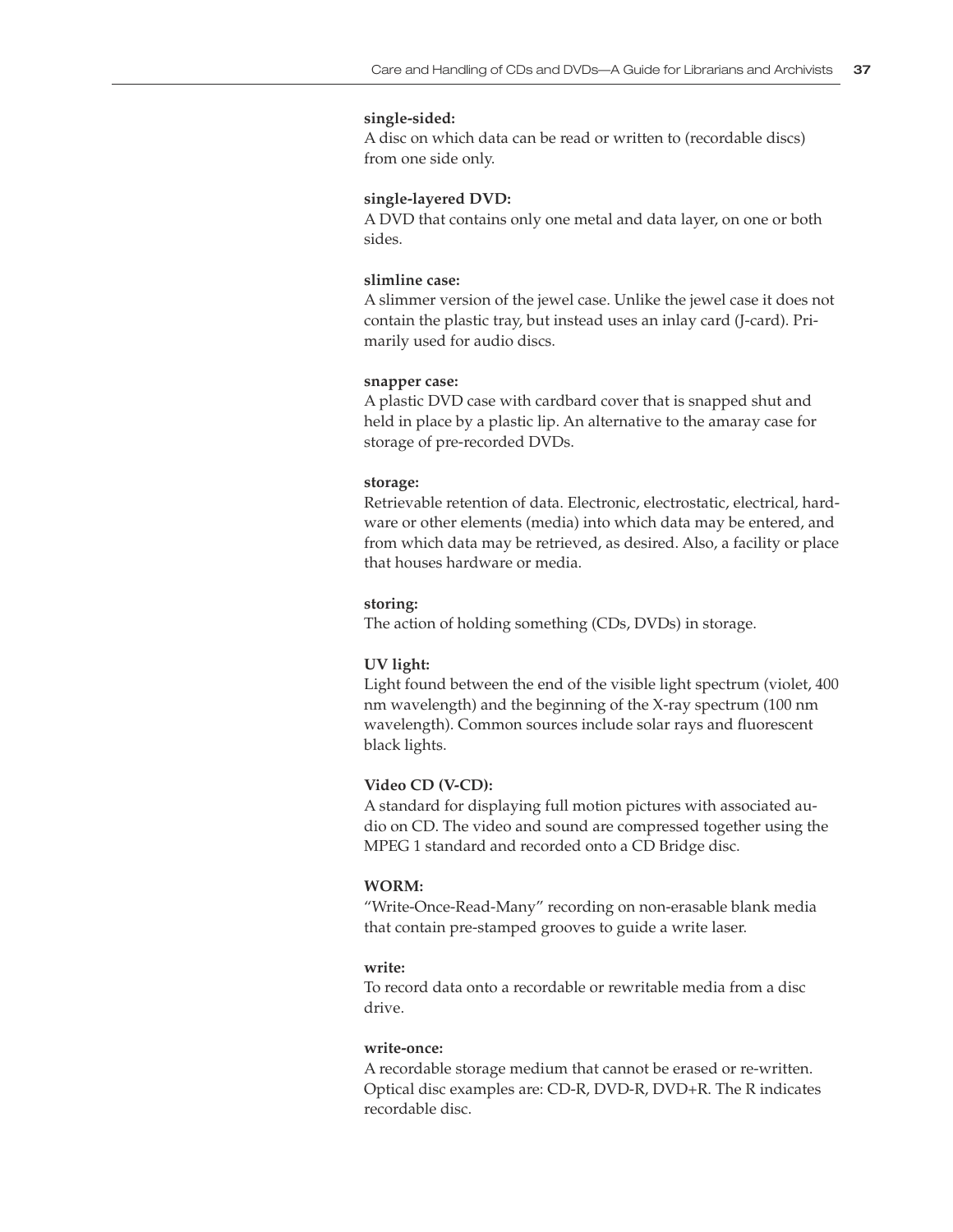#### **Bibliography**

*All URLs were valid as of September 15, 2003*

Adelstein, Peter Z. 1999. Permanence of Digital Information. Access to Information Preservation Issues. Proceedings of XXXIV International Conference of the Round Table on Archives (CITRA 1999), Budapest: International Council on Archives.

Anglim, Chris. 1997. Preserving the CD-ROM. *Technical Services Law Librarian* 22(4). Available at http://www.aallnet.org/sis/tssis/tsll/ 22-04/presrv.htm.

BC Archival Preservation Service. 2001. Optical Disk Media. *AABC Newsletter* 11(3). Vancouver: Archives Association of British Columbia. Available at http://aabc.bc.ca/aabc/newsletter/11\_3/bc\_archival\_preservation\_service.htm.

Campbell, Daniel R. 2000. Digital Preservation Strategies, What's Good. What's Bad. What Should You Do? *AALL Spectrum* (December). American Association of Law Libraries.

CD-Info Company. 1997. Customizing CDs. Available at http://www.cd-info.com/CDIC/Technology/CD-R/Labeling/.

Clatterbuck, Tim. 1999. Choose CD-R, CD-RW Media as Though your Data Life Depends on it. *International Journal of Micrographics & Optical Technology* 17(4).

Clifton, P. 2001. Nonprint Media Update: Longevity and Optical Media. *DTIC Digest*, no. 1 (January). Defense Technical Information Center. Available at [http://www.dtic.mil/dtic/digest/](http://www.dtic.mil/dtic/digest/digest2001-1/Nonprintmed.html) [digest2001-1/Nonprintmed.html.](http://www.dtic.mil/dtic/digest/digest2001-1/Nonprintmed.html)

CNET Networks, Inc. 2001. Care and Feeding of CD-Rs. Available at [http://computers.cnet.com/hardware/0-1091-8-8020643-](http://computers.cnet.com/hardware/0-1091-8-8020643-6.html?tag=st.co.1091-8-8020643-1.txt.1091-8-8020643-6) [6.html?tag=st.co.1091-8-8020643-1.txt.1091-8-8020643-6.](http://computers.cnet.com/hardware/0-1091-8-8020643-6.html?tag=st.co.1091-8-8020643-1.txt.1091-8-8020643-6)

CNET Networks, Inc. 2001. Disc Anatomy 101. Available at [http://computers.cnet.com/hardware/0-1091-8-8020643-](http://computers.cnet.com/hardware/0-1091-8-8020643-5.html?tag=st.co.1091-8-8020643-1.txt.1091-8-8020643-5) [5.html?tag=st.co.1091-8-8020643-1.txt.1091-8-8020643-5.](http://computers.cnet.com/hardware/0-1091-8-8020643-5.html?tag=st.co.1091-8-8020643-1.txt.1091-8-8020643-5)

Cochrane, Katherine. 1998. Recordable CD and DVD for Archiving. *Microscopy Today* No. 98-10.

Conservation Online. 2003 (May 5). NARA/Long-Term Usability of Optical Media. Available at [http://palimpsest.stanford.edu/bytopic/electronic-records/](http://palimpsest.stanford.edu/bytopic/electronic-records/electronic-storage-media/critiss.html) [electronic-storage-media/critiss.html](http://palimpsest.stanford.edu/bytopic/electronic-records/electronic-storage-media/critiss.html).

Ditzler, Carol, Caroline Early, and Claudia Weston. 1994. Preservation Issues for Optical/Electronic Media. Chapter 7 in The Electronic Information Initiative, Phase 1 Final Report (Revision 3). Available at [http://www.nal.usda.gov/services\\_and\\_products/other\\_nal\\_](http://www.nal.usda.gov/services_and_products/other_nal_products/eii/nal-eii7.html) [products/eii/nal-eii7.html](http://www.nal.usda.gov/services_and_products/other_nal_products/eii/nal-eii7.html).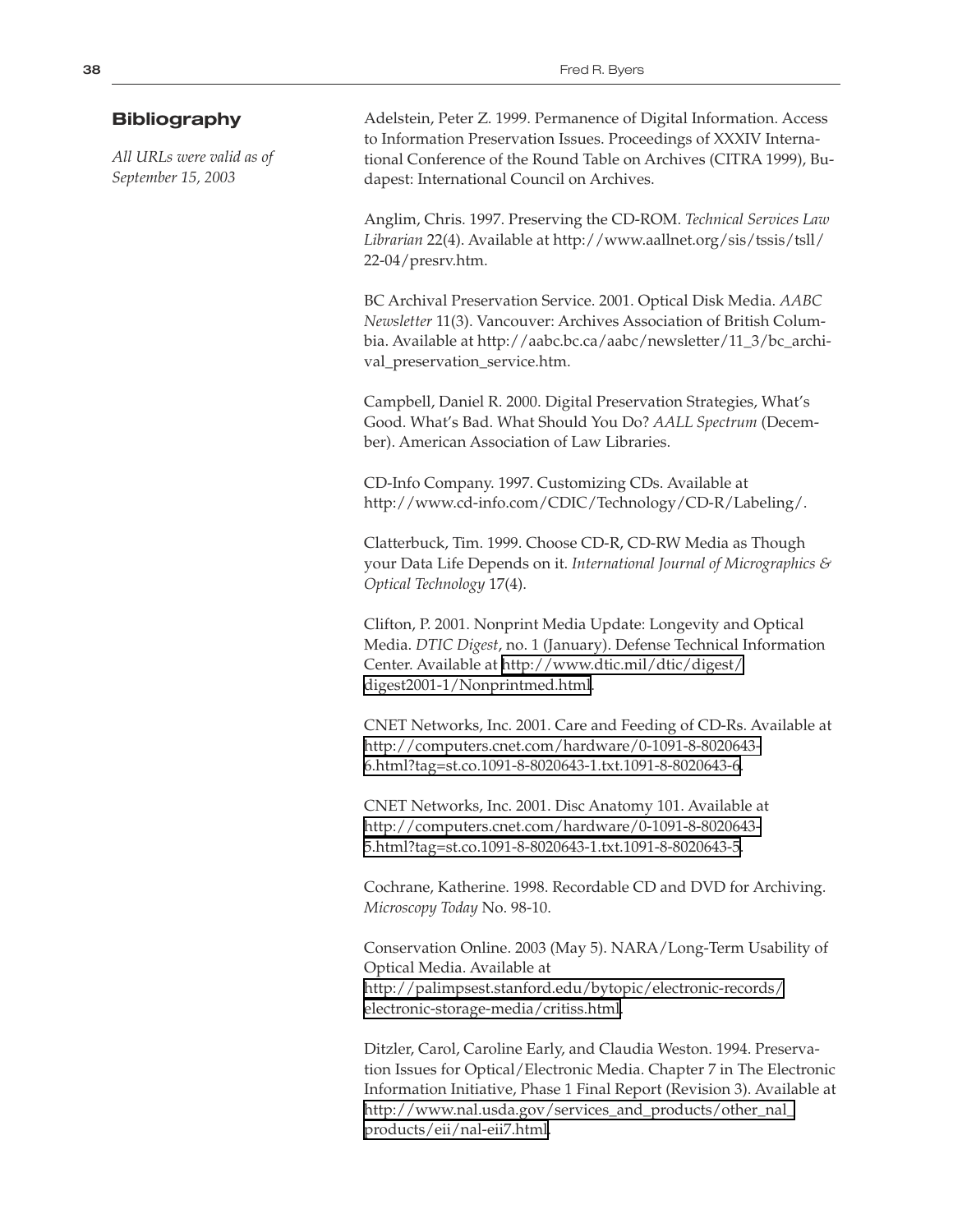DVD Club Review. No date. DVD Care and Handling. Available at <http://www.dvd-club-review.com/dvdguidecare.htm>.

Eastman Kodak Company. 2002 (April 2). Handling Kodak CD-R Media. Available at [http://www.kodak.com/cluster/global/en/](http://www.kodak.com/cluster/global/en/service/tib/tib4356.shtml) [service/tib/tib4356.shtml.](http://www.kodak.com/cluster/global/en/service/tib/tib4356.shtml)

Eastman Kodak Company. 2002 (March 5). Labeling Kodak CD-R Media. Available at [http://www.kodak.com/global/en/service/](http://www.kodak.com/global/en/service/tib/tib4298.shtml) [tib/tib4298.shtml](http://www.kodak.com/global/en/service/tib/tib4298.shtml).

Eastman Kodak Company. No date. Permanence and Handling of CDs. Available at [http://www.kodak.com/global/en/professional/](http://www.kodak.com/global/en/professional/products/storage/pcd/techInfo/permanence1.jhtml?id=0.3.6.30.17.6&lc=en) [products/storage/pcd/techInfo/permanence1.jhtml?id=0.3.6.30.17.](http://www.kodak.com/global/en/professional/products/storage/pcd/techInfo/permanence1.jhtml?id=0.3.6.30.17.6&lc=en) [6&lc=en.](http://www.kodak.com/global/en/professional/products/storage/pcd/techInfo/permanence1.jhtml?id=0.3.6.30.17.6&lc=en)

Frey, F., S. Susstrunk. 2000. Digital Photography—How Long Will It last? Paper presented at ISCAS 2000: IEEE International Symposium on Circuits and Systems, Geneva, Switzerland, May 28–31, 2000.

Gilbert, Michael W. 1998. Digital Media Life Expectancy and Care. *@OIT* (Fall). University of Massachusetts Office of Information Technologies. Available at http://www.oit.umass.edu/publications/at\_ oit/Archive/fall98/media.html.

Hartke, Jerome L. 2000 (May 22). CD-R Media Survey. Available at http://www.mscience.com/survey.html.

\_\_\_\_\_. 2001 (July 17). Measures of CD-R Longevity. Available at http://www.mscience.com/longev.html.

\_\_\_\_\_. 2002. Why CD-Rs Fail. *Medialine* (October). Available at http://www.mscience.com/cdrfail.html.

\_\_\_\_\_. 2002. Irradiation of CD Discs Sent by U.S. Mail. *Medialine*  (July). Available at http://www.mscience.com/radiate.html.

High-Tech Productions. No date. Postal Service Selects Titan to Eradicate Bio-Threat in U.S. Mail. High-Tech Productions to conduct Media Testing with Titan. [http://www.high-techproductions.com/](http://www.high-techproductions.com/radiationtesting.htm) [radiationtesting.htm.](http://www.high-techproductions.com/radiationtesting.htm)

Hirota, Kusato, and Gentaro Ohbayashi. 1997. Reliability of the Phase Change Optical Disc. *Japanese Journal of Applied Physics* Part I 36(10): 6398–6402.

Imation, 2002. Handle with Care: Making Your CD-R & CD-RW Media Last. http://www.imation.com/assets/en\_US\_Assets/PDF/ IMN\_CDcare.pdf.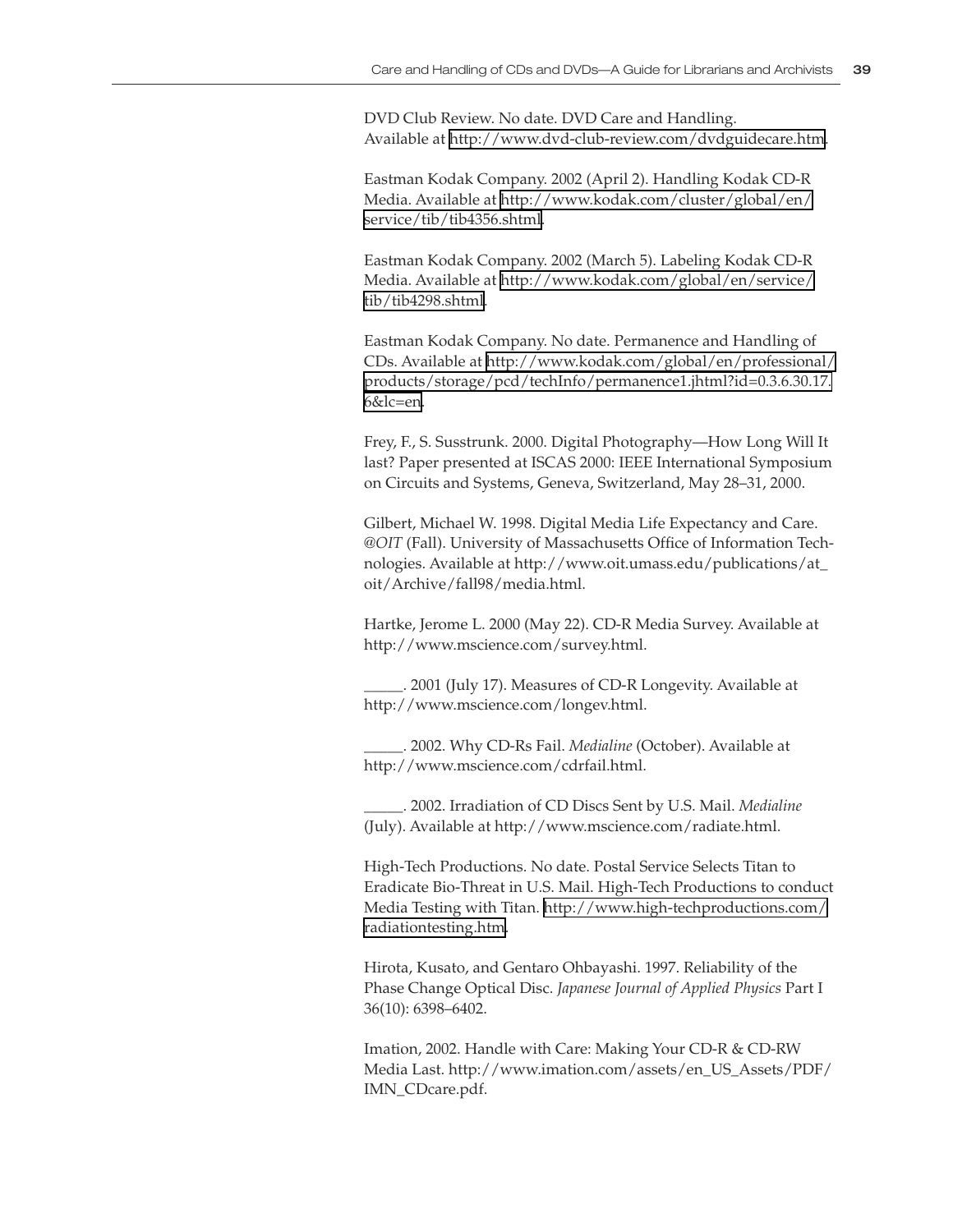International Organization for Standardization. 2002. International Standard ISO 18921, Imaging materials—Compact discs (CD-ROM)—Method for estimating the life expectancy based on the effects of temperature and relative humidity. Geneva: International Organization for Standardization.

Kushnier, Ron. No date. Care and Handling of CD-ROM Discs. Available at http://www.scn.rain.com/pub/cdrom/handling.

Lee, Kyong-Ho, Oliver Slattery, Richang Lu, Xiao Tang, and Victor McCrary. 2002. The State of the Art and Practice in Digital Preservation. *Journal of Research of the National Institute of Standards and Technology* 107: 93–106. Available at http://nvl.nist.gov/pub/nistpubs/ jres/107/1/j71lee.pdf.

Library of Congress. National Digital Information Infrastructure and Preservation Program. Available at http://www.digitalpreservation .gov/.

Marschall, Mary E., and Ginni Voedisch. 1990. Compact Discs: Permanence and Irretrievability May Be Synonymous In Libraries As Well As In Roget's. National Online Meeting Proceedings. Medford, N.J.: Learned Information.

Maxell Corporation of America. No date. Tech Info. Available at [http://maxell-data.com/techinfo/whitepapers/.](http://maxell-data.com/techinfo/whitepapers/)

Maxell Corporation of America. No date. Maxell DVD-R White Paper. Available at [http://www.maxell-data.com/techinfo/](http://www.maxell-data.com/techinfo/whitepapers/dvd-r_white.shtml) [whitepapers/dvd-r\\_white.shtml](http://www.maxell-data.com/techinfo/whitepapers/dvd-r_white.shtml).

Media Sciences, Inc. No date. Frequently Asked Questions. Available at <http://www.mscience.com/faq.html>.

Mitsui Advanced Media, Inc. No date. Mitsui DVD-R. Available at [http://www.mitsuicdr.com/technology/technical\\_papers/](http://www.mitsuicdr.com/technology/technical_papers/documents/DVD-R_information.pdf) [documents/DVD-R\\_information.pdf](http://www.mitsuicdr.com/technology/technical_papers/documents/DVD-R_information.pdf).

\_\_\_\_\_. No date. CD-R Dyes: How to Tell What's What. Available at [http://www.mitsuicdr-store.com/Dyes.htm.](http://www.mitsuicdrstore.com/Dyes.htm)

\_\_\_\_\_. No date. Silver vs. Gold: Which is Best for Me? Available at [http://www.mitsuicdr-store.com/silver&gold.htm.](http://www.mitsuicdr-store.com/silver&gold.htm)

\_\_\_\_\_. 1999. Handling and Storage Guidelines. Available at [http://www.mitsuicdr-store.com/handling\\_instructions.pdf](http://www.mitsuicdr-store.com/handling_instructions.pdf).

National Archives of Australia. 1999 (April). Protecting and Handling Optical Discs. Available at [http://www.naa.gov.au/](http://www.naa.gov.au/recordkeeping/rkpubs/advices/advice6.html) [recordkeeping/rkpubs/advices/advice6.html.](http://www.naa.gov.au/recordkeeping/rkpubs/advices/advice6.html)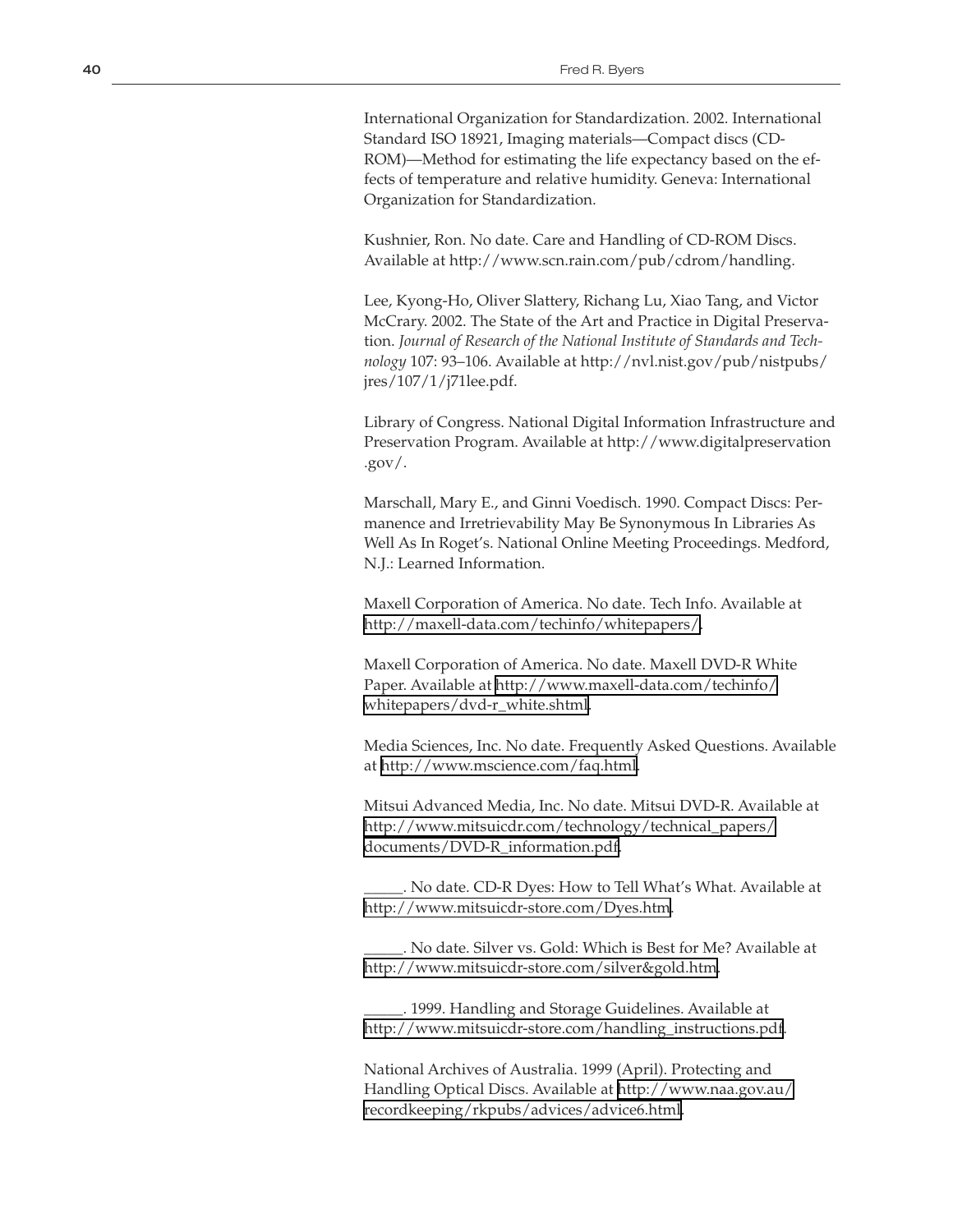National Archives and Records Administration. 2001 (April). Frequently Asked Questions About Optical Media. Available at [http://www.archives.gov/records\\_management/policy\\_and\\_](http://www.archives.gov/records_management/policy_and_guidance/frequently_asked_questions_optical.html) [guidance/frequently\\_asked\\_questions\\_optical.html.](http://www.archives.gov/records_management/policy_and_guidance/frequently_asked_questions_optical.html)

National Institute of Standards and Technology, Information Technology Laboratory. 2003 (Jan. 16). Data Preservation Program. Available at http://www.itl.nist.gov/div895/isis/datastorage.html.

National Library of Australia. 2001 (December). Preserving Access to Digital Information (PADI), Optical Discs. Available at [http://www.nla.gov.au/padi/topics/53.html.](http://www.nla.gov.au/padi/topics/53.html)

Optical Storage Technology Association. 2001. Technology: Q&A. Understanding CD-R & CD-RW. Available at [http://www.osta.org/](http://www.osta.org/technology/cdqa.htm) [technology/cdqa.htm.](http://www.osta.org/technology/cdqa.htm)

PCTechGuide. 2003 (March 27). Storage: CD ROM. Available at <http://www.pctechguide.com/08cd-rom.htm>.

\_\_\_\_\_. 2003 (March 27). Storage: CD-Recordable/CD-Rewritable. Available at <http://www.pctechguide.com/09cdr-rw.htm>.

\_\_\_\_\_. 2003 (March 27). Storage: DVD. Available at [http://](http://www.pctechguide.com/10dvd.htm) [www.pctechguide.com/10dvd.htm](http://www.pctechguide.com/10dvd.htm).

Pioneer Electronics Service, Inc. No date. CD Care and Information. Doc No. 14038. Available at http://legacy.pioneerelectronics.com/ Pioneer/Files/14038.pdf.

Pohlmann, Ken. 1992. The Compact Disc Handbook, 2nd ed. Middleton, Wisc.: A-R Editions.

Saffady, William. 1997. Stability, Care, and Handling of Microfilms, Magnetic Media and Optical Disks. *Library Technology Reports* 33(6): 709.

St. Laurent, Gilles. 1996. The Care and Handling of Recorded Sound Materials. National Library of Canada. Available at [http://palimpsest.stanford.edu/byauth/st-laurent/care.html](http://palimpsest.stanford.edu/byauth/st-lauent/care.html).

SANYO Laser Products, Inc. 2002. DVD—Frequently Asked Questions. Available at [http://www.sanyolaserproducts.com/dvd/](http://www.sanyolaserproducts.com/dvd/faq.htm) [faq.htm](http://www.sanyolaserproducts.com/dvd/faq.htm).

Sharpless, Graham. 2003. CD and DVD Disc Manufacturing. Deluxe Global Media Services, Ltd. Available at [http://](http://www.disctronics.co.uk/downloads/tech_docs/replication.pdf) [www.disctronics.co.uk/downloads/tech\\_docs/replication.pdf](http://www.disctronics.co.uk/downloads/tech_docs/replication.pdf).